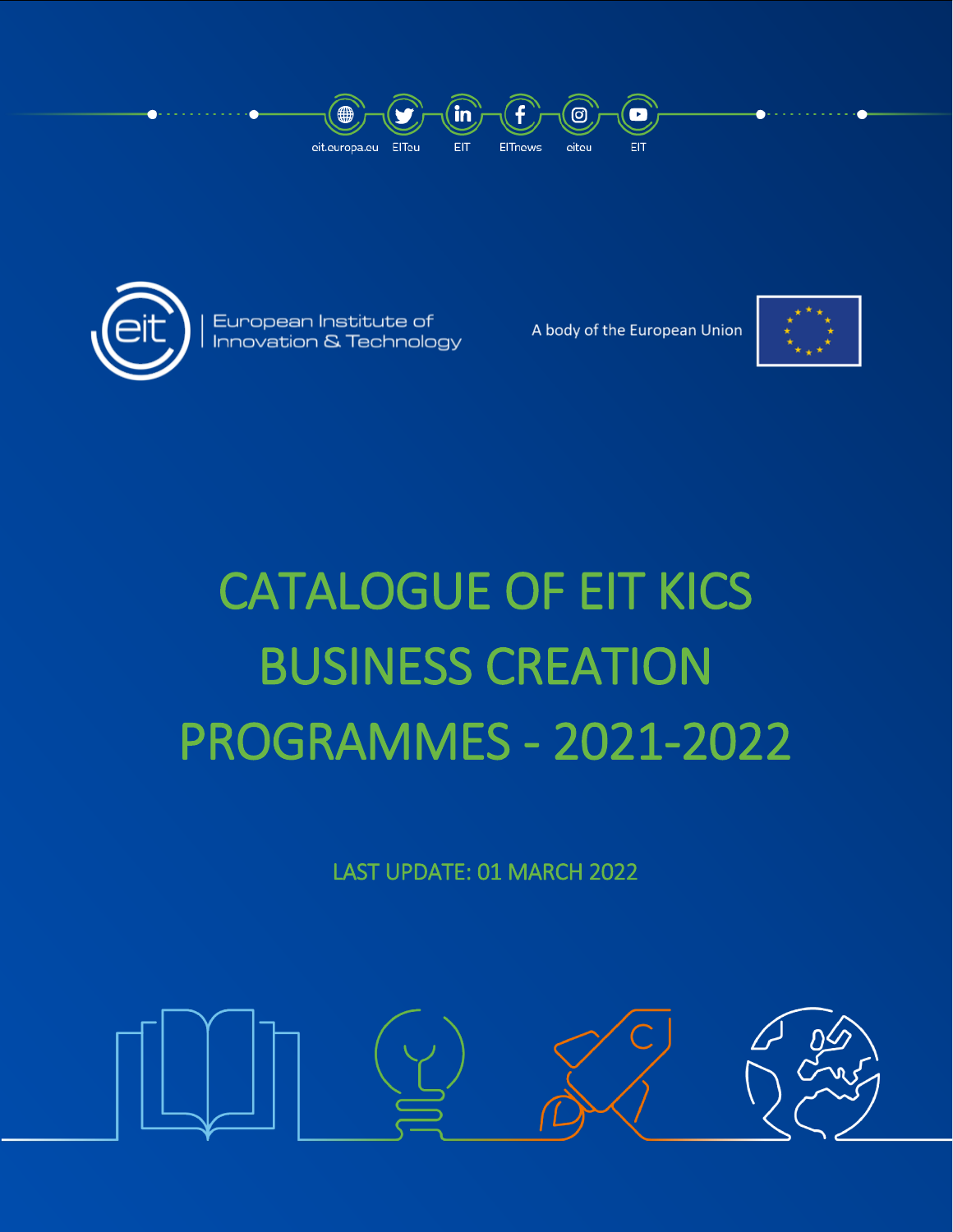



## **TABLE OF CONTENT**

|      | $\label{eq:1} \mbox{Introduction} \,\, \ldots \,\, \ldots \,\, \ldots \,\, \ldots \,\, \ldots \,\, \ldots \,\, \ldots \,\, \ldots \,\, \ldots \,\, \ldots \,\, \ldots \,\, \ldots \,\, \ldots \,\, \ldots \,\, \ldots \,\, \ldots \,\, \ldots \,\, \ldots \,\, \ldots \,\, \ldots \,\, \ldots \,\, \ldots \,\, \ldots \,\, \ldots \,\, \ldots \,\, \ldots \,\, \ldots \,\, \ldots \,\, \ldots \,\, \ldots \,\, \ldots \,\, \ldots \,\, \ldots \,\, \ldots \,\,$ |  |
|------|-----------------------------------------------------------------------------------------------------------------------------------------------------------------------------------------------------------------------------------------------------------------------------------------------------------------------------------------------------------------------------------------------------------------------------------------------------------------|--|
|      |                                                                                                                                                                                                                                                                                                                                                                                                                                                                 |  |
|      |                                                                                                                                                                                                                                                                                                                                                                                                                                                                 |  |
| 1.   |                                                                                                                                                                                                                                                                                                                                                                                                                                                                 |  |
| 1.1  |                                                                                                                                                                                                                                                                                                                                                                                                                                                                 |  |
| 1.2  |                                                                                                                                                                                                                                                                                                                                                                                                                                                                 |  |
| 1.3  |                                                                                                                                                                                                                                                                                                                                                                                                                                                                 |  |
| 2.   |                                                                                                                                                                                                                                                                                                                                                                                                                                                                 |  |
| 2.1. |                                                                                                                                                                                                                                                                                                                                                                                                                                                                 |  |
| 2.2. |                                                                                                                                                                                                                                                                                                                                                                                                                                                                 |  |
| 3.   |                                                                                                                                                                                                                                                                                                                                                                                                                                                                 |  |
| 3.1  |                                                                                                                                                                                                                                                                                                                                                                                                                                                                 |  |
| 3.2  |                                                                                                                                                                                                                                                                                                                                                                                                                                                                 |  |
| 3.3  |                                                                                                                                                                                                                                                                                                                                                                                                                                                                 |  |
| 3.4  |                                                                                                                                                                                                                                                                                                                                                                                                                                                                 |  |
| 3.5  |                                                                                                                                                                                                                                                                                                                                                                                                                                                                 |  |
|      |                                                                                                                                                                                                                                                                                                                                                                                                                                                                 |  |
| 4.   |                                                                                                                                                                                                                                                                                                                                                                                                                                                                 |  |
| 4.1  |                                                                                                                                                                                                                                                                                                                                                                                                                                                                 |  |
| 4.2  |                                                                                                                                                                                                                                                                                                                                                                                                                                                                 |  |
| 5.   |                                                                                                                                                                                                                                                                                                                                                                                                                                                                 |  |
| 5.1  |                                                                                                                                                                                                                                                                                                                                                                                                                                                                 |  |
| 5.2  |                                                                                                                                                                                                                                                                                                                                                                                                                                                                 |  |
| 5.3  |                                                                                                                                                                                                                                                                                                                                                                                                                                                                 |  |
| 5.4  |                                                                                                                                                                                                                                                                                                                                                                                                                                                                 |  |
|      |                                                                                                                                                                                                                                                                                                                                                                                                                                                                 |  |
| 6.1  |                                                                                                                                                                                                                                                                                                                                                                                                                                                                 |  |
| 6.2  |                                                                                                                                                                                                                                                                                                                                                                                                                                                                 |  |
| 7.   |                                                                                                                                                                                                                                                                                                                                                                                                                                                                 |  |
| 7.1  |                                                                                                                                                                                                                                                                                                                                                                                                                                                                 |  |
| 7.2  |                                                                                                                                                                                                                                                                                                                                                                                                                                                                 |  |
| 7.3  |                                                                                                                                                                                                                                                                                                                                                                                                                                                                 |  |

-0. . . . . . . . . . . . 0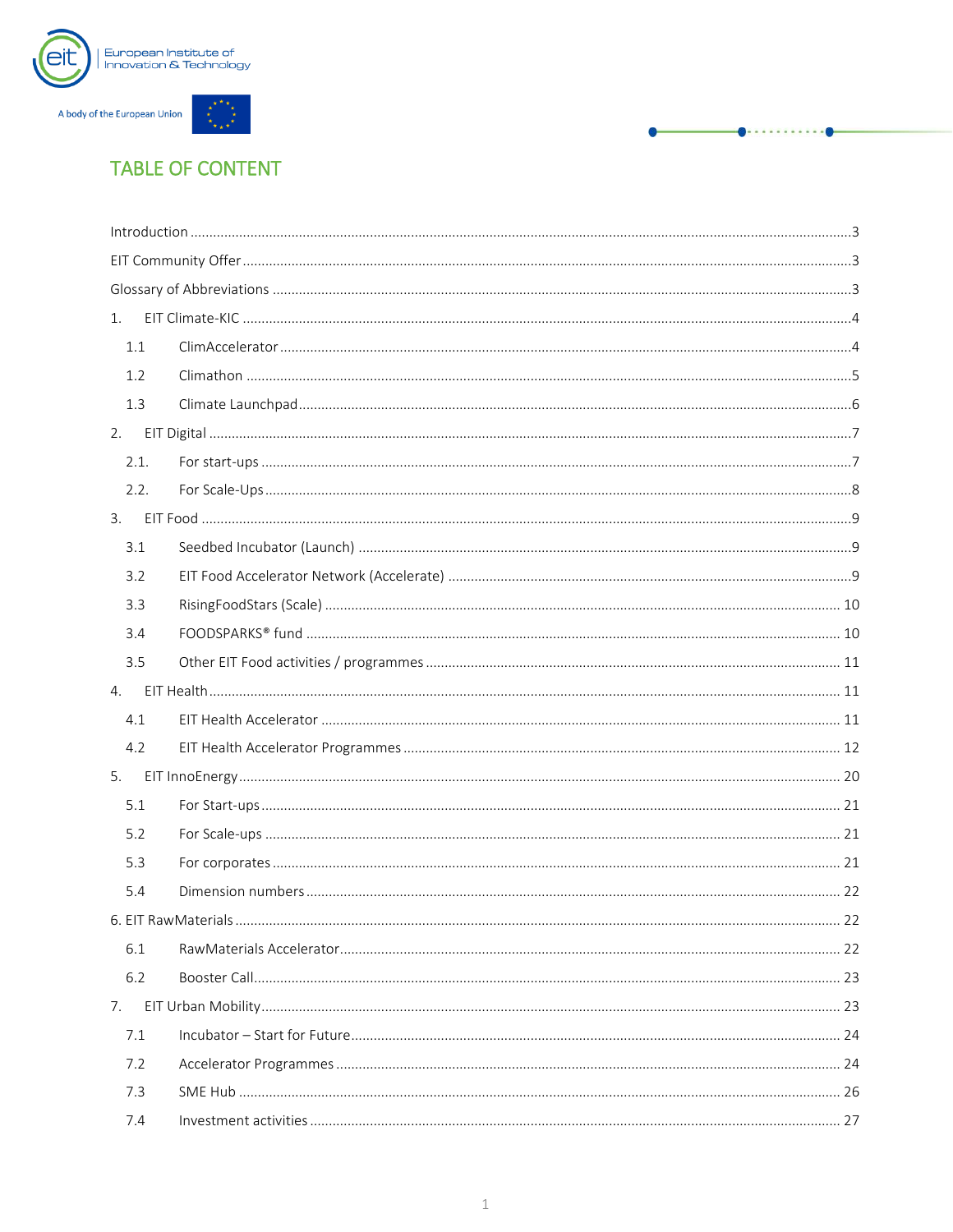

| 7.5 |  |
|-----|--|
| 8.  |  |
| 8.1 |  |
| 8.2 |  |
| 8.3 |  |
| 8.4 |  |
| 8.5 |  |
| 9.  |  |
| 10. |  |
| 11. |  |
| 13. |  |
|     |  |
|     |  |
|     |  |

 $\blacksquare$ 

 $\overline{a}$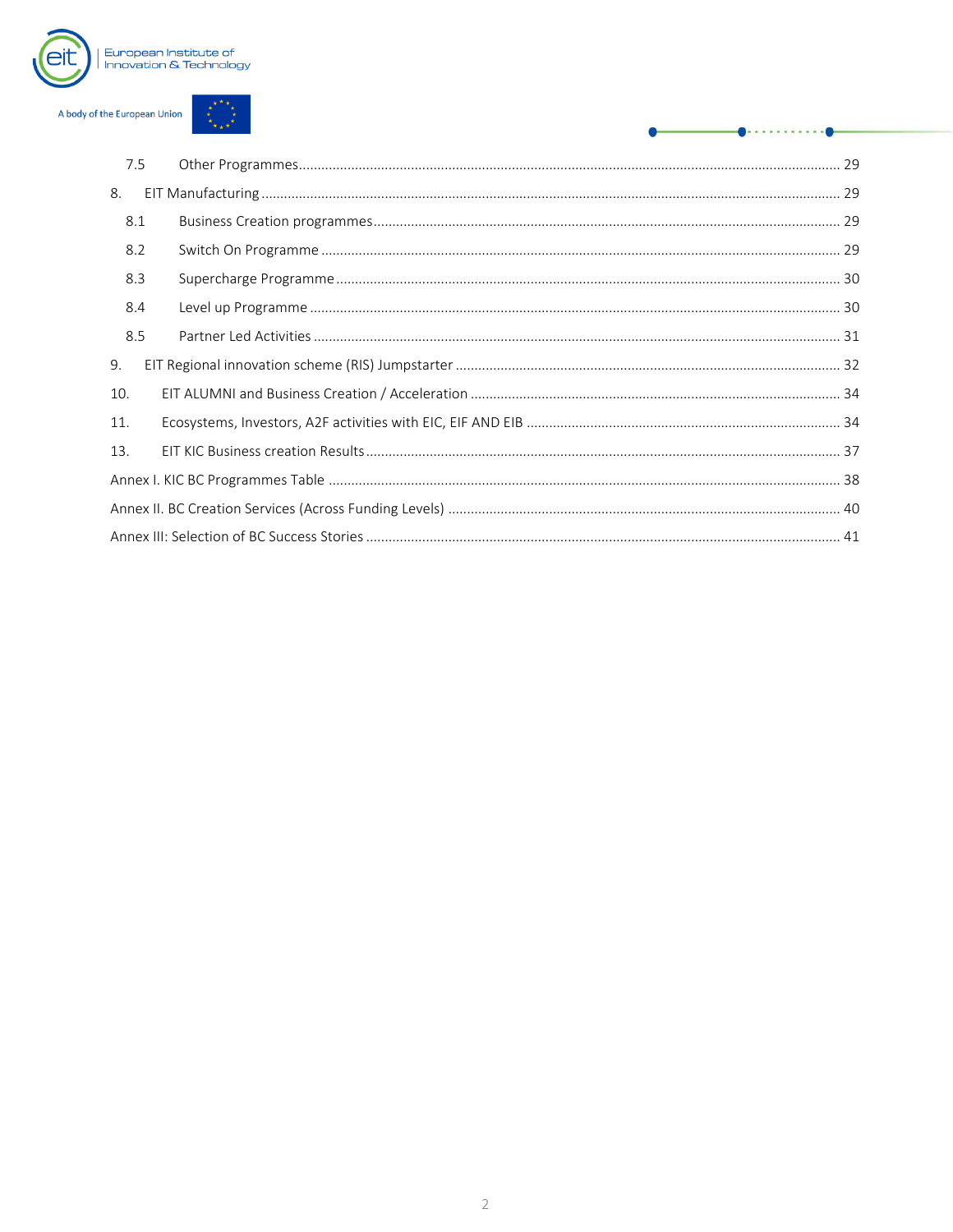

## <span id="page-3-0"></span>**INTRODUCTION**

The EIT powers entrepreneurs and innovators to turn their best ideas into products, services and jobs for Europe. Indeed, one of the EU's key innovation objectives is stimulating innovation and creating more jobs through fast-growing, innovative firms. Therefore, a cornerstone of the EIT's activities is not only to support innovation in existing companies, but also the creation of new business opportunities. The vital ingredients for fostering entrepreneurial activities are: ensuring access to finance, access to new customers and new markets as well as providing support for enhancing business skills.

Across the EIT Community, innovation and entrepreneurship are strong vectors to overcome global societal challenges from climate change and sustainable energy to food and healthy living. Together with the Innovation Communities, the EIT places a strong emphasis on developing the next generation of entrepreneurs, encouraging and supporting innovators and companies to develop innovative ideas and take them to the market, thus contributing to a more innovative and competitive Europe. Through their business creation and acceleration programmes, all EIT Innovation Communities offer a range of business support services that help entrepreneurs and innovators translate their ideas into successful, thriving ventures.

## <span id="page-3-1"></span>EIT COMMUNITY OFFER

All Knowledge and Innovation Communities have the objective of decreasing the average time to market of innovations. They offer opportunities and activities tailored to each stage of an idea or business: Pre-seed, Seed, Scale-up and Series A-B. [Discover the offer](https://eit.europa.eu/our-activities/entrepreneurship) from the different EIT Innovation Communities, based on the global challenges you are addressing, and the industry sectors and geographies you are targeting.

Last update: 01 Mar 2022.

## <span id="page-3-2"></span>GLOSSARY OF ABBREVIATIONS

EIT: European Institute of Innovation and Technology KIC: Knowledge and Innovation Community HE: Horizon Europe RIS: Regional Innovation Scheme VCoE: Venture Centre of Excellence BC: Business Creation RIS: Regional Innovation Scheme EIF: European Investment Fund EIC: European Innovation Council EIB: European Investment Bank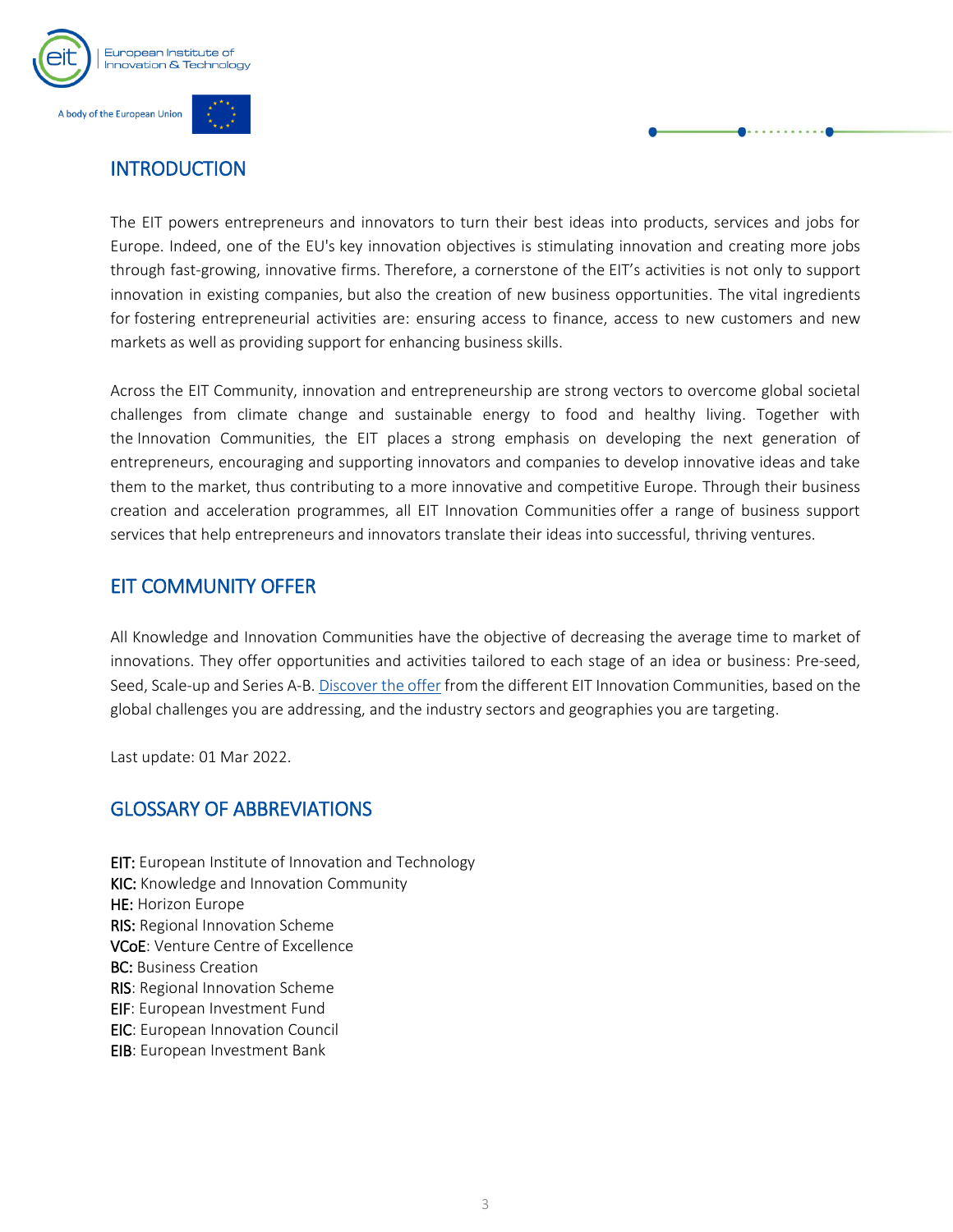

## <span id="page-4-0"></span>1. EIT CLIMATE-KIC

As EIT Climate-KIC moves forward, partnerships are at the forefront of their entrepreneurship programmes. EIT Climate-KIC entrepreneurship pipeline has shifted into multi-stakeholder and transformational programmes. The Climathon programme for citizen activation and ideation first plants the seeds of inspiration. Their incubator, ClimateLaunchpad, then helps innovators turn ideas into climate-positive businesses. Finally, ClimAccelerator scales and accelerates these start-ups through radical collaboration and sharing resources.

Their ideation and open innovation programmes help create the conditions to fuel inspiration, garner fresh thinking, raise visibility for or promote engagement with a climate challenge. EIT Climate-KIC help innovation teams identify and define ideas, offer support in putting together a network of partners, and provide seed funding to get things moving.

Find out more [here.](https://www.climate-kic.org/programmes/entrepreneurship/)

EIT Climate-KIC is in the Top Accelerators & Incubators in Europe according to the Global Startup Ecosystem Report Cleantech 2022 Edition by [Startup Genome.](https://startupgenome.com/report/gser-cleantechedition) Top Ecosystem Players were determined primarily by number and amount of Series A investments in Cleantech from 2018 to September 2021.

## <span id="page-4-1"></span>1.1CLIMACCELERATOR

[ClimAccelerator](https://climaccelerator.climate-kic.org/) scales and accelerates climate positive start-ups through radical collaboration and sharing resources. It is a global programme giving start-ups access to innovate, catalyse, and scale the potential of their climate solutions. In a global community of organisers, they run both theme-based and place-based acceleration programs. It goes beyond European borders, building a bridge between the world's industry experts and systems to break new ground in carbon reduction.

With the European Green Deal and Paris Agreement as north stars, breakthrough businesses with proven climate impact technologies and partners need one powerful platform where they can connect and scale towards true industry transformation.

EIT Climate-KIC has developed a new investment strategy enabling investments in start-ups that are conceived, incubated, and accelerated through our programmes, we call it the SFEA (services-for-equity agreement). Similar to a SAFE note (simple agreement for future equity) or ASA (advanced subscription agreement), the SFEA is a convertible investment designed as a founder-friendly and efficient way to take equity stakes in Europe's most exciting climate innovation start-ups. EIT Climate-KIC will provide start-ups with services including carbon impact forecasting & monitoring; fundraising support; EU policy support; cap table management and commercialisation support. In return, the start-up will give Climate-KIC equity in the business.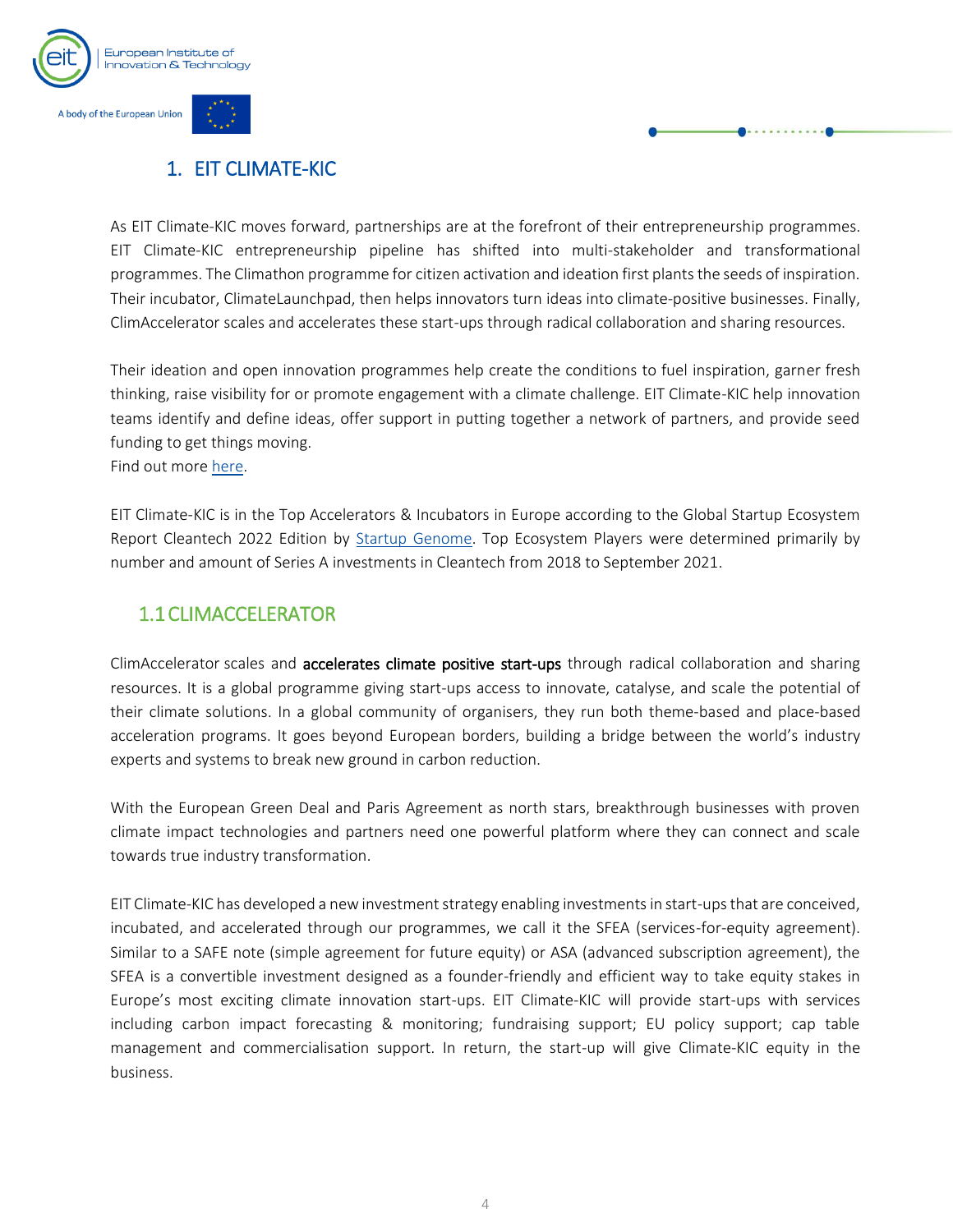

#### ClimAccelerator run through three stages:



EIT Climate-KIC programme partners that participated in the year's ClimAccelerator implementation: Impact Hub Vienna, Fundación Valenciaport, Athens Center for Entrepreneurship and Innovation, UniFund, Digital Hub Logistics Hamburg, Universidad Politécnica de Madrid, BGI, CIVITTA, Cleantech ForEst, Green and Smart Technology Cluster, Impact Hub Bucharest, Innovation Starter, MCAST, Riga Technical University, Athena, Chysalis LEAP, The Climate Vertical, ETH Zurich sus.lab, TU Delft, Impact Hub Prague, Impact Hub Balgrade, Impact Hub Zagreb, Bogatin, Impact Hub Athens, Munich Re, ERGO, Cyprus University of Technology (CUT), Cyprus Energy Agency (CEA), Sunris Valley Sciencie and Techonology Park, Cleantech Hub, Finnova, Human Nation Earch, PPIS- Pannon Pro Innovations, Viveka and Valencis Activa.

For further information click [here.](https://climaccelerator.climate-kic.org/)

## <span id="page-5-0"></span>1.2CLIMATHON

Climathon is a global 24-hour climate change hackathon that takes place simultaneously in major cities around the world every year. It attracts innovators, entrepreneurs, students and professionals to come together to create innovative solutions to climate challenges. The [Climathon](https://climathon.climate-kic.org/) programme for citizen activation and ideation first plants the seeds of inspiration. Climathon is a global initiative, orchestrated by EIT Climate-KIC, to engage cities and citizens who seek to drive change to accelerate the transition to a zero-carbon and climate-resilient society.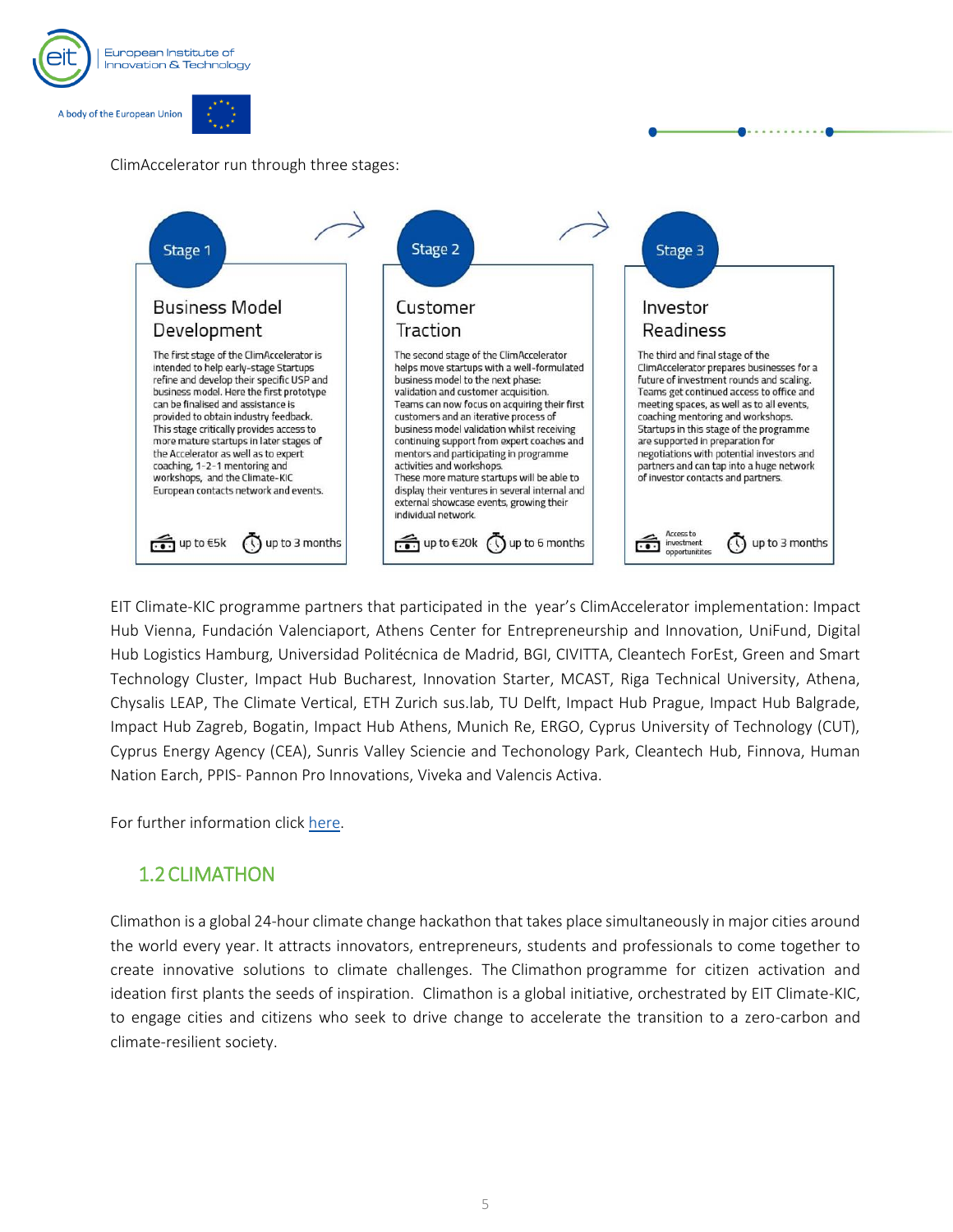

By organising a Climathon, you can raise awareness about local climate challenges, provide climate-relevant learnings, strengthen local eco-systems and inspire further climate action through local projects and initiatives. Climathons are planned and run independently, by local organisers, in cities around the world, taking place all year around. The local organisers decide the date and length of their Climathon as well as the challenges. Global partners: Impact Hub, WWF, The Climate Realty Project Europe, Covenant of Mayors for Climate & Energy. The next global Climathon campaign is planned to take place on 28-30 October 2022. Watch thi[s video](https://www.youtube.com/watch?v=UFd5wbazwTQ)



for more information or find out more [here](https://climathon.climate-kic.org/).

## <span id="page-6-0"></span>1.3CLIMATE LAUNCHPAD

ClimateLaunchpad is an incubator then helps innovators turn ideas into climate-positive businesses through the world's largest green business ideas competition. ClimateLaunchpad is a core part of the Entrepreneurship offerings of EIT Climate-KIC.

EIT Climate-KIC's mission is to unlock the world's cleantech potential that addresses climate change. ClimateLaunchpad supports this objective by providing a platform (through the competition) to provide earlystage entrepreneurs with the training, mentorship, coaching, networking, and broader support that can make their ideas become reality on a global scale.

ClimateLaunchpad's value centres around its ability to galvanise enterprise support organisations around the world to support early-stage ideas and climate businesses within their local ecosystems. A network of engaged 'national leads' deliver the Competition in their local country each year. In 2021, the ClimateLaunchpad supported entrepreneurs from 55 countries generating 2,136 green business ideas and incubating 680 teams via the full business training programme.

Since its inception in 2014, ClimateLaunchpad has received 11,887 ideas from entrepreneurial teams and has provided intensive training to 3,702 of these. These start-ups have gone on to raise over €100M+ in investments and created 8,000+ jobs. More information [here.](https://climatelaunchpad.org/)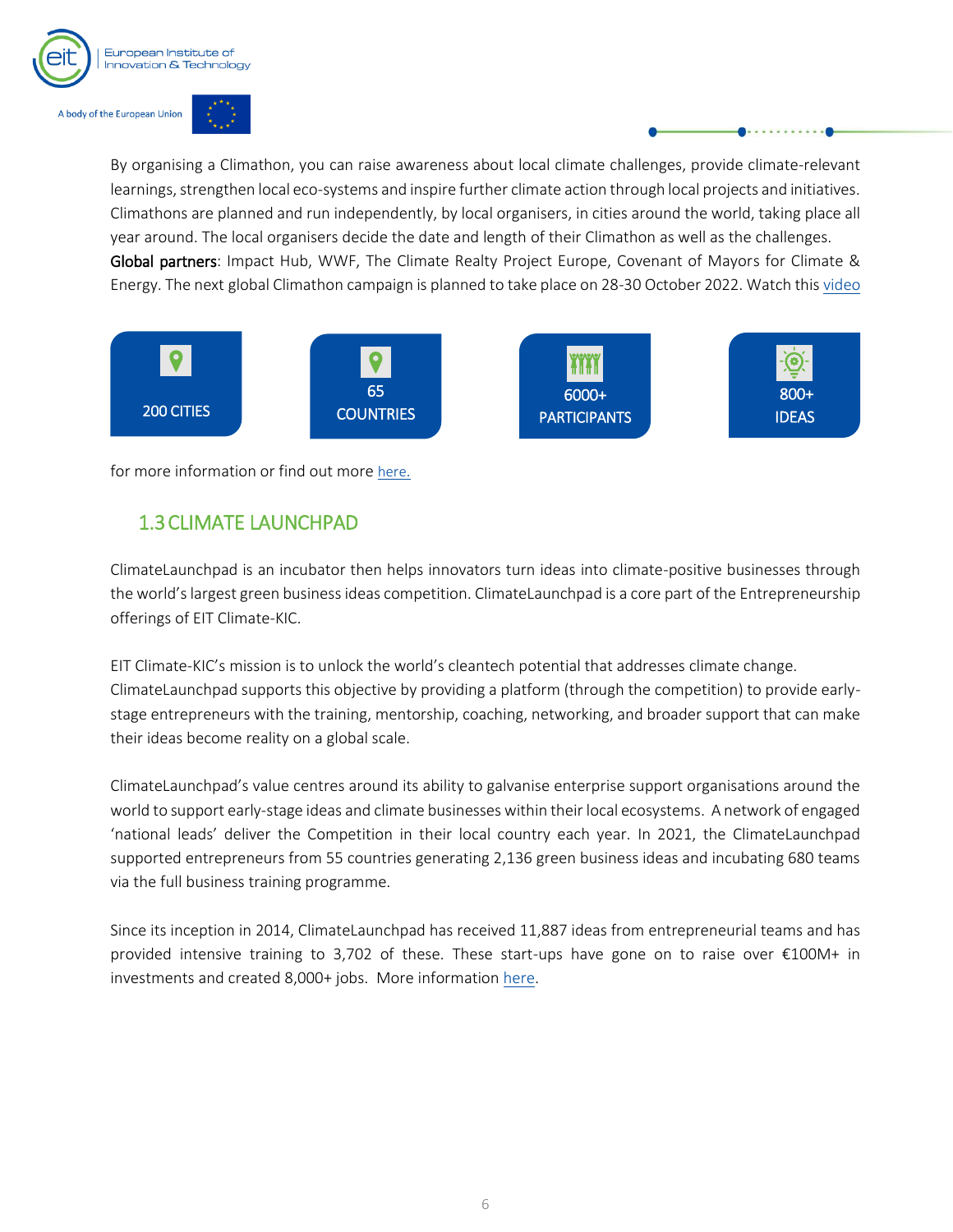

## 2. EIT DIGITAL

<span id="page-7-0"></span>Discover opportunities to build and launch with EIT Digital the next generation of digital ventures, products and services. For more information about EIT Digital Business Creation activities, and EIT Digital partners click [here.](https://www.eitdigital.eu/fileadmin/2021/ecosystem/downloads/EIT-Digital-Partners-March-2021.pdf)

Over the years, EIT Digital has attracted prizes and wide recognition from business institutions for its highquality accelerator services and venture program.

- UBI Global, the Stockholm-based intelligence company and community, known for high-quality intelligence, assessment, and mapping of business incubation, released the top rankings of business incubators and accelerators as assessed in the World Benchmark Study 2019-2020. According to UBI Global's assessment, the EIT Digital Accelerator has demonstrated exceptional achievement in value for client startups, value for the European ecosystem, and overall attractiveness. The EIT Digital Accelerator was recognized as the best Public Business Accelerator programme with a pan-European reach and one of the Top 5 Public Business Accelerators worldwide.
- Startup Heatmap Europe ranked the EIT Digital Venture Program amongst the twenty most trusted European accelerators based on the recommendations of over 1,000 survey participants. Specifically, the EIT Digital Venture Program supports entrepreneurial teams from 20 countries with deep tech business ideas to finalise their MVP and start their venture. The program offers an eight-week Pre-Acceleration executed by five regional partners in Greece, Latvia, Poland, Portugal and Slovenia. Teams also receive financial support of up to €25,000 in three stages from MVP to incorporation, up to finding their first investor.

## 2.1. FOR START-UPS

#### <span id="page-7-1"></span>**DEEPHACK**

Deephack is an open innovation event in challenge (hackathon) format, responding to a challenge partner's call for solutions. DeepHack leverages the eco-systems of the KICs. DeepHack focuses on solutions for hard to crack Deep Tech problems, building eco-systems and mobilising experts and talent. It aims to advance or explore alternatives for your innovation and business challenges, supporteco-system building with European partners around your platform or solution, and provide access to talent, experts and entrepreneurs from Europe. Its focus is on the outcome of proposed solutions by the teams, either for further development or business partnership. Applications are open to all, however only 15-20 teams are invited to participate in the DeepHack event Strong talent pool in EIT Digital Master School students and alumni, Accelerator professionals and experts.

Partners: Chilvision, Dakosy, Datacon, deihub, duodeka, ebiz (by OTP Business), ETH Zurich, Hamburg, Hanze University of Applied Science, InnoTractor, Interpolis, kpn, Lufthansa Industry Solutions, NDC mediagroep, Oriana, City of Palo Alto, TNO, Tractebel (ENGIE), trinckly, University of Groningen, VitaBit. More informatio[n here.](https://www.eitdigital.eu/deephack/)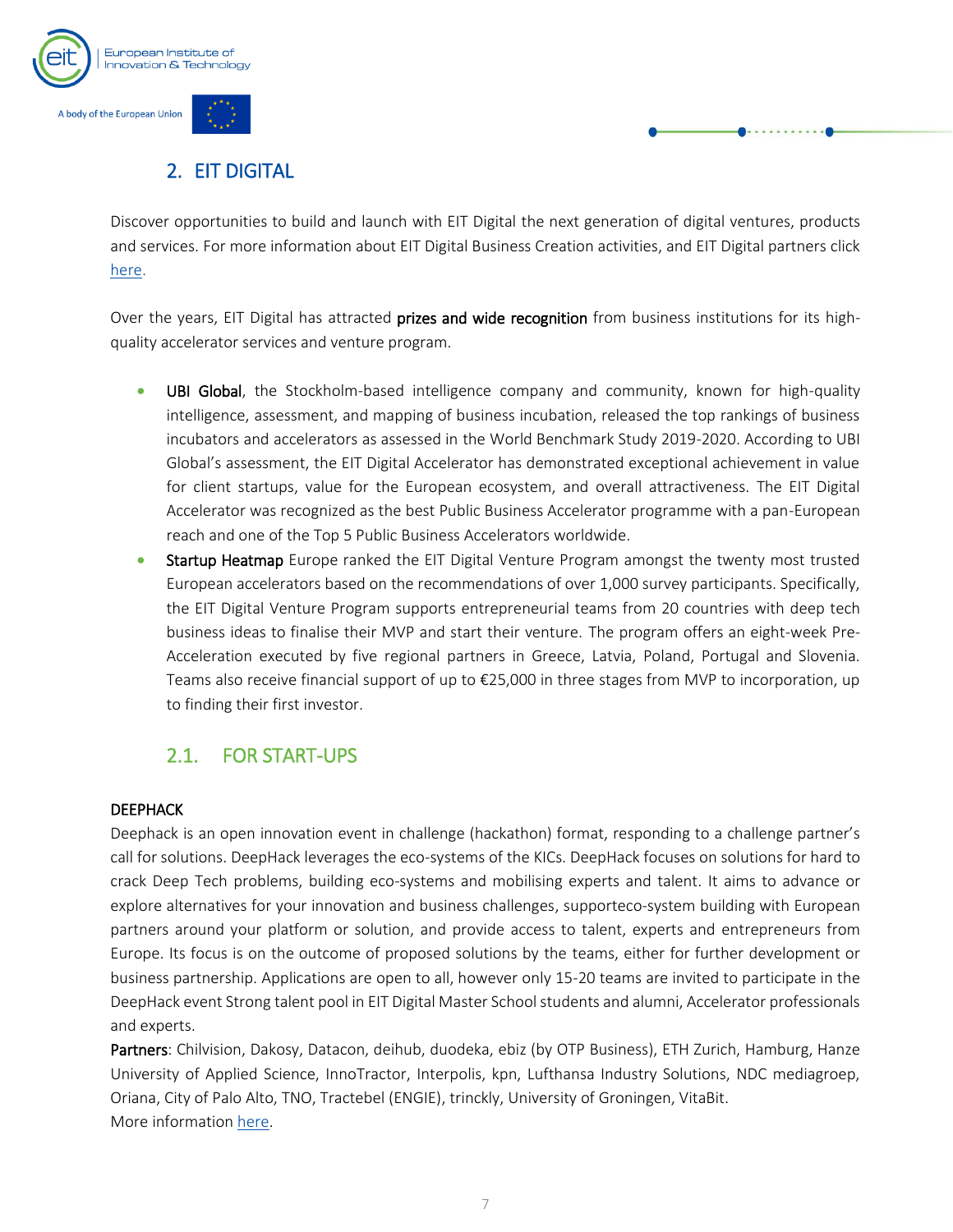

#### INNOVATION FACTORY

The Innovation Factory invests in pan-European entrepreneurial teams together with EIT Digital partners to build digital innovations and new ventures in four strategic focus areas: Digital Industry, Digital Cities, Digital Finance, Digital Wellbeing and Digital Tech.

The entrepreneurial teams work in agile projects called Innovation activities. These activities bring together expertise from the EIT Digital ecosystem, with partners contributing technology, talent, business models, investments, and channels to the market. They deliver innovations to the market through product launch and venture creation. The focus is on business impact as well as contribution to the financial sustainability of EIT Digital. Every year EIT Digital issues a call for proposals to European innovators and entrepreneurs for innovation activities that will be reviewed and selected to enter the Innovation Factory program. Selected innovation activities are embedded in EIT Digital's ecosystem and receive a financial co-investment to package their technology, sign up customers and attract investors.

It will soon be possible to submit proposals for innovation activities that will be part of the EIT Digital Innovation Factory in 2022. Find out mor[e here.](https://www.eitdigital.eu/innovation-factory/)

#### DIGITAL VENTURE PROGRAMME (RIS)

The [EIT Digital Venture Programm](https://www.eitdigital.eu/venture-program/)e takes you from idea to investment in less than a year. The ambitious trajectory takes entrepreneurs with a brilliant idea from concept to Minimum Viable Product, market validation and funding. Further benefits unlock with each milestone achieved. The programme will be held fully online.

Residents of any of the following 20 countries: Albania, Bosnia and Herzegovina, Bulgaria, Croatia, Cyprus, Czech Republic, Estonia, North Macedonia, Greece, Malta, Montenegro, Latvia, Lithuania, Poland, Portugal, Serbia, Slovakia, Slovenia, Romania, Ukraine. Applications for the Venture Programme 2021 are now closed. Partners: University of Ljubliana, BGI, FOUND.ATION, Krakow Technology Park, JIC and Wise Guys. Find out more [here.](https://www.eitdigital.eu/venture-program/)

## 2.2. FOR SCALE-UPS

#### <span id="page-8-0"></span>EIT DIGITAL ACCELERATOR

EIT Digital's European team of business developers and fundraising experts supports digital deep tech companies by raising venture capital (typically between  $\epsilon$ 2M -  $\epsilon$ 20M) and securing customers in European markets. EIT Digital Accelerator is designed to work for European technology scale-ups with international growth ambitions. You will receive access to finance and access to market support tailored to your company's business needs.

EIT Digital Accelerator works with fast-growing companies leveraging digital technologies in the field of Digital Industry, Digital Tech, Digital Cities, Digital Wellbeing and Digital Finance. Discover the companies in ou[r active](https://www.eitdigital.eu/fileadmin/2021/accelerator/EIT-Digital-Accelerator_Active-Scaleup-Portfolio.pdf)  [portfolio.](https://www.eitdigital.eu/fileadmin/2021/accelerator/EIT-Digital-Accelerator_Active-Scaleup-Portfolio.pdf)

Further information [here.](https://www.eitdigital.eu/accelerator/)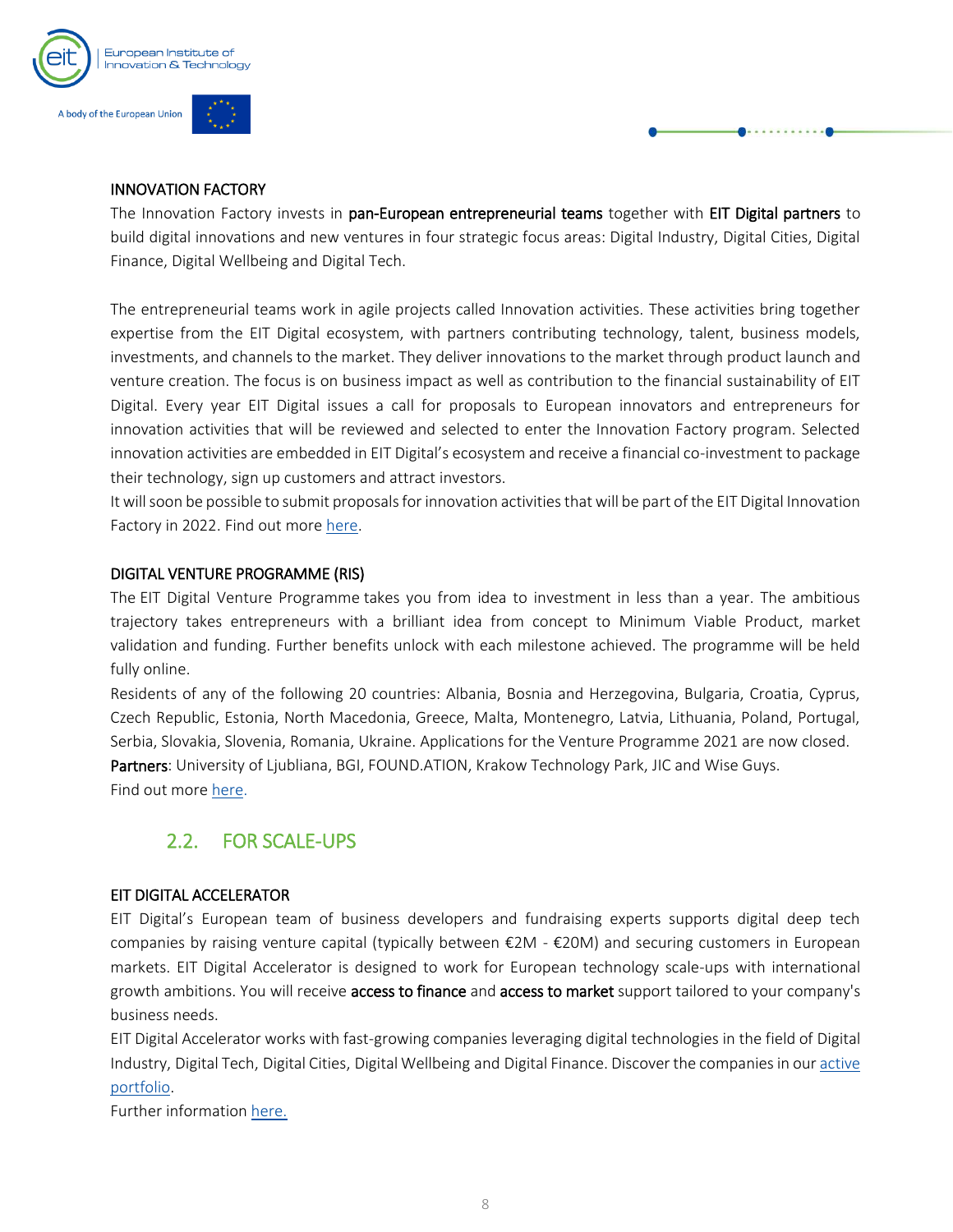

#### EIT DIGITAL CHALLENGE

The final of EIT Digital Challenge is a unique opportunity to connect to the most prominent European tech scale-ups, innovation stakeholders, investors, industry representatives. During the event participants will be able to arrange business meetings with the finalists and other prominent scale-ups from the EIT Digital ecosystem via an online matchmaking platform. The best three companies receive a full year of tailored international growth support by the EIT Digital Accelerator worth €50,000 to scale-up their business. In addition, the first-place winner receives a cash prize of €100,000.

Twenty outstanding deep tech scale-ups competed in the final of the EIT Digital Challenge 2021. The 20 finalists nominated for the EIT Digital Challenge cover a wide variety of topics within the deep tech field. The finalists were selected out of 409 applicants and come from 10 European countries. The winners were chosen in a final event held online on September 21, where the finalists pitched in front of a jury of experts and competed for prizes worth €250,000.

Applications for the next EIT Digital Challenge open on 30 March and the final event will take place in September.

More information o[n the webpage.](https://www.eitdigital.eu/challenge/) Subscrib[e here](https://info.accelerator.eitdigital.eu/sing-up-for-updates-on-eit-digital-challenge) for updates

## 3. EIT FOOD

<span id="page-9-0"></span>EI[T Food Business Creation](https://www.eitfood.eu/entrepreneurship) supports entrepreneurs to launch, accelerate and scale agrifood businesses across Europe, driving innovation to meet the big food challenges they face, to create a healthier, more trusted and sustainable food system. They offer three Business Creation flagship programmes which are driven by societal and economic impact:

### <span id="page-9-1"></span>3.1SEEDBED INCUBATOR (LAUNCH)

Launch is for individuals, scientists and aspiring entrepreneurs who are driven to solve the complex challenges facing the food system. Launch activities are designed to springboard ideas into viable market solutions by providing you with the skills, network and funds needed to validate your ideas and business model. A 6-month programme that aims to transform innovative ideas and research breakthroughs into market-validated business propositions. For aspiring entrepreneurs and intrapreneurs. Find more information in this [video.](https://youtu.be/B9zTGDVyZaM)

The EIT Food Seedbed Programme provides participants with world-class start-up training and coaching to identify their core business assumptions and the support to refine their business value propositions. Seedbed Hubs provide participants with the skills, personalised business coaching, industry connections and funding to test innovative ideas directly with 100+ potential customers and end-user.

Partners: PeakBridge, Danone Nutricia Research, Startlife, Queen's University Belfast, University of Warsow, ZTI, DIL, Dohler, Grupo AN, Pepsico, Aarhus University.

The application dates for Seedbed 2022 are January 1, 2022 to February 28, 2022. Please register your interest [here.](https://www.eitfood.eu/projects/seedbed) For further information click here.

## <span id="page-9-2"></span>3.2EIT FOOD ACCELERATOR NETWORK (ACCELERATE)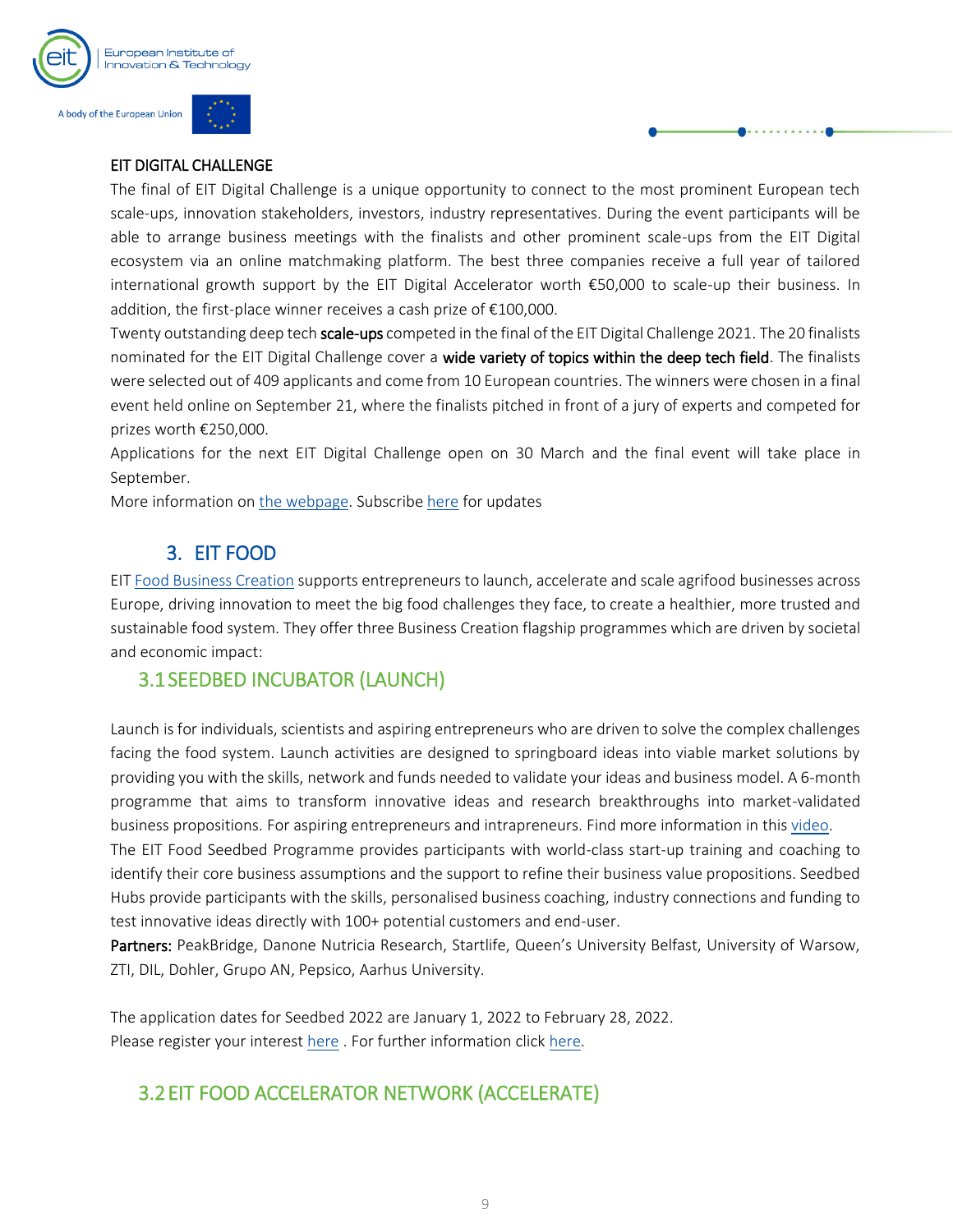



Accelerate is for entrepreneurs and registered start-ups who are on their way to transforming the food system and would benefit from their high-level support to boost their new business. The EIT Food Accelerator Network (EIT FAN) connects impactful agrifood start-ups with industry-leading corporate and research partners to pilot their technology and drive the ultimate goal: a successful market adoption.

Partners: EPFL, DIL, BioAzul, AZTI, BÜHLER, DOEHLER, ETH Zurich, John Deere, Nestle Research, Pepsico, Strauss Group, Technion, Israel Institute of Technology, Givaudan, Technical University of Munich, University of Cambridge, University of Turin, Danone Research, University of Reading, Grupo AN S.Coop.

Application dates: January 1, 2022 to February 28, 2022.

<span id="page-10-0"></span>Find out more [here.](https://www.eitfood.eu/projects/eit-food-accelerator-network)

## 3.3RISINGFOODSTARS (SCALE)

The RisingFoodStars (RFS) Network allows successful, impactful agrifood scale-ups to scale to the next level in becoming the international gamechangers of the future. The programme addresses early scale-ups that are past the ideation phase, have paying customers and are poised for significant growth and global scale. RisingFoodStars them grow and scale impact faster – from market testing new ideas, providing support from experts, connections to corporate partners across the food industry and access to investors.

The RisingFoodStars Association is a network organisation for successful, game-changing early agrifood scaleups, enabling its members to participate as Partners in all EIT Food activities.

Application dates: January 1, 2022 to February 28, 2022.

For more information clic[k here.](https://www.eitfood.eu/projects/risingfoodstars)

## <span id="page-10-1"></span>3.4FOODSPARKS® FUND

PeakBridge, the agrifood-tech venture capital fund manager investing globally, and EIT Food, the world's largest Agrifood Innovation Ecosystem supported by the EIT, have announced the launch of PeakBridge FoodSparks® SCSp, a new seed fund for European agrifood-tech start-ups.

The FoodSparks® fund will invest in pan-European seed and early-stage start-ups to offer access to strategic capital and support with scaling up, thereby working towards innovative solutions to some of the world's most pressing problems in food production, supply, and sustainability.

FoodSparks®, managed by PeakBridge, will be headed up by Managing Partner Yoni Glickman, working closely with its investors, among them Ordway Selections, CPT Capital, Givaudan, Puratos, and Gullspång Re:food, allowing the portfolio companies to benefit from a wide range of potential co-investment and follow-on investment opportunities. Find out more on this [here.](https://eit.europa.eu/news-events/news/eit-food-and-peakbridge-launched-foodsparksr-new-agrifood-tech-seed-fund)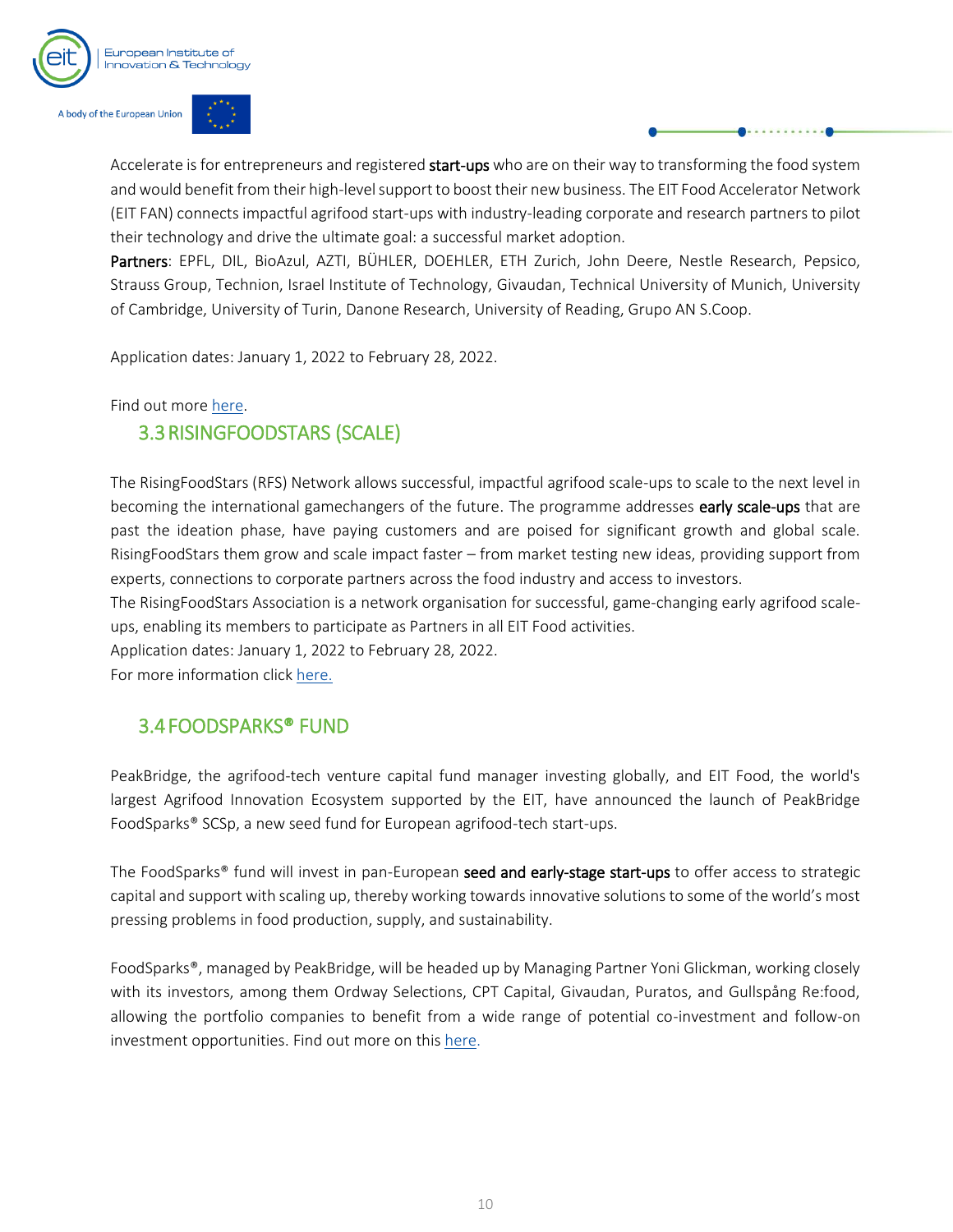

## <span id="page-11-0"></span>3.5OTHER EIT FOOD ACTIVITIES / PROGRAMMES

The EIT Food Change Makers Programme is a new, collaborative initiative which gives diverse talent the chance to become agrifood-tech innovators or entrepreneurs through a series of events, mentorship and training. They are committed to supporting people to find solutions that tackle everything from how food is produced and distributed to how it is consumed and disposed of.

More information on other EIT Food activities and programmes is availabl[e here.](https://www.eitfood.eu/projects/change-makers)

## <span id="page-11-2"></span><span id="page-11-1"></span>4. EIT HEALTH 4.1EIT HEALTH ACCELERATOR

EIT Health Accelerator programmes catalyse new business growth to deliver transformative products and services. They work with entrepreneurs, start-ups and SMEs to shorten the time-to-market for life-changing health products and services, while creating new jobs and contributing to a thriving economy. Through a unique network of world-class healthcare organisations, EIT Health links entrepreneurial businesses with the knowledge and resources to scale-up and scale out as quickly as possible. Since launching in 2016, they've helped more than 1150 start-ups across Europe bring products and services to market, attract almost 800mio€ of investments in 2021 alone (source[: http://startups.eithealth.eu\)](http://startups.eithealth.eu/).

Applications are open to entrepreneurs, start-ups and SMEs focused on medtech, biotech, and digital health. Whether you need access to knowledge, new markets, key stakeholders, or investors and funding, EIT Health can help.

In 2019 EIT Health's Accelerator programme has been awarded recognition in the "Most Promising - Young Programme" category of [UBI Global](https://ubi-global.com/)'s prestigious ranking of incubators and accelerators worldwide.

The "*UBI Global World Rankings of Business Incubators and* Accelerators" names EIT Health Accelerator among the three top programmes in the world that were "founded in or after 2016 and stand out from their peers due to impressive overall achievements relative to their age."

Partners: biocat, BioM Biotech Cluster Development GmbH, Cap Digital, Friedrich-Alexander-Universität Erlangen-Nürnberg, "la Caixa" Foundation,GENESIS Biomed, Instituto Pedro Nunes, IMEC - Interuniversity Microelectronics Centre, Universityof Copenhagen (UCPH), KTH Royal Institute of Technology, MADoPA, Medical Valley European Metropolitan Region Nuremberg, MEDICEN, Rijksuniversiteit Groningen, RISE Research Institutes of Sweden, Semmelweis University (SE), Stockholm Innovation & Growth AB, University of Tartu, Delft University of Technology - TU Delft, TECNALIA, Newcastle University, Universidad Politécnica de Madrid (Technical University of Madrid) – UPM, Medical University of Łódź, Uppsala University, Angels santé and BIO Cluster management NRW GmbH. For more information go to [webpage.](https://eithealth.eu/what-we-do/eit-health-accelerator-programmes/)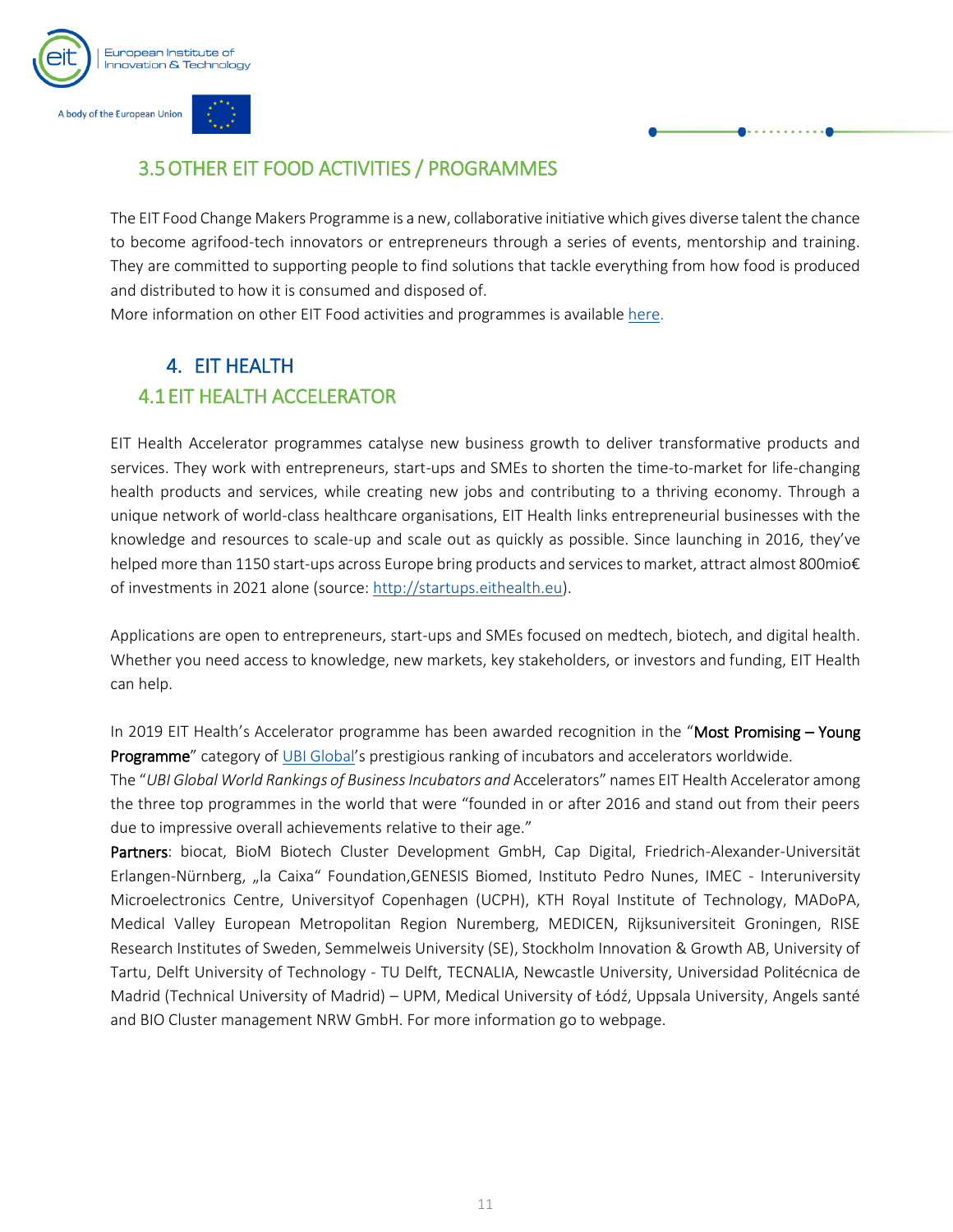

## <span id="page-12-0"></span>4.2EIT HEALTH ACCELERATOR PROGRAMMES

Take a look at the EIT Health programmes [here.](https://eithealth.eu/what-we-do/our-programmes/)

#### ACCESS TO KNOWLEDGE

Launching a healthcare start-up can be intimidating. You may have a great idea about a medtech, biotech, or digital health product or service, but you may not be sure how these are regulated or brought to market. Participate in one of the EIT Health acceleration programmes to get the knowledge and mentorship you need to validate your business idea, and/or develop a solid business plan.

#### • WILD CARD

Every year, Wild Card builds two new ventures that break new ground, push boundaries and troubleshoot some of European healthcare's greatest challenges. We attract the brightest talent, mentor founders-to-be and invest up to  $E1.5$  million in the two most promising ventures.

The programme follows a comprehensive format, taking individuals and small teams as participants through team formation (optional), training, need and market validation as well as rigorous stress-testing of the solution. In the end, EIT Health will invest in up to two best teams with business proposals.

Who should apply: Calling all inventors, creators and self-starters that have the potential to address specific annually raised challenges. The two challenges for 2022 are:

- 1. Early Detection of Cancer: How to advance early diagnosis and screening of cancer?
- 2. Mental Health: How to improve prevention, detection, diagnosis, and treatment to fight mental disorders?

#### Programme cost: Free

Find out more and appl[y here.](https://wildcard.eithealth.eu/)

#### • WOMEN ENTREPRENEURSHIP BOOTCAMP

The Women Entrepreneurship Bootcamp connects early-stage, women-led or co-led healthcare start-ups to an unparalleled network of mentors in order to nurture and support rapid growth. EIT Health will help you leverage the diversity in your leadership team to achieve the best possible outcomes for your start-up. And this programme will also help you find the reference points you need to successfully frame your ambition and validate your value proposition.

Who should apply: Driven and ambitious early stage start-ups that are greater than TRL 4 or equivalent. Women led or co-founded with a woman in the C-suite management team; male co-founders are highly encouraged to participate. Focused on any medical technology, excluding therapeutics. Residence: any Horizon country.

**Programme cost**: There is a commitment fee of  $\epsilon$ 200 once accepted in the programme; and a success fee to be capped at €20.000 depending on the fundraising round size. EIC previously supported ventures do not pay any fees, please make sure to enter your PIC number in the application form.

Partners: IESE Business School, National University of Ireland-Galway, Instituto Pedro Nunes. Clic[k here](https://eithealth.eu/women-entrepreneurship-bootcamp/) for more information.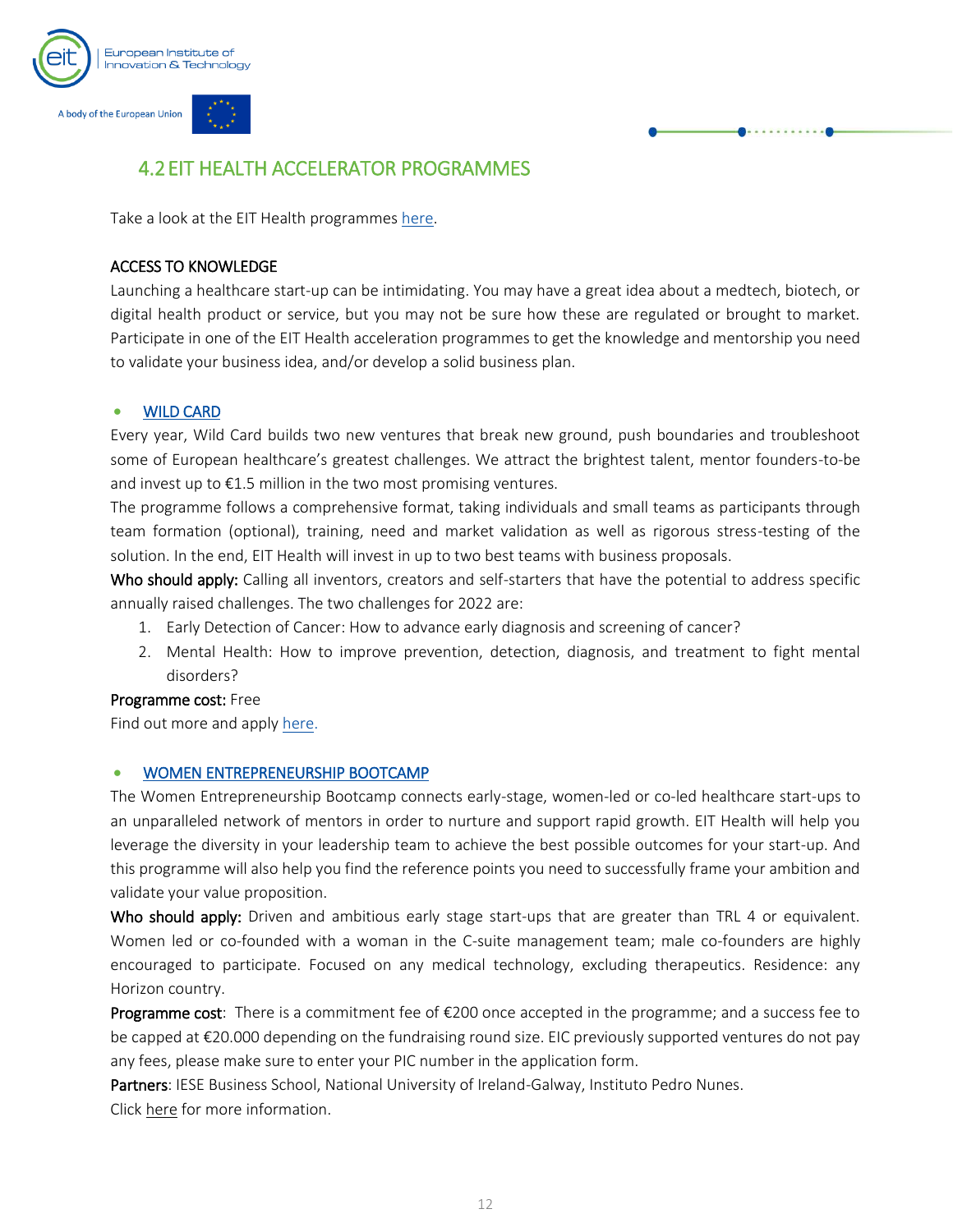

## • PATIENT INNOVATION BOOTCAMP

Who better than patients and their caregivers to have that crucial insight which leads to true product innovation? This Bootcamp supports the development and launch of innovative solutions created by people directly affected by health conditions. The aim is to help you move your ideas from solutions to prototypes through to market-ready innovations.

Who should apply: Teams of three people, including a patient or caregiver with an innovative solution for a personal health condition. Solutions can involve diagnostics, wearable devices, telehealth, telemedicine, big data, apps, electronic health records, health information technology, personalised medicine, etc. Do not apply if your solution is drug related. Projects (incorporated or not) looking for support to validate your technology and/or business model and disseminate it. Residence: any Horizon Europe country

Partners: Copenhagen Business School in collaboration with the University of Copenhagen, IESE Business School, Biocat, Patient Innovation, NOVA University Lisbon and Glintt

Clic[k here](https://eithealth.eu/project/patient-innovation-bootcamp/) for more information

## • REACTOR BOOTCAMP

Accelerate the early adoption of your digital medical imaging product or hospital process optimisation solution across Europe with EIT Health expert guidance on engagement and launch strategy.

Who should apply: Early and growth-stage European incorporated start-ups innovating in the field of life sciences of healthcare (must have a working MVP) with residence in any Horizon Europe country.

Partners: GE Healthcare, Medical University of Debrecen, Medical University of Lodz, IESE Business School Clic[k here](https://hvlab.eu/program/8/reactor-2021) for more information

### • MEDTECH BOOTCAMP

Accelerate the launch of your medtech start-up with hands-on training and help from experts. This four-week intensive training programme will build your skills and prepare you to launch your medtech start-up in Europe. You'll emerge with a clear idea of your market, your regulatory pathway, financing options, your founder team, and valid proof of concept. At the end of the programme, you'll have two pitch sessions in front of investors and experts.

Who should apply: Teams of at least two or three early-stage entrepreneurs, graduate students and professionals with a start-up idea in medical technology. You have a technology readiness level (TRL) between 2 (you have your technological concept formulated) and 4 (you've validated your concept in a lab) Residence: any Horizon Europe country.

Partners: IESE Business School, UnternehmerTUM, Medical Valley EMN, University Clinic Erlangen, Instituto Pedro Nunes, and Friedrich-Alexander University Erlangen-Nürnberg Clic[k here](https://eithealth.eu/medtech-bootcamp/) for more information.

## • BOOTCAMP CALL FOR EIC SUPPORTED VENTURES

As part of its Business Creation activities, EIT Health is partnering with the [European Innovation Council](https://eic.ec.europa.eu/index_en) (EIC) for a year-long pilot collaboration [\(EIT EIC CollabPilot\)](https://eithealth.eu/eit-eic-collabpilot/). One core element of the collaboration will be channelling EIC-supported ventures into relevant EIT Health programmes by amplifying programme offerings between the two institutions.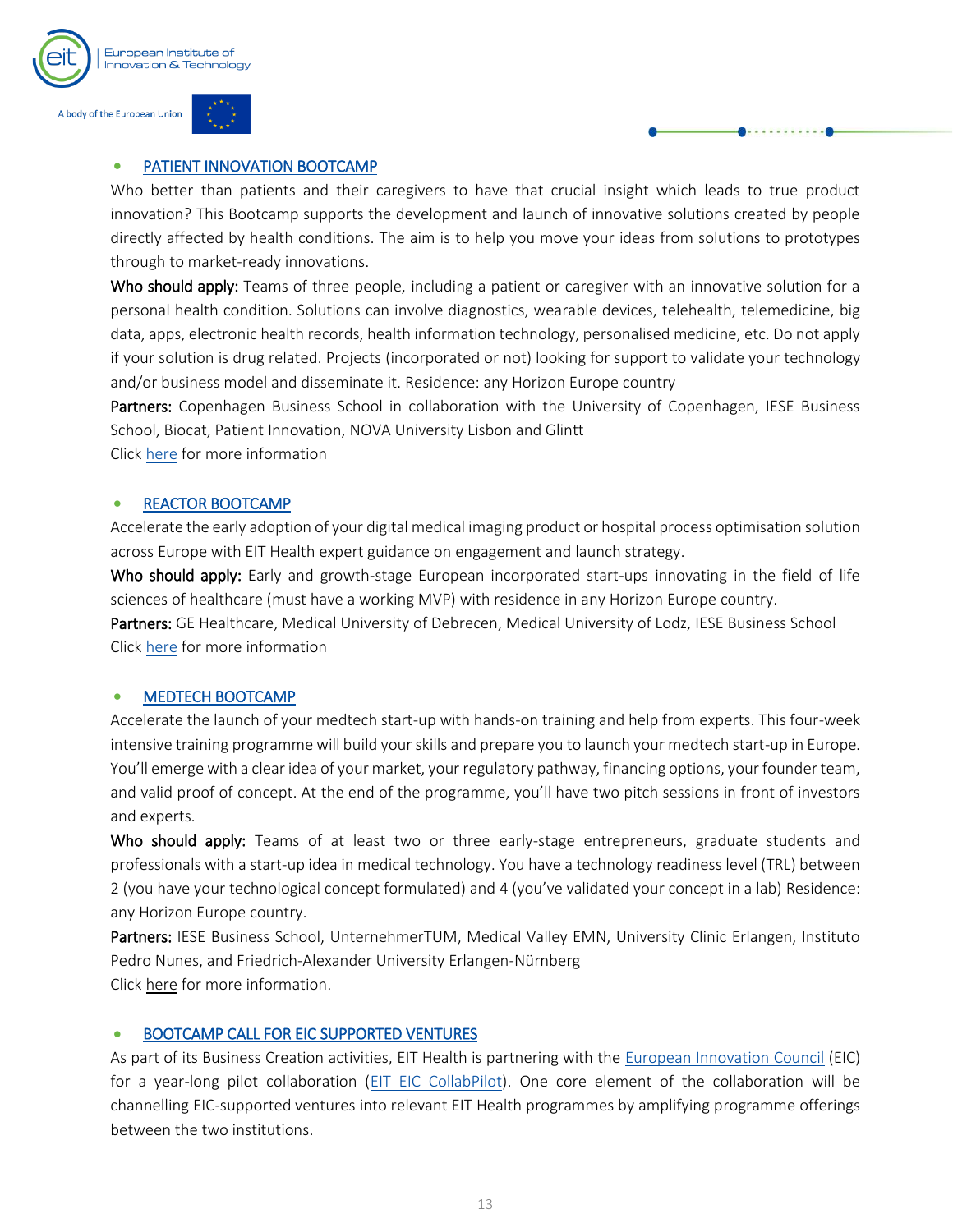



Participation in one of EIT Health's Bootcamps for EIC supported ventures will give participating projects the opportunity to reach EIT Health ecosystem network and pitch their idea to experts across Europe with some special benefits: EIC-supported ventures will be exempt from providing EIT Health with success fees or other types of reimbursement and will receive an exclusive voucher of €1.000 for mentoring on a specific topic of interest. As of today, two EIT Health bootcamps are joining the Bootcamp Call for EIC supported ventures: Women Entrepreneurship Bootcamp and Reactor Bootcamp.

Who should apply: Applicants that meet the criteria for the bootcamp selected and have been previously supported by an EIC programme (or its previous funding instruments)

#### Programme cost: Free

Please find more information and apply [here.](https://eithealth.eu/eit-eic-collabpilot/)

#### • INNOSTARTS AWARDS

Compete for support to convert your healthcare idea into a viable enterprise. Through funding, mentoring, and training, EIT Health help start-ups validate the need for their healthcare innovations, attract investors, and ultimately shorten the time it takes to get their ideas to market

Who should apply: Micro- and small enterprises, spin-offs and start-ups that already have a prototype or minimum viable product, but do not yet have a product or service in the market (no income). Must be able to participate in English and have an established legal entity. Residence: Croatia, Czech Republic, Slovenia, Greece, Hungary, Italy, Poland, Portugal, Romania, Slovakia, Lithuania, Latvia, Estonia, Spain (only Principado de Asturias, Castilla y León, Castilla la Mancha, Extremadura, Illes Balears, Andalucía, Ciudad Autónoma de Ceuta, Ciudad Autónoma de Melilla and Canarias regions), North Macedonia, Albania, Montenegro, Serbia, Bosnia and Herczegovina.

Programme cost: Free of charge Find more information [here](https://eithealth.eu/project/innostars-awards/)

#### • MENTORING AND COACHING NETWORK

This programme will give you access to a world-leading pool of over 200 healthcare industry experts – all ready to share their knowledge and help you make new and exciting connections. Having a mentor could make all the difference in growing your business successfully.

Who should apply: Businesses incorporated in the EU at all maturity levels, ranging from early-stage start-ups developing your product, to more mature scale-ups looking to expand into new markets with residence: any Horizon Europe country.

Programme cost: All successful applicants will receive a voucher of at least €500 to use with their chosen mentors, with a mentoring connection from the network typically costing between €1000-€2000. Find out more and appl[y here.](https://eithealth.eu/programmes/mentoring-and-coaching-network/)

#### • FINANCE BOOSTER

The Finance Booster offers a paid series of webinars in Finance literacy for mid stage healthcare startups. It is structured in 3 different two days events. This programme gives startups support in understanding their financials and provides more individualized coaching on dedicated financial matters.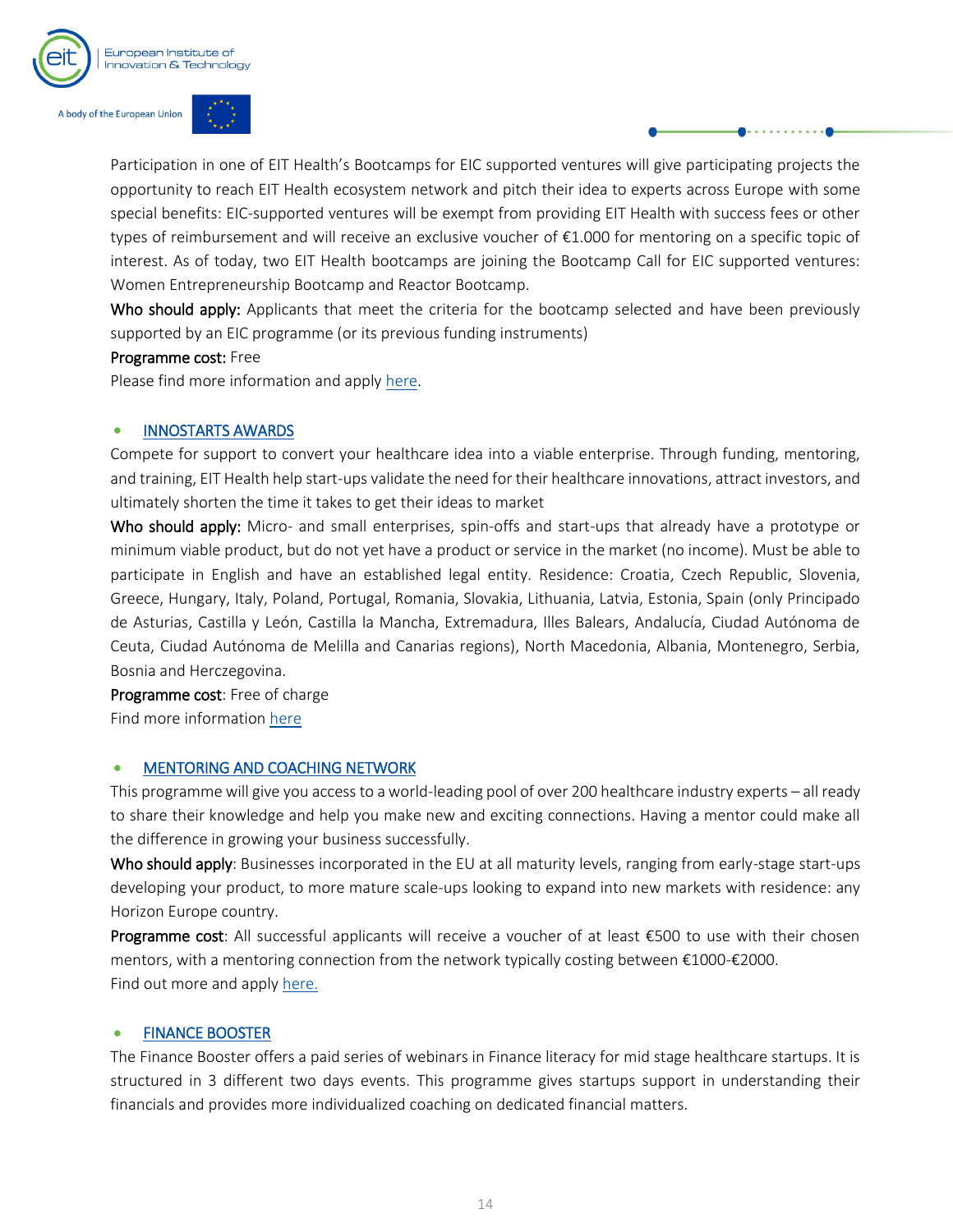



Who should apply: Healthcare start-ups incorporated in the EU which have achieved at least seed funding, start-ups seeking gearing up to raise Series A/B funding level with residence in any Horizon Europe country. Programme cost:  $\epsilon$ 1900. The top three start-ups that apply for a discount and have submitted their project plan can earn a discount up €700.

More information [here.](https://eithealth.eu/programmes/finance-booster/) 

#### • FINANCE BOOSTER FOR EIC SUPPORTED VENTURES

As part of its Business Creation activities, EIT Health is partnering with the [European Innovation Council](https://eic.ec.europa.eu/index_en) (EIC) for a year-long pilot collaboration [\(EIT EIC CollabPilot\)](https://eithealth.eu/eit-eic-collabpilot/). One core element of the collaboration will be channelling EIC-supported ventures into relevant EIT Health programmes by amplifying programme offerings between the two institutions.

Participants selected through the Finance Booster for EIC Supported Ventures will get access to the EIT Health Finance Booster Programme free of charge. The Finance Booster offers startups support in understanding their financials and provides more individualized coaching on dedicated financial matters.

Who should apply: Applicants that meet the criteria for the Finance Booster Programme and have been previously supported by an EIC programme (or its previous funding instruments)

#### Programme cost: Free

Please find more information and apply [here.](https://eithealth.eu/eit-eic-collabpilot/)

#### ACCESS TO STAKEHOLDERS

If you're looking to collaborate with and address challenges presented by top pharma companies, these programmes are for you.

#### **NEUROTECHPRIZE**

We are searching for simple tech to deep tech solutions that can help improve the quality of life for those impacted by Alzheimer's disease. The most innovative projects can earn prizes of €100k for the winning solution and €50k for the runner-up. Selected teams will also gain access to the 3-month acceleration programme.

Who should apply: We call for applications from all around the globe, operating already or seeking to enter the German market and targeting the challenge of Alzheimer's disease – [see areas of intervention.](https://eithealth.eu/programmes/neurotech-prize/)

The programme is aimed at health entrepreneurs in the NeuroTech space seeking support in the validation of their ideas and developing business goals in a supportive and enriching environment.

Teams of minimum two people, incorporated start-ups, and non-incorporated teams are eligible to submit their entry to the programme.

Partners: Biogen GmbH

Find out more [here.](https://eithealth.eu/programmes/neurotech-prize/)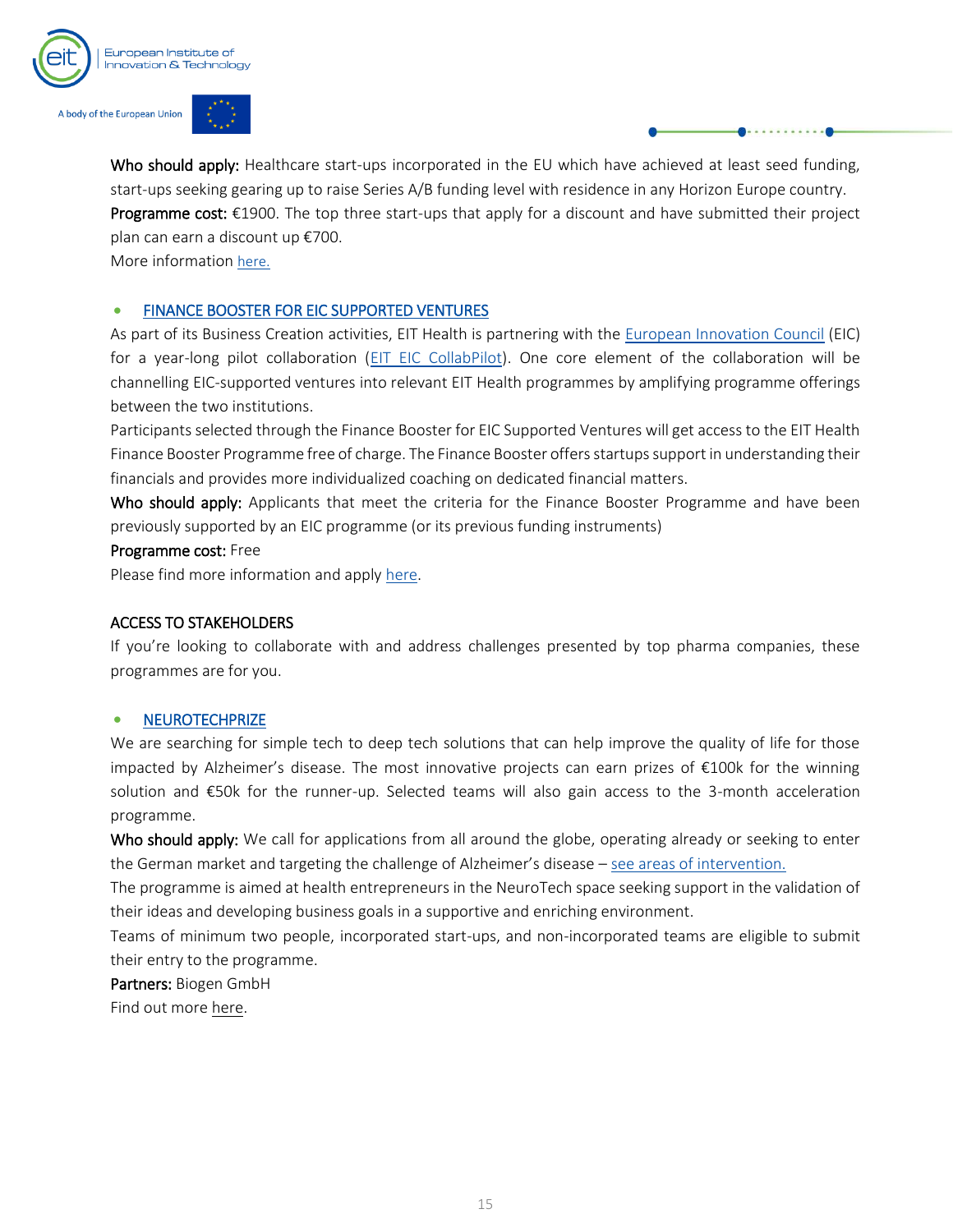

#### **BEYOND RHEUM**

Beyond Rheum is an open innovation programme that seeks viable solutions to the needs of patients with axial spondyloarthritis (axSpA) – a chronic inflammatory disease that affects the spine and has a major impact on the patient's quality of life.

Who should apply: Companies or projects with a TRL 5-9 solution, with the potential to address axSpA unmet medical needs, backed by strong science and technology. Applicants need to own and/or be entitled to use the intellectual property (if applicable) that is the basis for the project or product and are legally incorporated and established in one of the Horizon Europe countries.

Partners: Novartis Pharma AG, Biome by Novartis Find out more [here.](https://eithealth.eu/programmes/beyond-rheum/)

#### • START-UPS MEET PHARMA

Do you want to break into the pharma industry? If your healthcare solution tackles one of the challenges posed by our pharma partners, Start-ups Meet Pharma will give you the opportunity to collaborate directly with internal decision-makers and open the path for partnership exploration.

Who should apply: Established legal entities, with a validated proof of concept, market validation and prototype that addresses one of the challenges released by the pharma companies. Residence: any Horizon Europe country

Partners Boehringer Ingelheim RCV, Sintetica, Novartis, Takeda Find out more [here.](https://eithealth.eu/project/start-ups-meet-pharma/)

#### • START-UPS MEET HEALTHCARE PROVIDER

The programme matches the start-ups behind innovative solutions with leading healthcare providers in their national healthcare systems. Together you will develop and fine-tune your solution to best meet the challenge, before you test it in the daily practices of the healthcare provider's operations.

Who should apply: Applicants should have a solution with a proof of concept, market validation and prototype that matches one of the challenges from the healthcare providers. Residence: any Horizon Europe country Partners: 2022 Partners coming soon

Find out more [here.](https://eithealth.eu/programmes/start-ups-meet-healthcare-providers/)

#### USER VALIDATION LABS (ULABS)

User Validation Labs are European partners – such as living labs, accelerators, hospitals, and innovation centres that support a connection between start-ups and the future end-users of their product, including patients, clinicians, and medical staff. This programme was created to help start-ups connect with User Validation Labs that can help them to organise and execute a validation study of their innovation with the end users.

Who should apply: Businesses incorporated in the EU with a product or service in the development phase – but not yet in the commercialisation stage, start-ups eager for feedback and validation from users with residence in any Horizon Europe country.

Programme cost: The total cost of the programme is €8000, out of which half will be covered by EIT Health, and half will be paid by the start-up.

More informatio[n here.](https://eithealth.eu/programmes/ulabs/)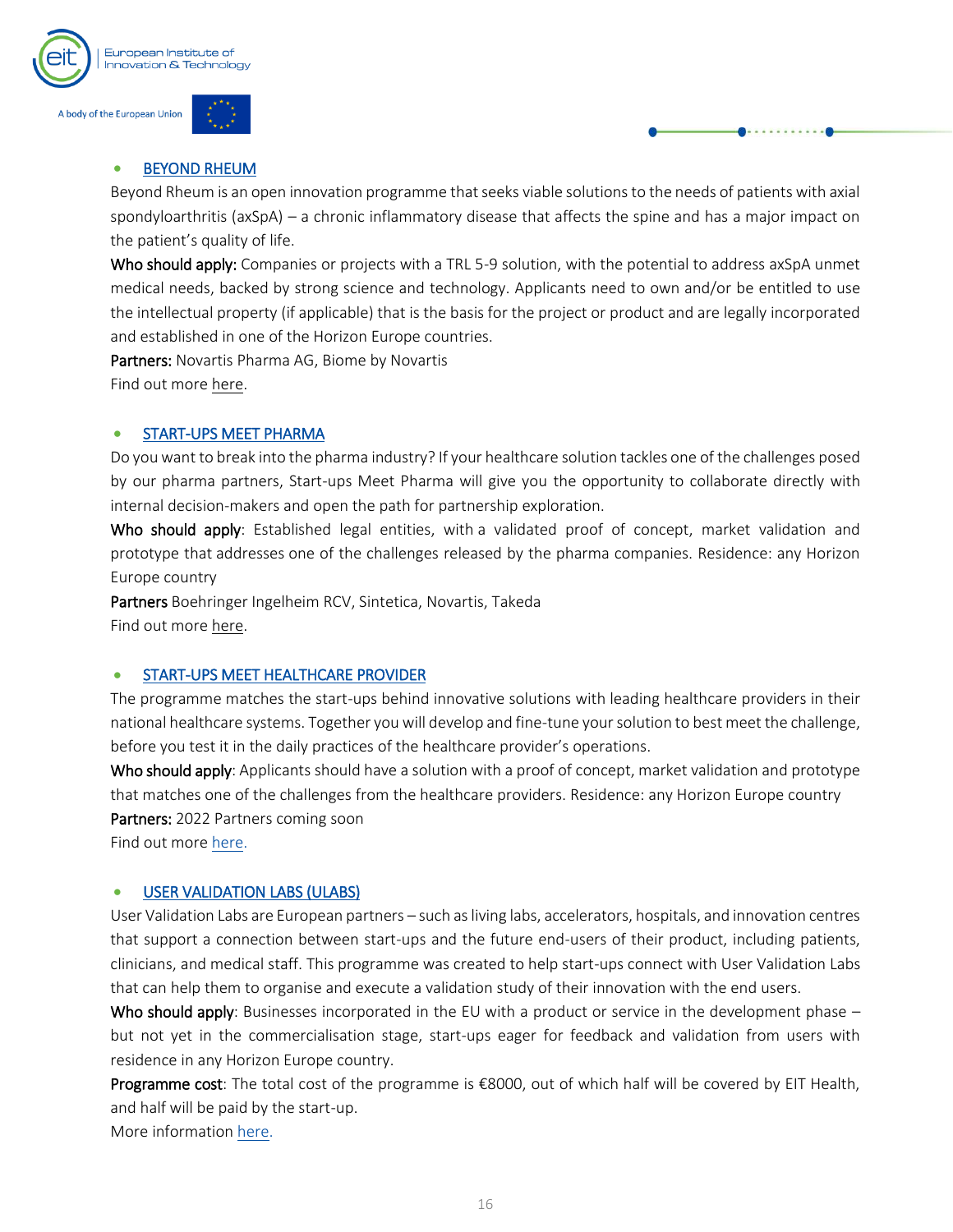

#### ACCESS TO MARKET

If you're ready to enter a new market in the European Union, Bridgehead is the right programme for you.

#### • BRIDGEHEAD

EIT Health brings together European and non-European health entrepreneurs who want to grow their business beyond their home market with Europe's top incubators and accelerators who have the expertise and resources to make it happen. They will help match your scale-up with an incubator, accelerator or cluster from EIT Health's approved network – these organisations are called Catalysers. Together, you will plan how to access new markets quickly and decisively, tap into local networks of partners and clients, access infrastructure and understand new regulatory systems. The programme is split into Bridgehead Europe, Global and Inbound tracks.

Who should apply: Companies with fewer than 250 full time employees that deliver transformative products and services in biotech, medtech, or digital health. You are selling your product/service in at least one market and ready to open up to a new market. Your company needs to be registered and have a track record of traction in your home market (sales, paid pilots etc)

Programme cost: Bridgehead Europe and Global: There is a 6% success fee of your company's revenue in the new market, capped at three times the amount of the grant amount or three years after completing the programme, whichever comes first.

Bridgehead Inbound: Once you are selected, you will need to cover a participation fee of €500 and the cost of your soft-landing services. Those costs depend on the services requested by you and delivered by the Catalyser(s) of your choice but should amount to a total of  $£10,000$ .

Partners: Medical Valley, Universität Pompeu Fabra Barcelona, BioRN.

Find out more and how to apply [here.](https://eithealth.eu/bridgehead/)

#### ACCESS TO FINANCE

Are you eager to scale, get investor-ready, and access the funding you need? These programmes are designed to connect you with the investment tools, training, contacts, and finance opportunities you'll need to grow.

#### INVESTOR READINESS

As part of their programmes providing access to finance, their investor readiness offering can get you access to the mentorship, connections, and visibility that you need to develop your business and attract investment.

#### **CATAPULT**

A unique competition and training programme that showcases biotech, medtech and digital health start-ups to leading experts and investors across Europe. The programme recognises and awards the best business concepts, fast-tracking start-ups to become part of the EIT Health community of world-leading companies.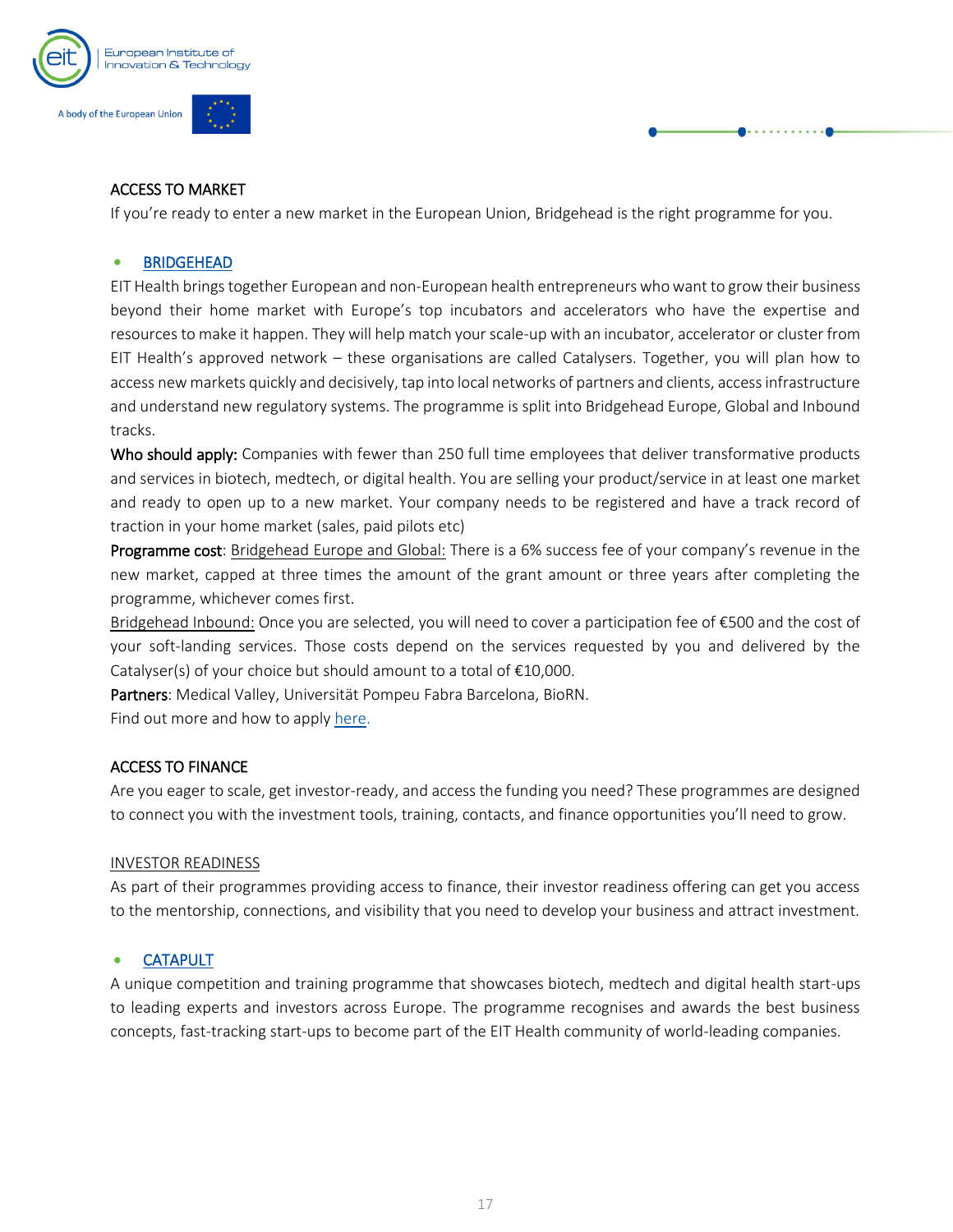



Who should apply: The Catapult is open to all start-ups and spin-offs that are: A micro/small enterprise (less than 50 employees); involved in biotech, medtech or digital health with innovative and highly promising business concepts; already incorporated and operating in an EU country and looking for seed or series A funding of at least €500k; self-valued at €1M+; received at least €500K in public or private funding or generated €500k in revenue last year.

Programme cost: Free of charge Find out more and appl[y here.](https://eithealth.eu/catapult/)

#### • GOLD TRACK

The programme aims to help you massively scale your business through mentorship and strategic guidance. EIT Health pairs promising businesses with a panel of topflight advisors, world-class experts who immerse themselves entirely in your ideating, strategizing, and problem solving to set your organisation on the path to success. Join us to unlock ambitious business and investment opportunities within short time frames

Who should apply: Companies with the potential to address unmet medical needs, backed by strong science and technology, operating in healthcare or life sciences. You have a committed leadership team and a financial runway of at least nine months. Privately owned companies based in Europe, the UK, or Israel with less than 50 employees.

Partners: Advise Connect Inspire Find out more and appl[y here.](https://eithealth.eu/goldtrack/)

#### • GOLD TRACK WORKSHOP FOR EIC SUPPORTED VENTURES

Through the [EIT-EIC Health Collaboration Pilot,](https://eithealth.eu/eit-eic-collabpilot/) a maximum of 9 EIC-supported start-ups will be invited to the Gold Track Workshops taking place in October 2021, March, and June 2022. EIT Health will make a recommendation of which Workshop should be attended on an individual basis, depending on company maturity, status quo and their financial run-way.

In the context of this call, the Gold Track Workshop is being offered to EIC supported start-ups free of charge. This offer includes guidance from the team to focus scope and ensure an articulated value proposition to facilitate high-quality discussions with the Gold Track Expert Council at the workshop. In the case the company is not selected by the Gold Track Expert Council to enter the full Gold Track programme, EIC companies will also receive feedback from the Expert Council and the Gold Track team on its technology and business model and customized support through follow-up mentoring.

Who should apply: Applicants that meet the eligibility criteria for the Gold Track Programme and have been previously supported by an EIC programme (or its previous funding instruments)

#### Programme cost: Free

Please find more information and apply [here.](https://eithealth.eu/eit-eic-collabpilot/)

#### • "READY FOR INVESTMENT" FOR EIC SUPPORTED VENTURES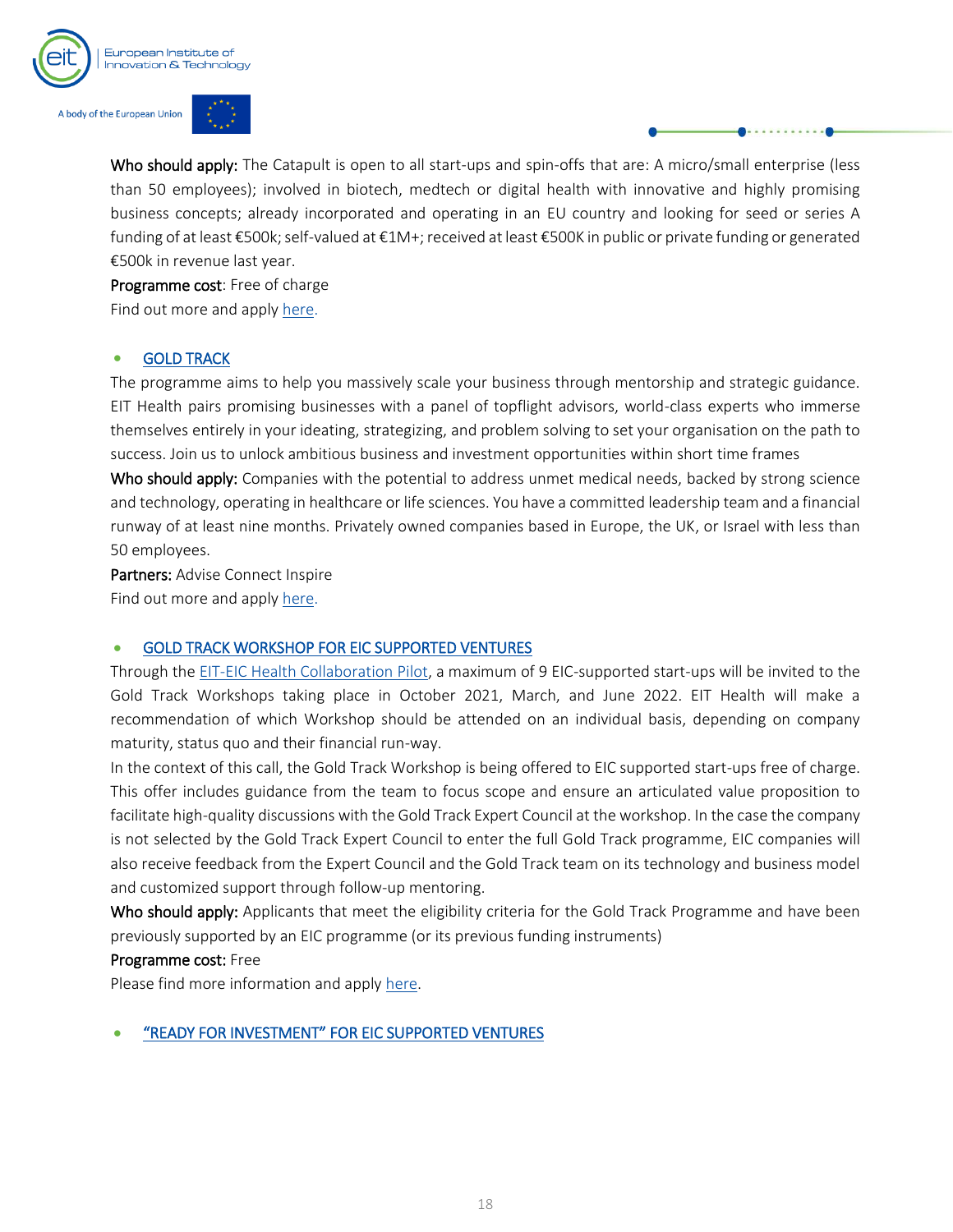

As part of the collaboration between EIT Health and the EIC [\(EIT-EIC CollabPilot project\)](https://eithealth.eu/eit-eic-collabpilot/), this programme offers an opportunity for EIC supported start-ups interested in customized advisory and support for investment readiness. The "Ready for Investment" programme targets early through late-stage European start-ups and SMEs, especially those currently preparing to look for fundraising in the near future (i.e. in the next 6 to 18 months). Under this offering, the opportunities for EIC-supported ventures will include investment-readiness analysis, tailored investment advice and support and exclusive mentorship.

This initiative aims to align EIT Health and EIC's start-up portfolios to potentiate combined deal-flow opportunities and construct a map of expertise in both networks. These efforts will include selecting up to 10 companies in the venture building process under the collaboration framework. Previously EIC supported ventures will benefit from tailored advisory services and a close point of contact through which they can further explore opportunities within EIT Health's diverse programmes. Selected companies will be provided a customized programme offering, including free of charge tailored advisory and support services at a market value of €10.000.

Who should apply: Start-ups that have been previously supported by an EIC programme (or its previous funding instruments), incorporated in a Horizon 2020 country that deliver transformative products and services in biotech, medtech or digital health and have not been selected and participated in any other EIT Health programmes under the EIT EIC CollabPilot framework.

#### Programme cost: Free

Please find more information and apply [here.](https://eithealth.eu/eit-eic-collabpilot/)

#### INVESTMENT TOOLS

As part of their programmes providing access to finance, their investment tools can help you raise your next round and get access to the fundraising and networking opportunities that you need.

#### • VENTURE CENTRE OF EXCELLENCE

EIT Health connects a vetted selection of innovative European healthcare start-ups with investors from across the life sciences and healthcare ecosystems that form the exclusive Venture Centre of Excellence (VCoE) member community.

Who should apply: Life science start-ups looking to increase visibility towards international investors to complete Series A up to pre-IPO fundraising rounds with residence in any Horizon Europe country.

Programme cost: applying start-ups pay a vetting fee as part of their application. Vetted start-ups that successfully fundraise thanks to the VCoE will pay a start-up success fee. Reach out to the contact below for more information

Partners: European Investment Fund (EIF) Find out more [here.](https://eithealth.eu/project/venture-centre-of-excellence/)

#### • CROWDFUNDING

EIT Health connects best-in-class start-ups with the know-how and capital to succeed. They serve as an independent launch pad for funding campaigns of up to €10M. They will help you bring to life your innovation in biotech, medtech, or digital health.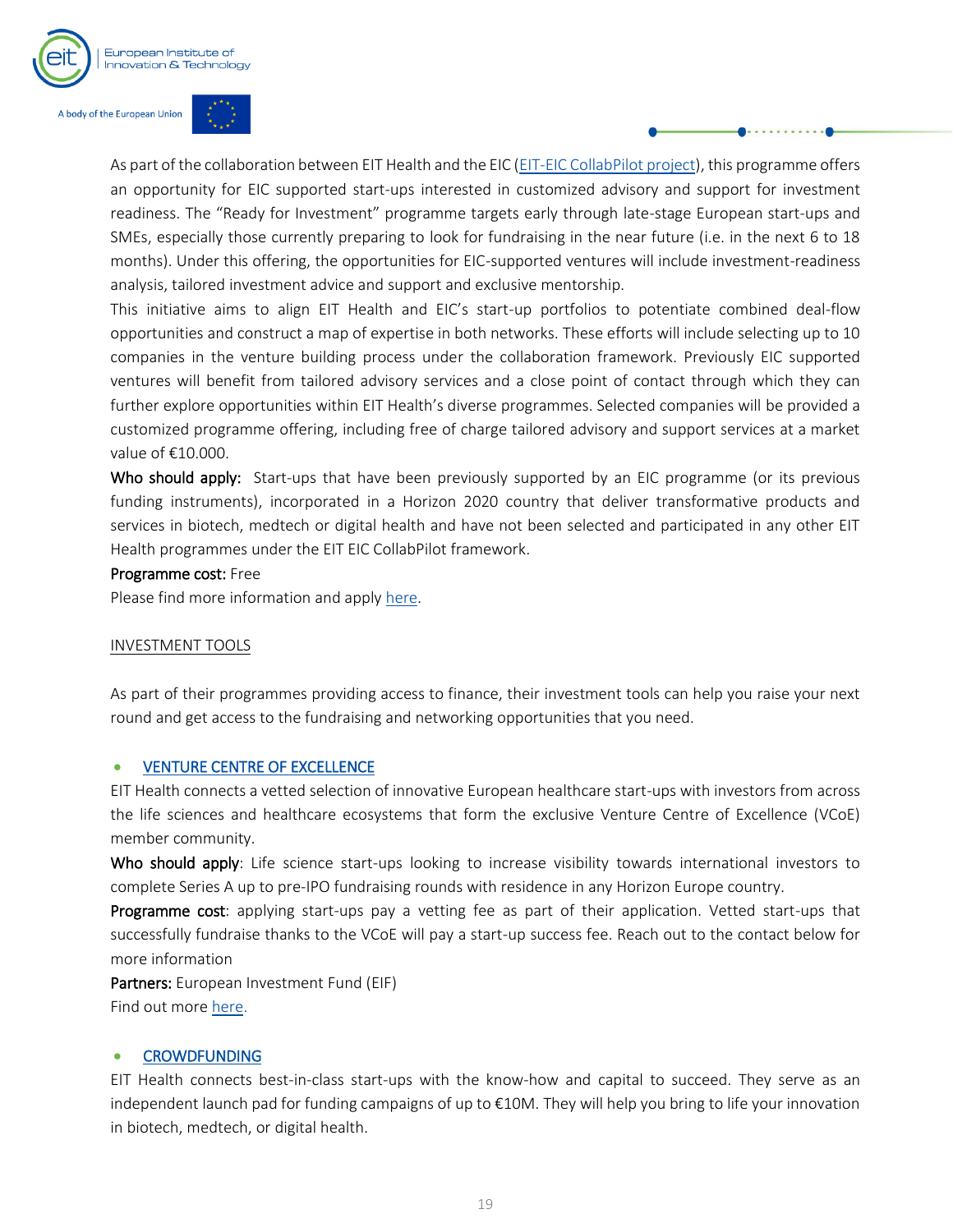

Who should apply: Excellent start-ups and scale-ups in medtech, biotech, and digital health seeking funding between €500K and €5M, with a minimum of €1M recommended in any Horizon Europe country. Partners: Aescuvest

Find out more and appl[y here.](https://eithealth.eu/project/crowdfunding/)

#### • INVESTOR NETWORK

Raising funds is a lengthy and complex process for start-ups, especially those looking to launch in multiple markets across Europe. EIT Healths connects qualified companies seeking early-stage funding with their pan-European consortium of over 80 investors across 17 countries. They help you conquer health markets faster. Programme cost: €1000 application cost. All applicants will get a detailed review of your application, a written one-page review, and a call with two hand-picked healthcare investors. Bronze companies can re-apply for free within the year.

Partners: Angels Santé, Business Angels Connect, Genesis Biomed Find out more and appl[y here.](https://eithealth.eu/project/investor-network/)

## 5. EIT INNOENERGY

<span id="page-20-0"></span>EIT InnoEnergy is on a mission: to contribute to a more sustainable world fostering the Energy Transition. This has been their 'why' since their foundation in 2010. This objective influence everything they do: any activity undertaken, and any company supported should contribute to it by reducing costs in the energy value chain, reducing CO2 emissions and/or securing the operability of the energy system.

By pursuing such a mission, EIT InnoEnergy is now the leading sustainable energy innovation engine that follows the principles of open and collaborative innovation. This includes four layers: people, corporates, value chains and the ecosystem. The interconnection of these layers makes synergies and innovation happen.

To find more information about EIT InnoEnergy, see [here.](https://www.innoenergy.com/)

As investors, they provide value in exchange for equity. This means that cash plus added-value services are provided to accelerate the business case to make it happen bigger, sooner, and safer (de-risked). They bring together knowledge and experience wherever it is located. Through their global network they reduce time to market, de-risk innovation and create commercially attractive solutions to empower a sustainable energy future.

In the last 10 years they have supported more than 480 companies. Today they have one of the largest sustainable energy investment portfolios worldwide, with more than 250 investee companies, most of which are launching hardware solutions (60%).

EIT InnoEnergy looks for companies that aim for impact with scalable business models and/or disruptive technologies to:

- Reduce costs in the energy value chain
- Reduce CO2 emissions
- Secure operability of the energy system
- Create sustainable growth
- Create jobs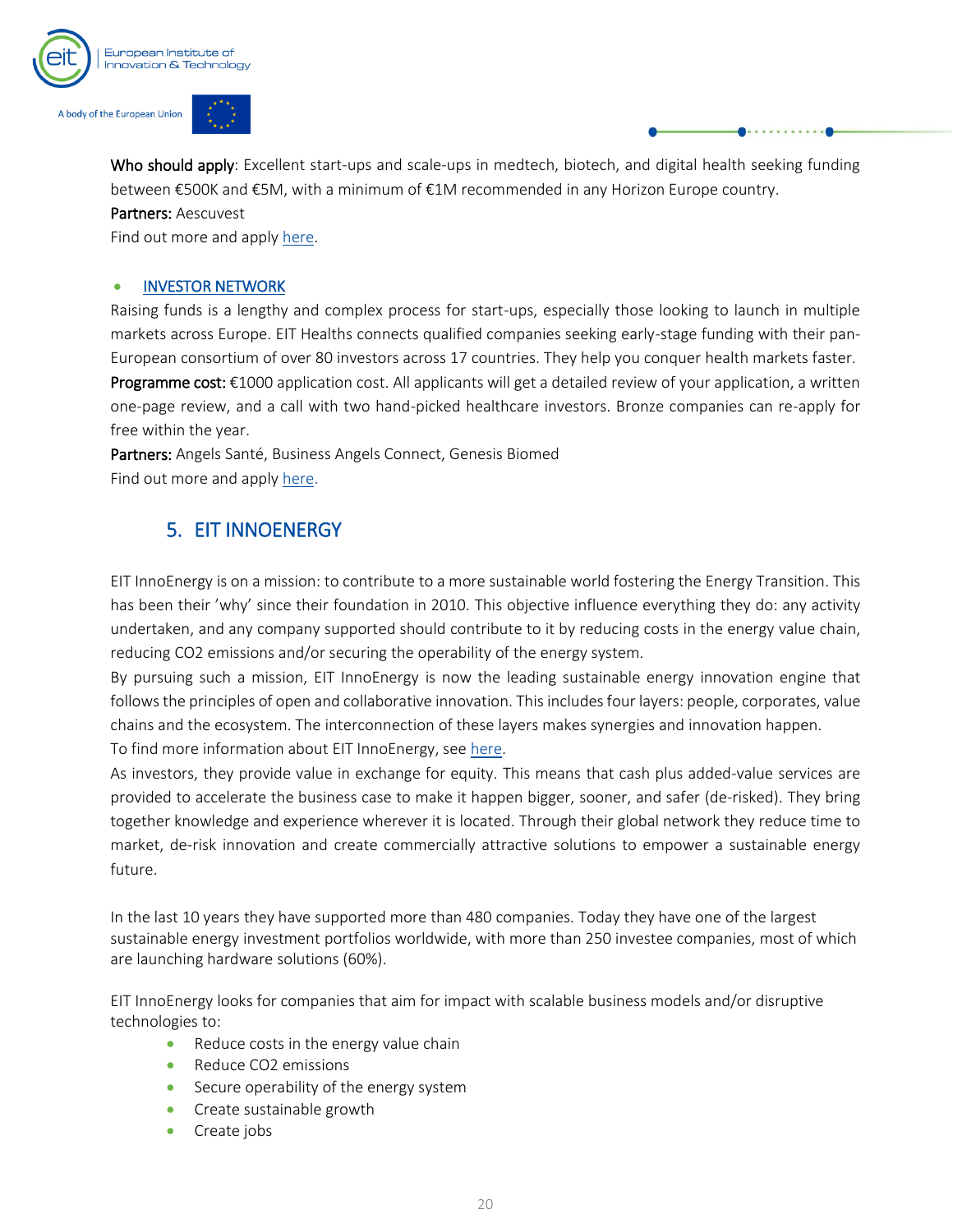

• Improve competitiveness

EIT InnoEnergy provides the following value-added services provided by EIT InnoEnergy:

- Access to Market
- Sales and growth
- Supply chain and industrialization
- Social acceptance and citizen engagement
- Technology enhancement
- Governance strategy
- Regulation
- Access to Human Capital
- Access to Finance

## 5.1FOR START-UPS

#### <span id="page-21-0"></span>HIGHWAY®

They are co-creators, smart investors and industry catalysts for entrepreneurs who want global impact and a sustainable world. This is long-term business creation with global vision and purpose. Their focus is always on creating sustainable businesses with sustainable revenues.

Who can apply? Start-ups that: have a proven prototype or proof of concept for an innovative product in the energy sector. Have a maximum time to market – and first revenues – of two years, are looking to enhance and complement the business skills of their current team, are looking for financing, including equity partners, are easy to work with and willing to commit to stable, long-term relationship with InnoEnergy. Apply now [here.](https://bc.innoenergy.com/apply-form/) For more information visit the [website.](https://bc.innoenergy.com/for-start-ups/)

### 5.2FOR SCALE-UPS

#### <span id="page-21-1"></span>BOOSTWAY®

Powering Growth. As a growing business, your main objectives are to enter new markets and managing efficiently your supply chain. EIT InnoEnergy offers you targeted support to meet your goals.

Their investment in your business goes far beyond money. The Boostway® offers a series of services designed to meet the needs of small businesses and SMEs with vision.

Who can apply? start-ups or SMEs that: Are in a growing phase Have been operative for at least 1,5 years since the first sale Have annual revenues above 100.000€ and a multi-customer portfolio, Have a full-time, devoted and consolidated team. Apply now [here.](https://bc.innoenergy.com/for-scale-ups/) Find out more here.

## 5.3FOR CORPORATES

#### <span id="page-21-2"></span>SECURING OPEN INNOVATION SUCCESS

InnoEnergy is the innovation partner for industry. EIT InnoEnergy unlocks the potential of new ideas wherever they originate and multiply the value of new technologies. At InnoEnergy, they are firing up the world of open innovation. InnoEnergy work with you to unlock your potential for innovation.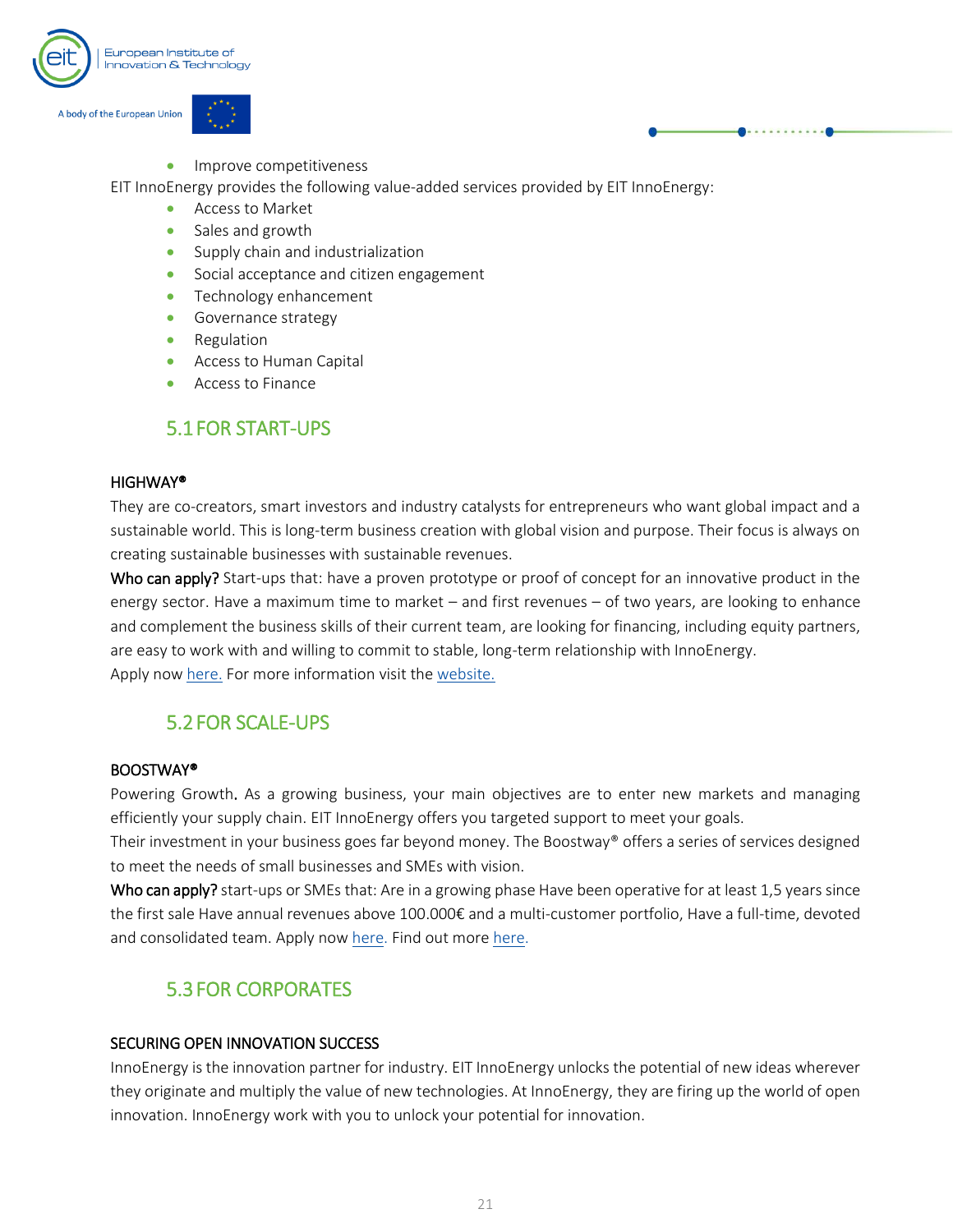

- They help you capture and attract the knowledge you need from outside your organisation. As a major energy player, EIT InnoEnergy works at the heart of the industry. Their network extends to start-ups and SMEs, experts, business leaders and policymakers.
- Working with InnoEnergy opens your horizons and enables you to identify white spaces and new business opportunities, and to develop innovative solutions, to develop new businesses and achieve global impact.
- However, you wish to develop innovation in your enterprise, EIT InnoEnergy has a complete range of services that can be tailored to meet your needs to support you, shorten the time to value and mitigate the risks.
- As your partners they connect you with a trusted innovation ecosystem of business leaders, dynamic SMEs policymakers, industry influencers, smart investors, the brightest graduate talent and experienced technology experts. This will make a tangible difference to your open innovation strategy.
- You get a long-term ally in your journey to open innovation.

Find out more [here.](https://bc.innoenergy.com/for-corporates/)

## <span id="page-22-0"></span>5.4 DIMENSION NUMBERS

- 5000+ start-up's screened
- 300+ Products launched
- 480+ companies supported
- 250+ portfolio companies invested in
- $\bullet$   $\epsilon$ 3.4B raised in funds
- 85% exporting
- 92% survival rate
- 269 patents filed
- 16 months to market
- 2 unicorns

## <span id="page-22-2"></span><span id="page-22-1"></span>6. EIT RAWMATERIALS 6.1. RAWMATERIALS ACCELERATOR

From idea to market growth: EIT RawMaterials Accelerator aims to catch and mentor start-ups to rapidly become suppliers to, and perhaps future partners of, the EIT RawMaterials network. Their programme facilitates introductions to customers in the EIT RawMaterials partner network who are willing to adopt innovations. EIT RawMaterials connects local and national ecosystems to the pan-European network of pilot and test infrastructure facilities as well as to potential customers. We also offer supply grant funding to enable start-up teams to participate in the RawMaterials Accelerator.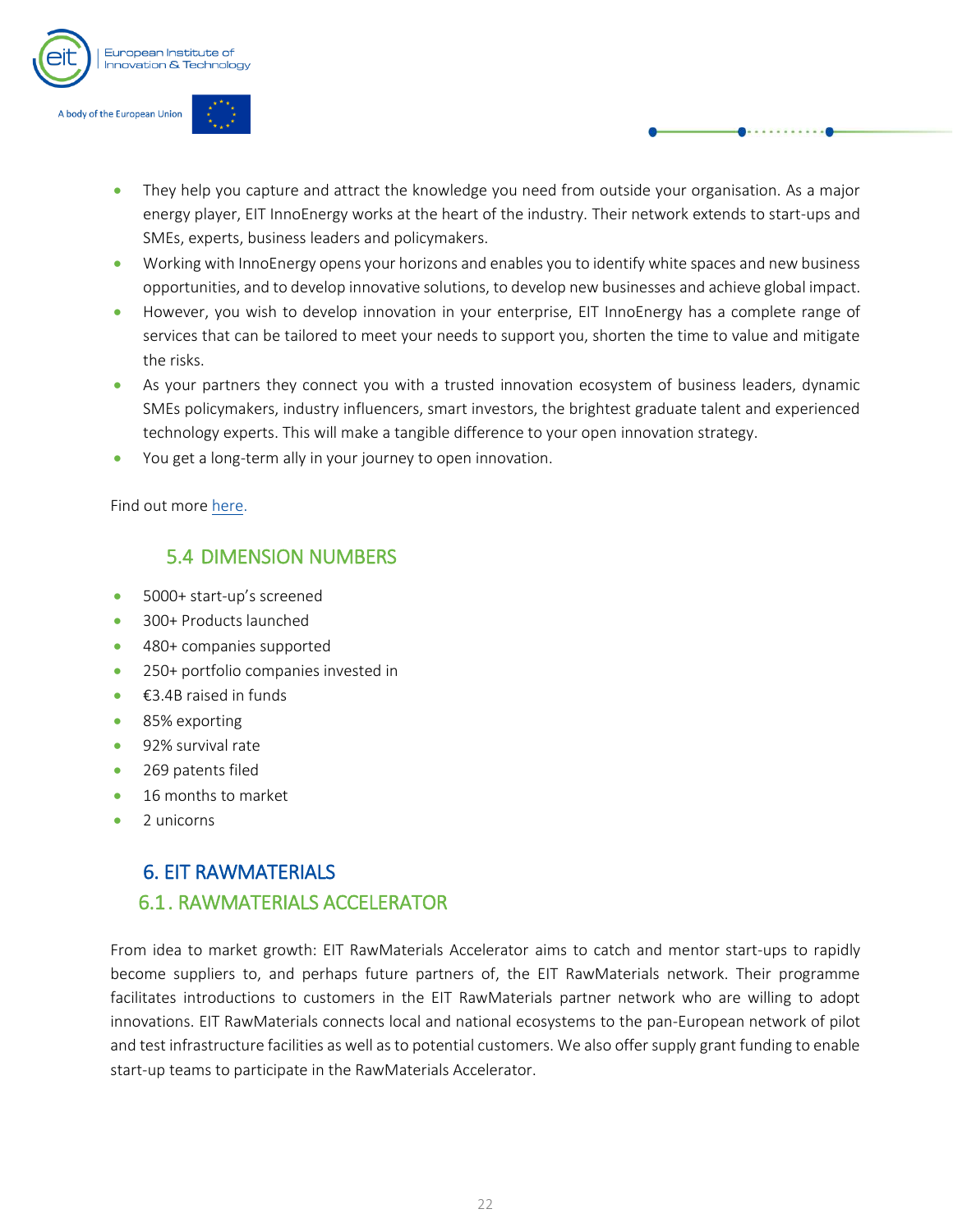

The programme comprises three phases – Explore, Build and Grow. Each phase has specific objectives, processes and funding schemes. The support includes individual and group coaching, funding and anchoring start-ups in their local and national ecosystems. At the same time, we open up introductions to the EIT RawMaterials community partners on a pan-European level.

Apply now [here.](https://webportalapp.com/sp/login/eitrawmaterials_acp1_2022) For more information visit the [website.](https://eitrawmaterials.eu/accelerator/)

## 6.2BOOSTER CALL

<span id="page-23-0"></span>Booster programme provides support to start-ups and SMEs to develop innovative products and services that can produce an impact in the raw materials sector or benefit EIT Raw Materials partners.

Besides funding and customised services, the selected start-ups and SMEs will also get access to the [EIT](https://eitrawmaterials.eu/about-us/partners/)  [RawMaterials partner network,](https://eitrawmaterials.eu/about-us/partners/) participating in their networking events, as well as gain visibility through EIT RawMaterials network channels. Supported start-ups and SMEs may join their network as an associate or full member to benefit from the ecosystem fully.

Booster Call provides established companies with support to:

- speed up a technology challenge resulting in a higher TRL, bringing the technology closer to the market
- accelerate market penetration by dedicating financial resources for a specific segment or target market
- facilitate product portfolio diversification, enabling product adaption or new product features to address a concrete market need

Booster Call 2022 is open throughout the year. For the sake of clarity and to ensure a smooth selection and operational progress of the selected Start-ups and SMEs, we have three cut-off dates for proposal submission: 8 April, 6 June and 5 September 2022.

Apply now [here.](https://webportalapp.com/sp/login/boostercall2022) For more information visit the [website.](https://eitrawmaterials.eu/booster-call/)

## 7. EIT URBAN MOBILITY

<span id="page-23-1"></span>[Business Creation](https://www.eiturbanmobility.eu/business-creation/) activities by EIT Urban Mobility aim to become the reference in the market for supporting and funding gender-balanced start-ups within urban mobility. Their tools are:

- Funding through grants and equity investments
- Knowledge and training through partner-led programmes
- Networking and hot lead introductions through dedicated support to EIT Urban Mobility equity portfolio companies

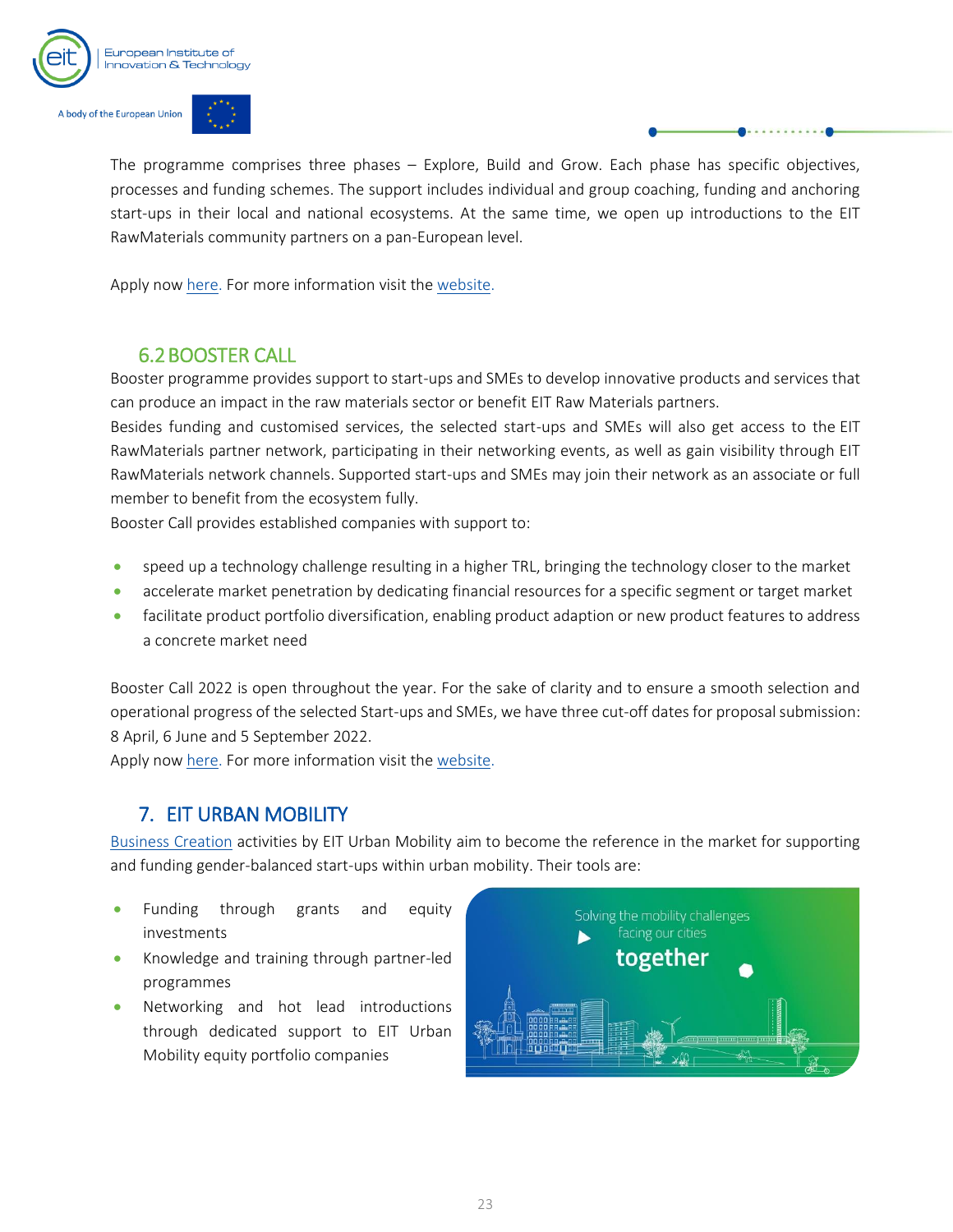

[EIT Urban Mobility](https://www.eiturbanmobility.eu/business-creation/) – Business Creation boosts the success rate of start-ups, powers the growth of scale-ups and SMEs, and helps ventures to become successful in their go-to-market strategies for new business development. They support the lifecycle of start-ups and scale-ups through the phases of incubation, acceleration and growth, and through their own investment activities. EIT Urban Mobility especially helps start-ups and scale-ups matchmaking with living labs and pilot opportunities with cities in their partner network. Their investment policy strives to achieve a strong growing venture equity portfolio, with equal weight on impact and financial return.

## <span id="page-24-0"></span>7.1 INCUBATOR – START FOR FUTURE

[Start for Future](https://www.sce.de/fileadmin/user_upload/AllgemeineDateien/07_Netzwerken/International/eBridge/eBA_Incubator_Version3_211116_2.pdf) is a programme of Entrepreneurial Universities and university linked incubators in Europe and partner countries Australia, Canada, Nepal, Russia, and the USA. The objective of Start for Future is to foster the entrepreneurial mindset of participants of the [EIT High Education](https://eit-hei.eu/about/about-eit-hei-initiative/) Institutions (HEI) Initiative , their ecosystem stakeholders and their core target groups - talents- towards development of sustainable and scalable business models and generating impact in Europe, and wider.

The core approaches unifying the programme are project-based learning, interdisciplinarity, open innovation and co-creation. The approaches are consolidated in a holistic programme consisting of four stages: Scouting, Matching, Open Incubation, and Co-Creation. The focus of the programme is the creation and further development of early-stage start-ups and preparing them for stages to come: acceleration and growth.

EIT Urban Mobility contributes to Start for Future with a collaboration of Academy and Business Creation areas by providing mentorship and expertise in the urban mobility landscape. EIT Urban Mobility collaboration within Start for Future sets the starting point of the Business Creation start-up journey and serves as a quality lead generator for EIT Urban Mobility Accelerator programmes.

Partners: The framework was initiated in 2019 by [Strascheg Center for Entrepreneurship.](https://www.sce.de/en/home.html) Today, Start for Future gathers 20 HEIs, 20 University incubators, 2 EIT KICs (EIT Urban Mobility and EIT Manufacturing) and the integration of the following projects[: eBridge,](http://www.ebridge-project.eu/en/) [entreTime,](https://www.entretime.eu/) [EUAcceL,](https://eit-hei.eu/projects/euaccel/) EUFORIA an[d TANDEM](https://eit-hei.eu/projects/tandem-plus/) +.

Who should apply? Young entrepreneurial talents, early-stage start-ups and project teams coming from partner universities, looking to build a start-up and create an innovative solution to tackle a specific urban mobility challenge. Click [here](https://www.sce.de/en/ebridge.html) to get further information on how to apply.

## <span id="page-24-1"></span>7.2 ACCELERATOR PROGRAMMES

The [EIT Urban Mobility](https://www.eiturbanmobility.eu/business-creation/accelerator/) Accelerators are five pan-European EU-funded programmes with a clear thematic focus:

- Sustainable City Logistics Accelerator
- B612 Urban Air Mobility Accelerator
- 5G TURBO (Technologies for URBan mObility) Accelerator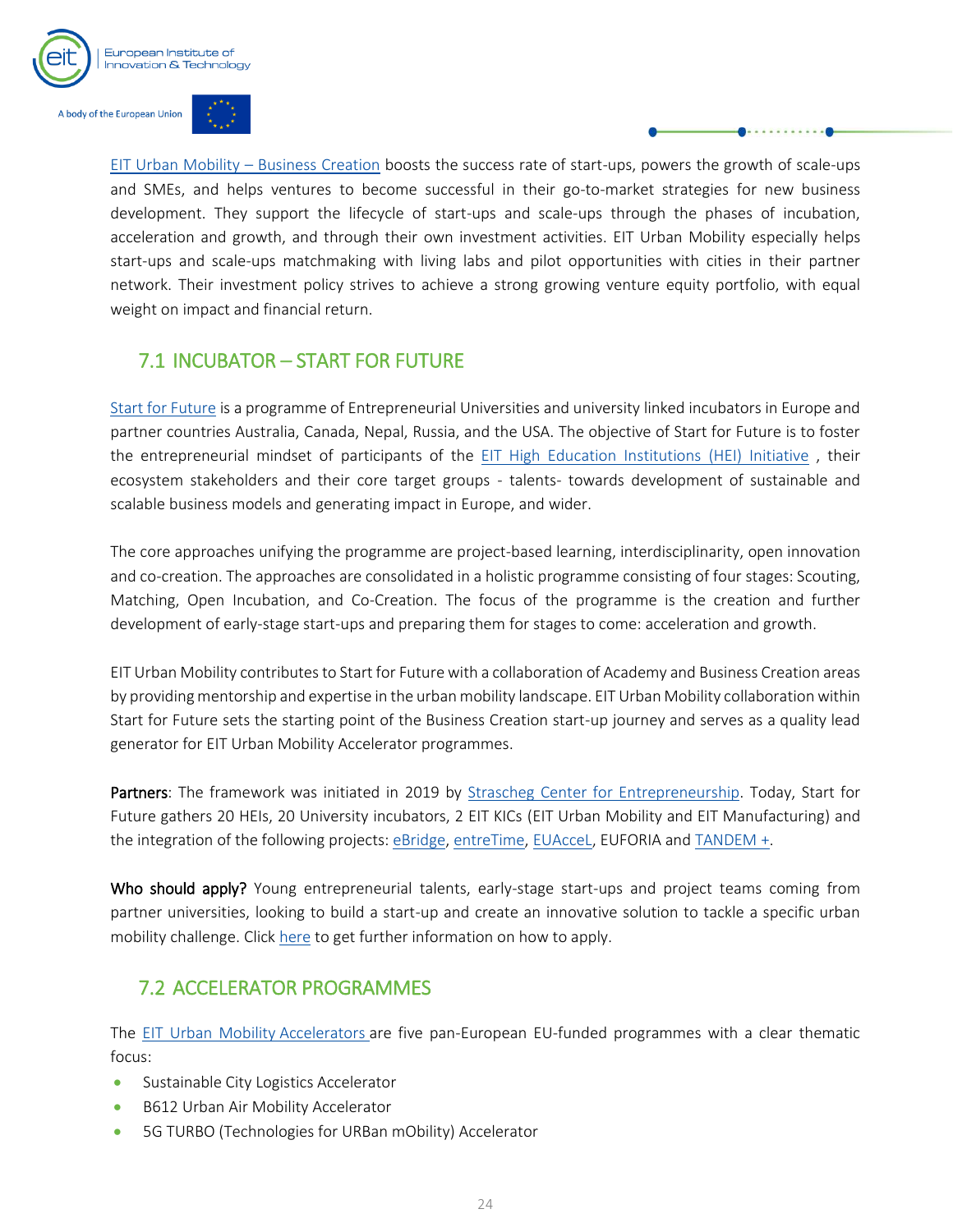

- Energy and Public Realm Accelerator
- E+ Mobility Accelerator

Accelerator programmes are implemented by partners to take at least 50 mobility-related start-ups to the next level. EIT Urban Mobility is looking for early-stage start-up teams with business ideas that reduce congestion and increase efficiency in the transport system. Via innovative approaches to make commuting faster or more enjoyable, such as concepts to accelerate the transition to low- or zero-emission forms of transport – and with all other possible ideas that help to solve mobility-related problems.

EIT Urban Mobility Accelerators offer to selected start-ups:

- 6 months thematic accelerator programme
- €30k worth of support services provided by programme partners
- Individualised business coaching and training
- Mentoring by industry experts and experienced founders
- Product and technology validation with access to a network of living labs
- Finding your product-market fit
- Scaling your business, driving growth and internationalisation
- Investor pitch coaching and potential contacts with investors and VC funds
- Promotion of your start-up at the Business Creation portfolio webpage, and through EIT Urban Mobility communication channels
- Access to EIT Urban Mobility investment initiatives and funding instruments

Business Creation Accelerator programmes are the second stage of the EIT Urban Mobility start-up journey and a great source of high-quality companies for EIT Urban Mobility investment activities.

#### Partners:

Sustainable City Logistics Accelerator:

Futurebox, Technion DRIVE, Technical University of Munich, UnternehmerTUM, ISBAK Istanbul IT and Smart City Technologies, PoliHub, AZO – Anwendungszentrum GmbH Oberpfaffenhofen).

B612 Urban Air Mobility Accelerator:

Toulouse Metropole, Aerospace Valley, CARNET, Ferrovial.

5G TURBO (Technologies for URBan mObility) Accelerator:

NextMove (Mov'eo), CARNET, CTAG, TU Braunschweig NFF, Mobile World Capital, Fundingbox Accelerator.

Energy and Public Realm Accelerator: ZONE Cluster, PowerHUB, SpinLab.

E+ Mobility Accelerator:

UPC, Barcelona Activa, ENEA, CARNET, CTAG, UPF, UPF Venturess, CERTH, Ferrovial, Connected Mobility Hub.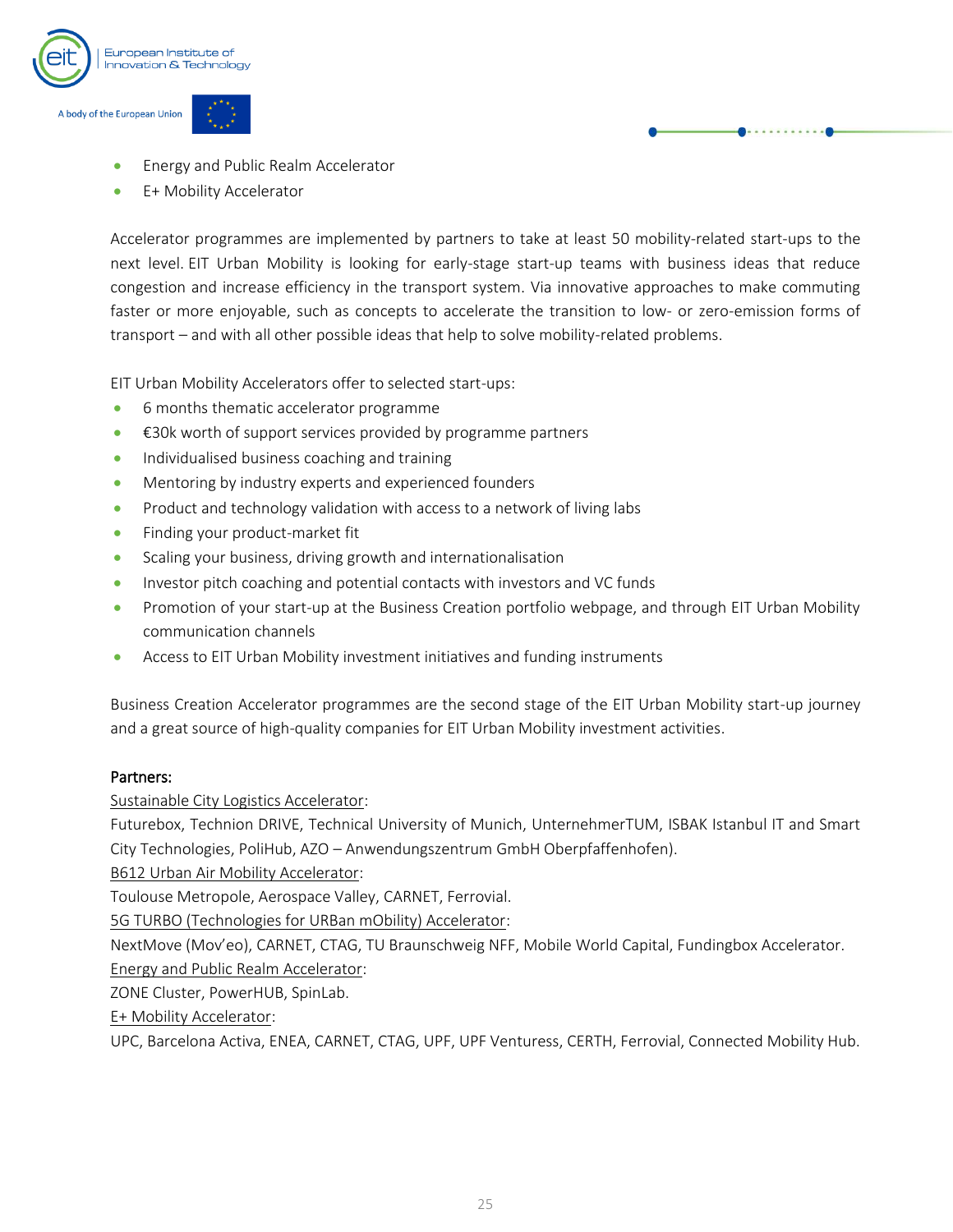

Who should apply? The programme targets start-ups with clear, scalable business models and products/services preferably ranging from TRL4 to TRL6 (according t[o TRL definition from Horizon Europe](https://ec.europa.eu/info/funding-tenders/opportunities/docs/2021-2027/horizon/wp-call/2021-2022/wp-13-general-annexes_horizon-2021-2022_en.pdf)  – [Work Programme 2021-2022 General Annexes B](https://ec.europa.eu/info/funding-tenders/opportunities/docs/2021-2027/horizon/wp-call/2021-2022/wp-13-general-annexes_horizon-2021-2022_en.pdf) – Eligibility (page 10)). Start-ups must be registered in EU or Horizon Europe associated countries.

Clic[k here](https://www.eiturbanmobility.eu/business-creation/accelerator/) to apply to our accelerator programmes and get notified about EIT Urban Mobility Business Creation call openings.

## <span id="page-26-0"></span>7.3 SME HUB

[SME Hub](https://www.eiturbanmobility.eu/business-creation/scalethenglobal/) is an EU-funded programme with a pan-European dimension implemented through EIT Urban Mobility partners. EIT Urban Mobility islooking for the most promising urban mobility start-ups with innovative solutions to tackle city challenges. The final objective is to take SMEs closer to the market by providing the tools and resources to pilot their solutions and demonstrate the benefits in real environments. The SME Hub programme supports a minimum of 12 start-ups in scaling up their business in Europe with a clear go-tomarket approach, driving growth and going international.

EIT Urban Mobility SME Hub programme offers to selected start-ups:

- €25k worth of support services provided by programme partners
- Individualised business coaching and training
- Mentoring by industry experts and experienced founders
- Access to the EIT Urban Mobility network and cities' innovation projects
- Scaling your business, driving growth and internationalisation
- Investor pitch coaching and potential contacts with investors and VC funds
- Promotion of start-ups at the Business Creation portfolio webpage, and through EIT Urban Mobility communication channels
- Access to EIT Urban Mobility investment initiatives and funding instruments
- Access to high-level external mobility events such as the Smart City Expo World Congress and the ITS World Congress.
- Access to EIT Urban Mobility Business Creation investment initiatives and funding instruments, including seven funded pilots (five pilots with one of the EIT Urban Mobility collaborating cities and two pilots with EIT Urban Mobility Industry partners)

The Business Creation SME Hub programme is the third stage of the EIT Urban Mobility start-up journey and a great source of high-quality companies for EIT Urban Mobility investment activities.

Partners: Fraunhofer, City of Hamburg, Digital Hub Logistics Hamburg, CARNET, TU Braunschweig NFF, UnternemerTUM, PowerHUB.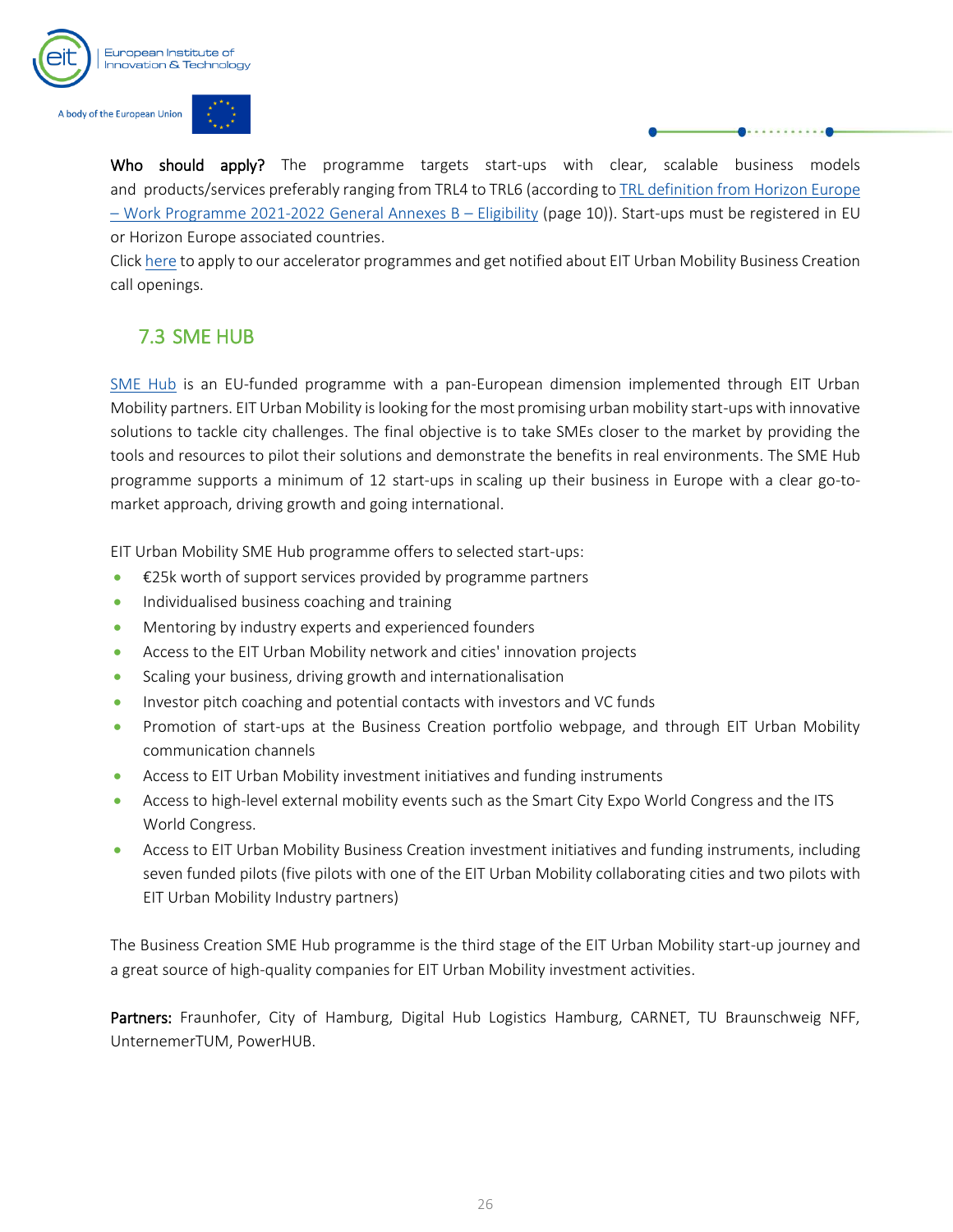

Who should apply? The programme targets start-ups with clear, scalable business models and products/services preferably ranging from TRL7 to TRL9 (according t[o TRL definition from Horizon Europe](https://ec.europa.eu/info/funding-tenders/opportunities/docs/2021-2027/horizon/wp-call/2021-2022/wp-13-general-annexes_horizon-2021-2022_en.pdf)  – [Work Programme 2021-2022 General Annexes B](https://ec.europa.eu/info/funding-tenders/opportunities/docs/2021-2027/horizon/wp-call/2021-2022/wp-13-general-annexes_horizon-2021-2022_en.pdf) – Eligibility (page 10)). Start-ups must be registered in EU or Horizon Europe associated countries.

Click [here](https://www.eiturbanmobility.eu/business-creation/scalethenglobal/) to apply to our SME Hub programme and get notified about EIT Urban Mobility Business Creation call openings.

## <span id="page-27-0"></span>7.4 INVESTMENT ACTIVITIES

## INVESTMENT CALLS

EIT Urban Mobility provides up to €150.000 of investment per company in high-impact start-ups and scaleups to accelerate their journey, to continue critical innovation and to ultimately transform the European urban mobility landscape. Besides investing, EIT Urban Mobility offers visibility and strategic positioning to the equity portfolio start-ups within the venturing ecosystem, on top of coaching services to drive growth and internationalisation.

In order to become the reference impact investor in sustainable urban mobility, EIT Urban Mobility investment calls focus on ventures capable of measuring and demonstrating a positive impact related to Environmental, Social and Governance (ESG) metrics. By building a portfolio of companies that have a positive contribution to society, EIT Urban Mobility actively supports solutions that contribute to achieving the United Nations Sustainable Development Goals (SDGs). EIT Urban Mobility investment calls also take into account gender balance policies from applicants. All applications are evaluated by EIT Urban Mobility staff with the support of independent external experts and venture capital investors.

Partners: Direct contribution from Business Creation internal staff and external senior advisors.

Who should apply? Start-ups and scale-ups currently fundraising, preferably already in an ongoing funding round. EIT Urban Mobility focuses on positive ESG ventures with gender balance policies. Companies should be incorporated not more than 10 years ago, with less than 100 employees on their payroll and with an innovative product/service contributing tackling one urban mobility challenge. High potential start-ups that have been previously scouted by the Business Creation team are invited to apply to the investment calls. For further information please contact the EIT Urban Mobility Business Creation investments team: [investments@eiturbanmobility.eu.](mailto:investments@eiturbanmobility.eu)

## FUNDING LAB

The Funding Lab programme is an annual subscription to EIT Urban Mobility Business Creation services that offers support to the most promising ventures in the urban mobility space aiming to accelerate and speed up funding, growth, and go-to-market strategies. This is enabled and powered by the EIT Urban Mobility community and the embedded value of the EIT network. The programme focuses on making start-ups more investable, scalable, business-focused and valuable to secure funding through our pan-European investment network.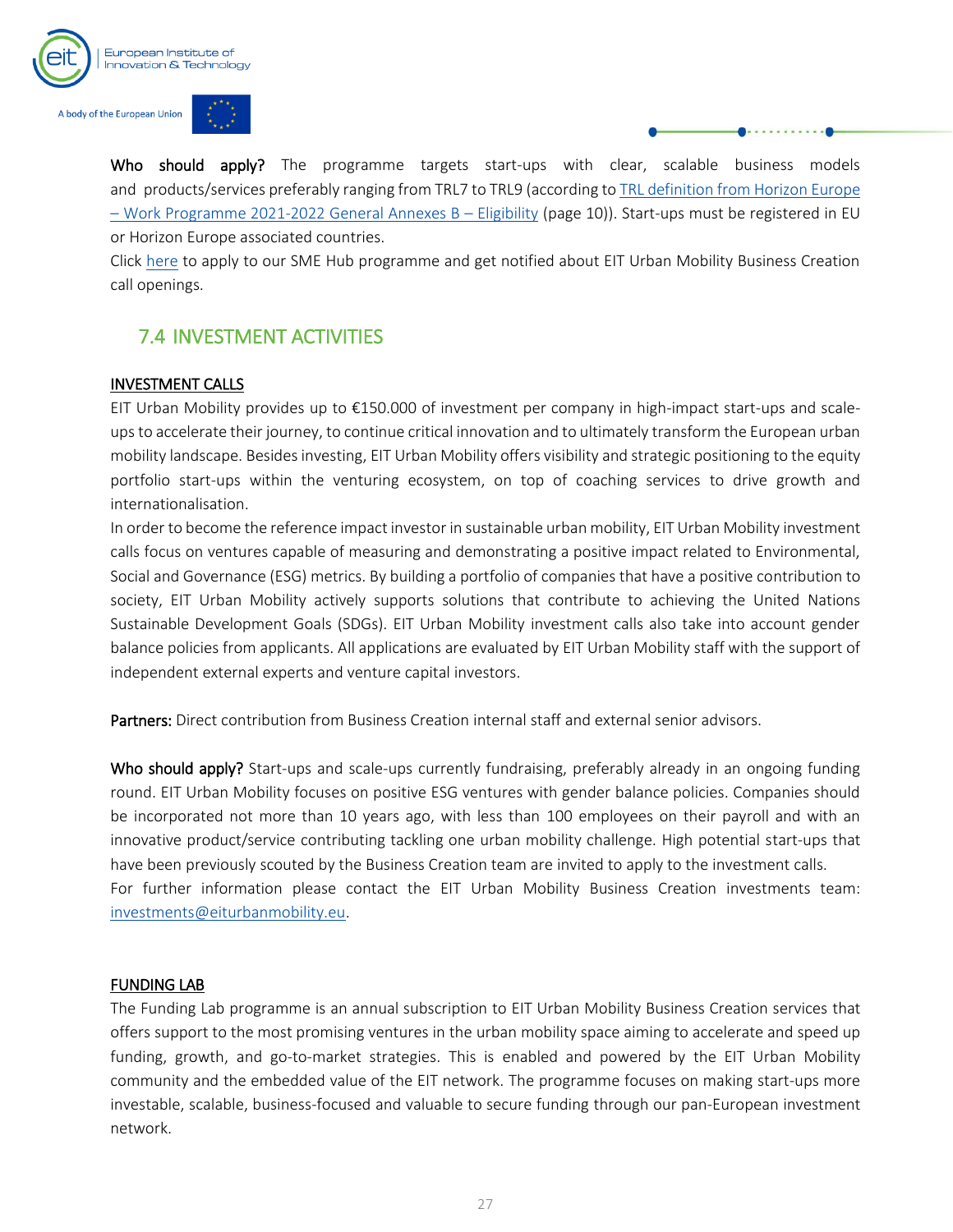

EIT Urban Mobility Funding Lab offers the following services on a best-effort basis to selected start-ups:

- Exclusive access and warm introductions to corporate venturing firms, venture capital investors and other industry players
- Access to EIT Urban Mobility Summit, networking days and matchmaking sessions with EIT Urban Mobility partners including industry and network of collaborating cities
- Tailored (1 to 1) support from a dedicated Business Creation liaison to capitalise on our network
- Access to the pool of EIT Urban Mobility Master school of students looking for internship and thesis opportunities
- Support to apply for EIT Urban Mobility calls and other European funding instruments

Partners: Direct contribution from Business Creation internal staff and external senior advisors.

Who should apply? High potential start-ups that have been previously scouted by the Business Creation team are invited to apply to the Funding Lab programme by submitting an Expression of Interest for the annual subscription service.

For further information please contact the EIT Urban Mobility Business Creation team [business.creation@eiturbanmobility.eu.](mailto:business.creation@eiturbanmobility.eu)

#### INVESTMENT READINESS ACCELERATOR

The Investment Readiness Accelerator is an EU-funded programme with pan-European reach offering professional support and training services to make successful European tech-mobility ventures ready for investment. The Investment Readiness Accelerator (IRA) is designed to prepare entrepreneurs to receive funding from early-stage investors and other sources of capital. It targets ambitious entrepreneurs as they contribute to solving pressing social and environmental challenges across Europe. The ultimate goal of the programme is to improve the Investment Readiness Level (IRL) of the participating companies, moving from a validation stage to the required maturity phase where entrepreneurs can successfully convey:

- A common language to clearly communicate objectives and milestones to investors
- Analytical metrics that investors and other financiers can use to inform selection processes
- How innovation can be framed to communicate both business and financial deliverables

EIT Urban Mobility Investment Readiness Accelerator offers to selected start-ups:

- International experience delivering training, mentoring and/ or coaching programmes with early stage companies
- International experience within the European venture capital industry, including strong expertise in startup assessments, start-up valuations, start-up investments, start-up divestment strategies, start-up exits and investor reporting
- Strong network within the European early-stage investor community (seed funds, business angels' networks, venture capital funds, etc.)
- Knowledge of the urban mobility space and its underlying technologies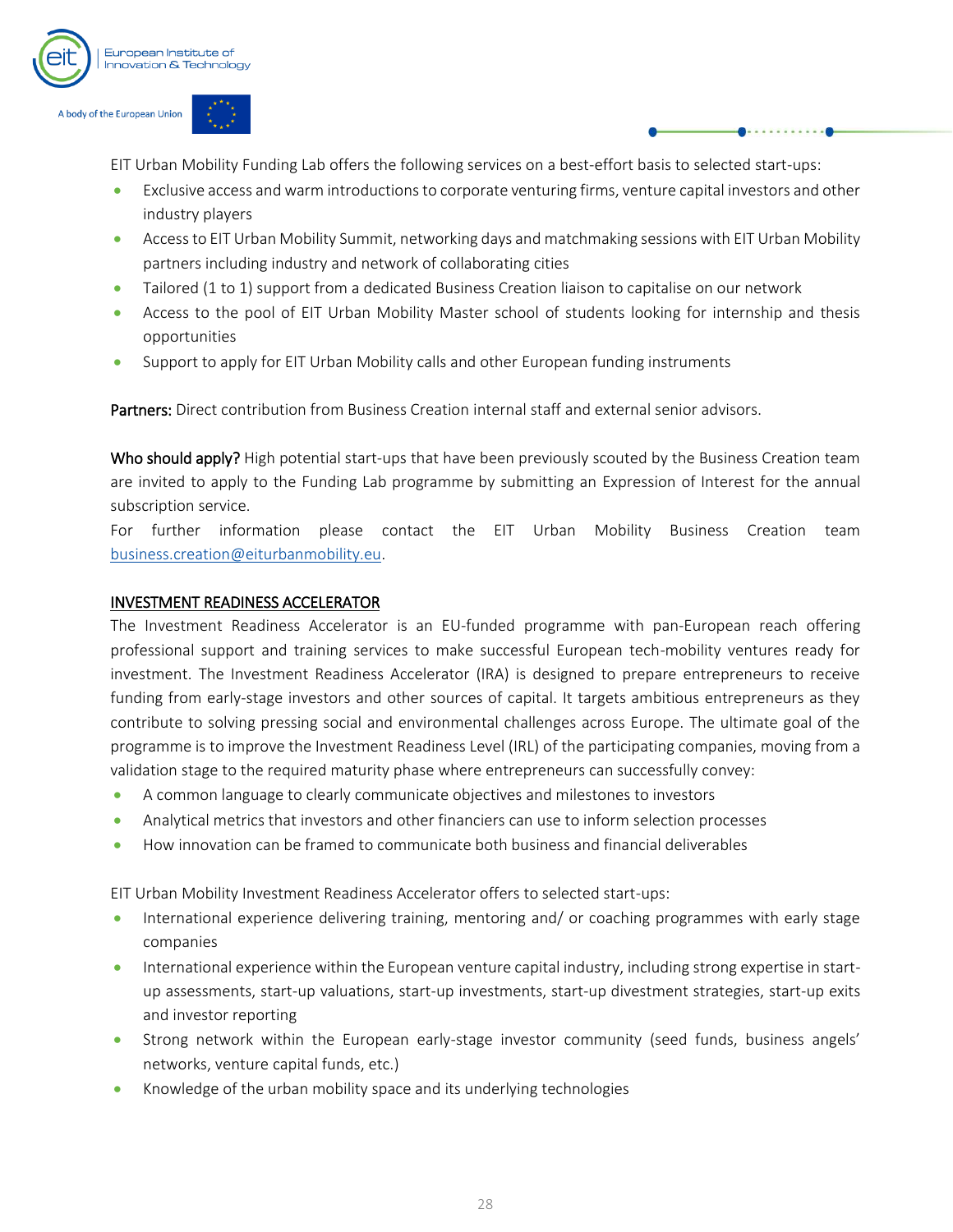

Partners: By the time of publication of the catalogue there is an ope[n request for Proposals](https://www.eiturbanmobility.eu/request-for-proposals-investment-readiness-accelerator/) to select a service provider for the Investment Readiness Accelerator.

Who should apply? The programme targets fast-growing companies within the urban mobility landscape aiming to acquire the necessary capital to scale their business. Selected start-ups shall provide 1% of equity ownership to EIT Urban Mobility in exchange for the services as a way to build up the contribution of Business Creation to the long-term financial sustainability of EIT Urban Mobility.

For further information please contact the EIT Urban Mobility Business Creation investments team: [investments@eiturbanmobility.eu.](mailto:investments@eiturbanmobility.eu)

## <span id="page-29-0"></span>7.5OTHER PROGRAMMES

#### EIT COMMUNITY BOOSTER

The New European Bauhaus translates the European Green Deal into a tangible, positive experience in which all Europeans can participate and progress together. With this in mind, the [EIT Community Booster](https://www.eiturbanmobility.eu/business-creation/new-european-bauhaus-neb/) helps to identify and support the start-ups and scale-ups integrating the three core dimensions of the New European Bauhaus:

- Sustainability: from climate goals, to circularity, zero pollution, and biodiversity
- Aesthetics: quality of experience and style, beyond functionality
- Inclusion: from valorising diversity, to securing accessibility and affordability

The programme is offered by a collaboration of the prominent European innovation communities: EIT Digital, EIT Climate-KIC, EIT Food, EIT Manufacturing and EIT Urban Mobility.

**[EIT Community Booster](https://www.eiturbanmobility.eu/new-european-bauhaus-neb/)** 

## <span id="page-29-1"></span>8. EIT MANUFACTURING

## <span id="page-29-2"></span>8.1BUSINESS CREATION PROGRAMMES

In EIT Manufacturing, their Business Creation managers consult with companies and recommend a tailored package of support from the following services:

- Access to market
- Access to finance
- Business development support
- Support for transformation

Interested in learning more? Please read through their current [opportunities for entrepreneurs.](https://www.eitmanufacturing.eu/what-we-do/business-creation/opportunities/)

## 8.2SWITCH ON PROGRAMME

<span id="page-29-3"></span>*Equity investment of €150,000 for problem-solving startups to start shining*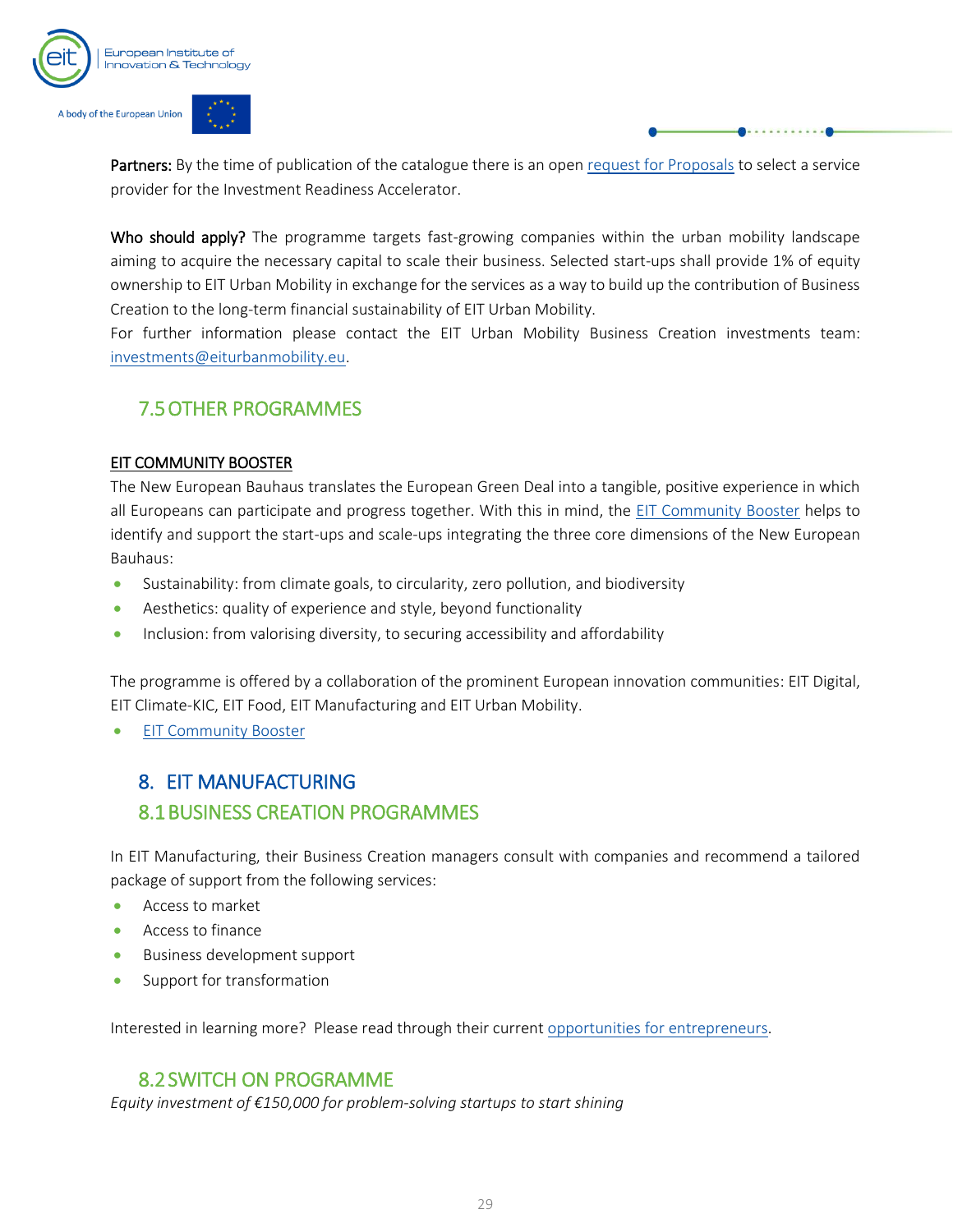

In this programme, the Business Creation team will offer early-stage startups a tailored package of support from the following services: Access to market, access to finance and broader business development support.

Who are Switch On companies?

- You have a proven prototype or proof of concept for an innovative product that addresses critical manufacturing pain points (TRL 6 minimum).
- You have recently established a legal entity or are planning to do so in the near-term.
- You have no, or low, commercial revenues.
- You have an entrepreneurial team, with a minimum of two members, and at least one co-founder resident in a EU or Horizon Europe associated country.
- You are looking to enhance and complement your business development efforts.

You are currently looking for access to finance from equity partners, or plan to do so in the future.



Go [here](https://eitmanufacturing.submittable.com/submit/208221/switch-on-programme-2021) for more information and here to submit an expression of interest.

### 8.3SUPERCHARGE PROGRAMME

<span id="page-30-0"></span>*€300,000 equity investments for scaleups to accelerate their business*

In this programme, the Business Creation team will offer scaleups a tailored package of support from the following services: Access to market, access to finance and broader business development support.

Who are Supercharge companies?

- You are actively looking to grow.
- You have demonstrated meaningful customer traction.
- You have been in operation for more than one year.
- You have a dedicated full-time team with a headquarters incorporated in a EU or Horizon Europe associated country.
- You are looking to enhance and complement your business development efforts.
- You are currently looking for access to finance from equity partners or will be doing so in the future.

Clic[k here](https://www.eitmanufacturing.eu/what-we-do/business-creation/opportunities/for-scaleups/) for more information and [here](https://eitmanufacturing.submittable.com/submit/203405/supercharge-programme-2021) to submit an expression of interest.

## 8.4LEVEL UP PROGRAMME

<span id="page-30-1"></span>*For SMEs to transform their business and take operations to the next level*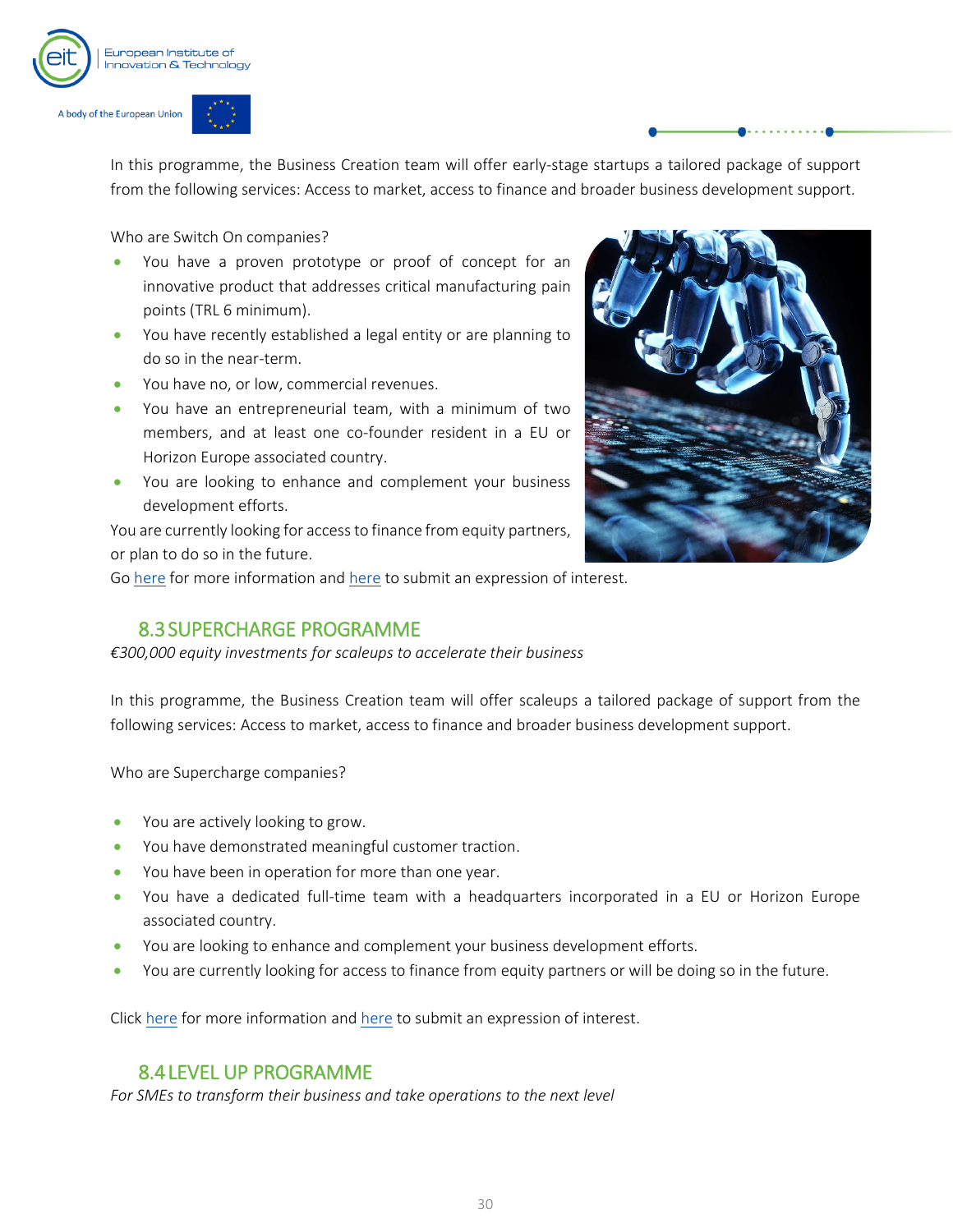

The Level Up programme seeks to support SMEs that plan to transform their operations to improve competitiveness. In this programme, the Business Creation team can offer you a tailored package of support from the following: services and financial support for your transformation (up to €150,000 towards the realisation of your transformation)

Who are Level Up companies?

- You are ready to transform your operations to bring the company to the next level of competitiveness.
- You have a transformation project related to your manufacturing lines and/or production systems.
- You meet the EU definition of an SME as detailed here, including "fewer than 250 employees … annual turnover not exceeding EUR 50 million … and/or an annual balance sheet total not exceeding EUR 43 million."
- Your headquarters are incorporated in a EU or Horizon Europe associated country and you have significant commercial or industrial presence in other EU or Horizon Europe associated countries.
- Commercial presence is defined as greater than 20% of a company's sales, while industrial presence is defined as greater than 20% of a company's workforce.

Clic[k here](https://www.eitmanufacturing.eu/what-we-do/business-creation/opportunities/for-smes/) for more information.

## <span id="page-31-0"></span>8.5PARTNER LED ACTIVITIES

• Gazelle Accelerator

Gazelle Accelerator is a European Project which aims to develop startups and SMEs working in industry 4.0. Gazelle Accelerator supports them to accelerate their growth through dedicated training and coaching sessions but also to make connections with end-users and investors.



Gazelle Accelerator is about matching manufacturing challenges with innovative solutions. How is this done? Gazelle Accelerator starts by discussing with industrial corporates in Europe and identifying what their manufacturing needs and challenges are. After collecting all the challenges, an open call is launched for startups and SMEs. The 25 most innovative companies are selected to participate at the Gazelle Accelerator final event, which will

be the opportunity for them to pitch their solutions and get meetings with end-users and/or investors.

Gazelle Accelerator is supported by EIT Manufacturing and run by a consortium of our partners including Aerospace Valley, RoboHouse, LINPRA, Kaunas University of Technology (KTU), and Laboratory for Manufacturing Systems & Automation (LMS).

Since the beginning of Gazelle Accelerator in 2020, more than 60 companies have received support. In 2022, they will have several open calls for new applicants. To learn more, please visit their website.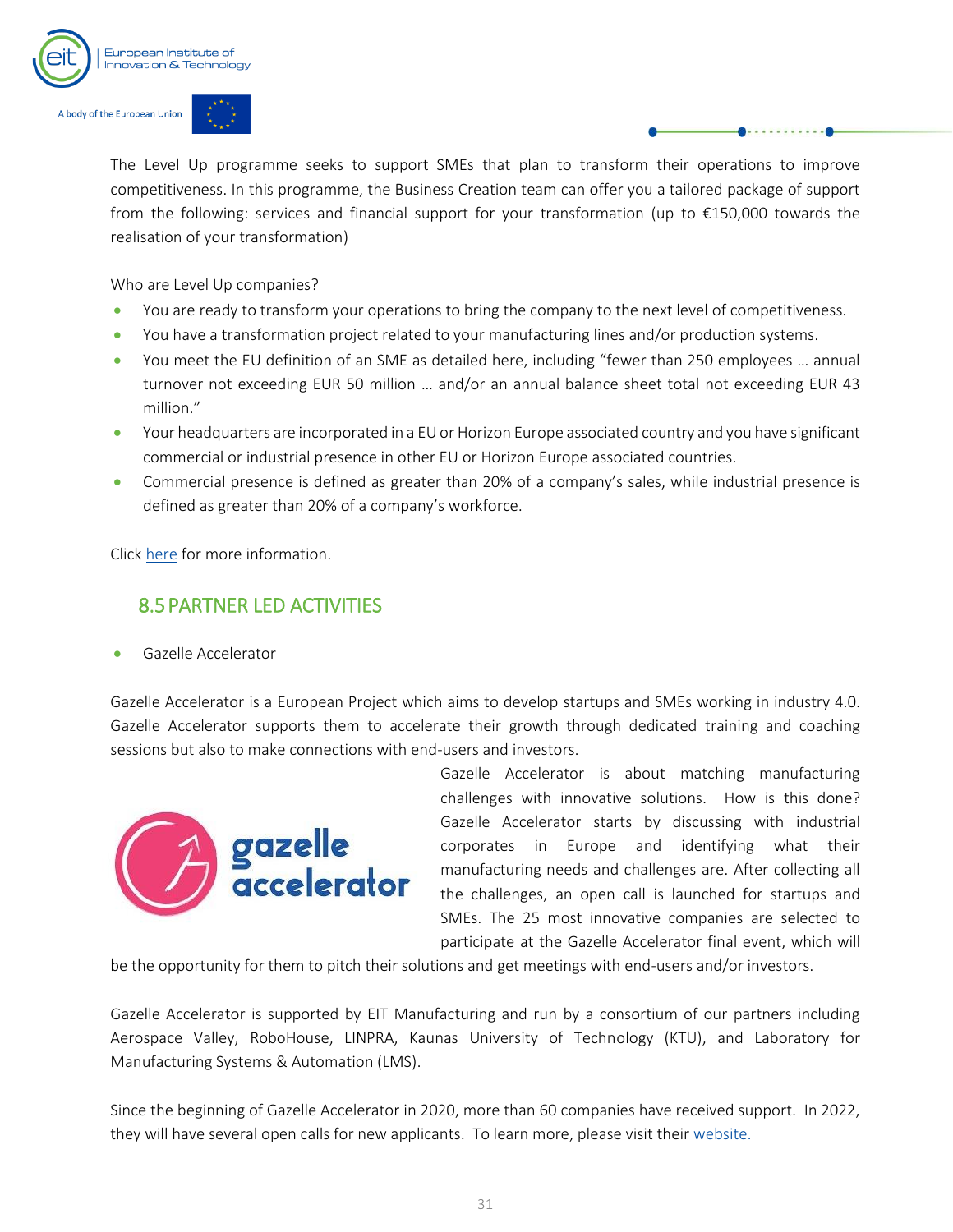

• Green Manufacturing Accelerator (GreenMA)

The Green Manufacturing Accelerator (GreenMA) will help identify and develop innovative green manufacturing solutions in Europe to help bring the circular economy and Industry 5.0 vision into reality.

GreenMA will address the key challenges for early-stage entrepreneurs related to know-how, financing and contacts with EIT Manufacturing and the wider manufacturing ecosystem. In 2022, GreenMA will carry out two rounds of acceleration, both including a 3-month instruction phase (intense mentoring and training) after which the best-performing companies will receive €5,000 – €20,000 pre-seed financing (€150,000 EUR in total) and additional support services. During 2022, GreenMA has the ambition to support 30 promising startups.

GreenMA is supported by EIT Manufacturing and run by a consortium of our partners including Aerospace Valley, Buildit, Baltic Innovation, Tartu University, Inegi, and INESC TEC.

More information will be available [here](https://www.eitmanufacturing.eu/what-we-do/business-creation/opportunities/other-activities/) in early 2022.

### <span id="page-32-0"></span>9. EIT REGIONAL INNOVATION SCHEME (RIS) JUMPSTARTER

EIT Jumpstarter is a pan-European pre-accelerator programme for innovators in the healthcare, agri-food, raw materials, energy, urban mobility and manufacturing industries. The strategic aim of this programme is to create a sustainable impact by boosting innovation and entrepreneurship within Central-Eastern and Southern-European Regions by validating innovative solutions and connecting them with the articulated demands from the industry. The programme's concept originates from the real needs of the innovation ecosystem of these regions. Countries face similar challenges; they have enormous innovation potential, with bright scientific minds, but the research results are likely to remain within the labs.



EIT Jumpstarter is ideal for teams with an innovative business idea, who want to jumpstart their company. With the contribution of best-in-class experts, creative community, unique know-how its aim is to support idea-holders to turn their ideas into business. Jumpstarter helps them build a viable business model around their innovative product or service idea, validate it and if their business idea is proven to be sustainable, they are encouraged to register their company. The Jumpstarter introduces teams to partners, investors, regulatory bodies and companies that can produce their products, their first buyer or a test site. They meet major innovation hubs in Europe, which is important when they want to enter foreign markets. The programme has trained 348 start-up teams since 2017, and in 2019 EIT Jumpstarter won the Best Association Training Initiative Award of the European Association Awards.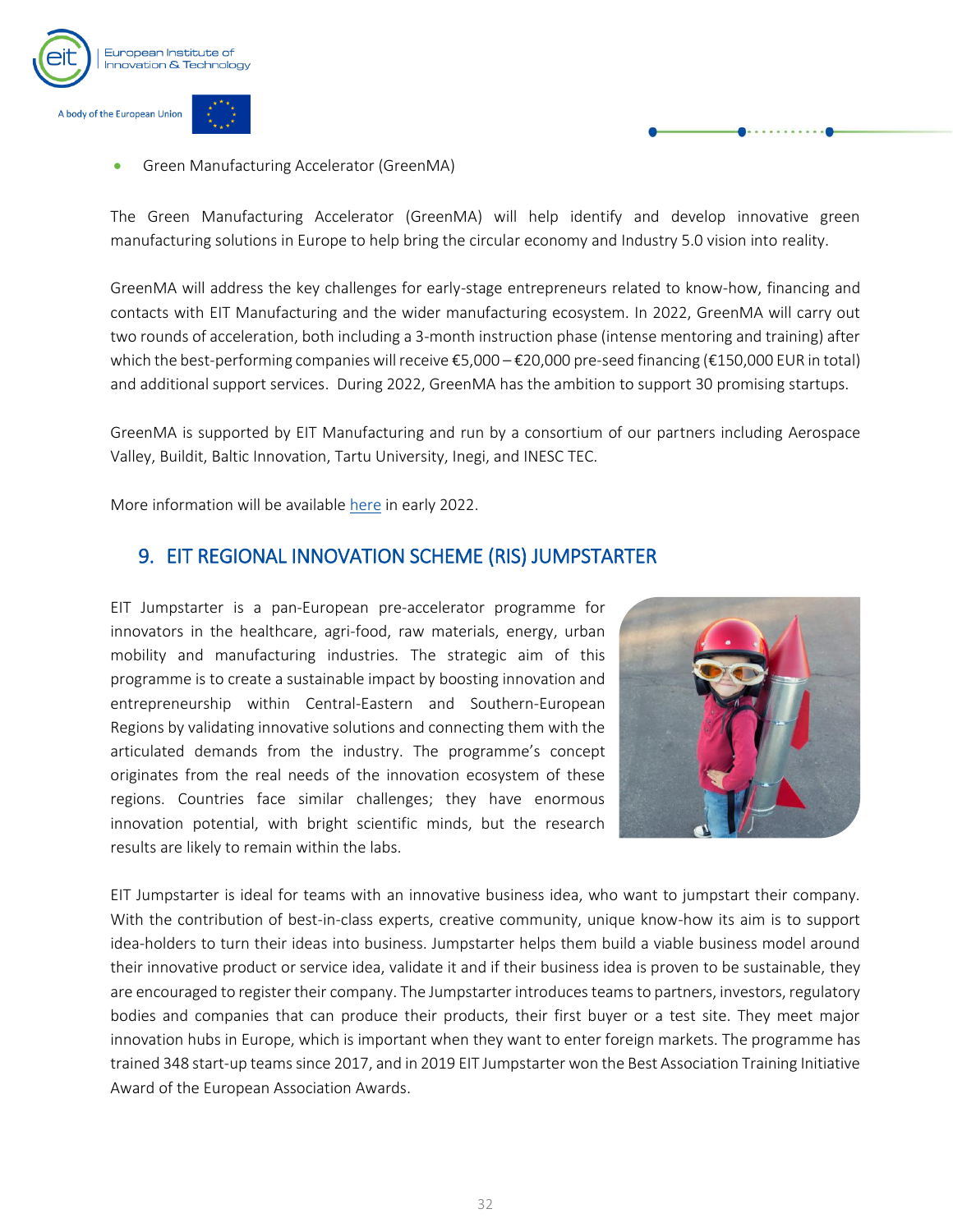

The competition is organised by EIT Health, EIT RawMaterials, EIT Food, EIT InnoEnergy, EIT Manufacturing and EIT Urban Mobility. A unique collaboration of six EIT Communities from the following sectors: healthcare, agri-food, energy, raw materials, manufacturing and urban mobility. They bring together businesses, research centres and universities as partners creating a favourable environment for creative thought and innovation to flourish. EIT is a valuable, credible partner to get your business idea up and running.

EIT Jumpstarter is a very selective, competitive programme; participating in it opens doors towards the European markets and connects the best teams with the three EIT Communities' large industrial partners such as GE Healthcare, Siemens, Philips, Roche, Bosch, Nestlé, Pepsico and Maspex, among others.

The target groups are scientific project teams, innovators, scientists, PHD students or master's students.

#### Jumpstarter's facts and figures:

- EIT Jumpstarter's 2021 edition saw a record number of applications, 548 teams registered to participate in this year's programme. 220 of these teams participated in the bootcamps, 120 got into the Local Joint Training phase and 42 will pitch in the Grand Final
- New European Bauhaus category was introduced in 2021, five months after Ursula von der Leyen, President of the European Commission published her op-ed on the topic. More information [here.](https://eitjumpstarter.eu/eit-jumpstarter-brings-the-new-european-bauhaus-one-step-closer-to-young-europeans/)

#### Jumpstarter's success stories:

- [Arclub One:](https://eitjumpstarter.eu/former-eit-jumpstarter-winner-triumphs-at-manufacturing-days/) winner of the Manufacturing category in 2020, winner of #CREATE category at #BoostUP! RIS 2021. The Slovenian start-up's unique system provides innovative and sustainable cooling and lubrication in CNC machines.
- [BNanoFood \(Food\):](https://eur06.safelinks.protection.outlook.com/?url=https%3A%2F%2Fwww.eitfood.eu%2Fpartners%2Fpartner%2F2bnanofood&data=04%7C01%7CLuke.Incorvaja%40eit.europa.eu%7C67530ef5855f4b31379508d9ad9ef30d%7Cd3092f1488d24a778942296a0d2cc07e%7C0%7C0%7C637731720465913815%7CUnknown%7CTWFpbGZsb3d8eyJWIjoiMC4wLjAwMDAiLCJQIjoiV2luMzIiLCJBTiI6Ik1haWwiLCJXVCI6Mn0%3D%7C3000&sdata=lawa7rvwcbetpkgtE7jFzKPNNVZwreX0Bb68Ty7aTBQ%3D&reserved=0) winner at EIT Jumpstarter Food category in 2019, later became Network Partners of EIT Food. 2BNanoFood is a spin-out of the International Iberian Nanotechnology Laboratory. Under the brand name Suevia Foods, 2BNanoFood aims to disrupt the food market by providing unique and sustainable solutions for the food industry. The company produces and markets tailor-made solutions based on biological and biodegradable materials while maintaining their quality and safety.
- [UP Catalyst](https://eur06.safelinks.protection.outlook.com/?url=https%3A%2F%2Fwww.upcatalyst.com%2Fabout-us%2F&data=04%7C01%7CLuke.Incorvaja%40eit.europa.eu%7C67530ef5855f4b31379508d9ad9ef30d%7Cd3092f1488d24a778942296a0d2cc07e%7C0%7C0%7C637731720465913815%7CUnknown%7CTWFpbGZsb3d8eyJWIjoiMC4wLjAwMDAiLCJQIjoiV2luMzIiLCJBTiI6Ik1haWwiLCJXVCI6Mn0%3D%7C3000&sdata=dzVq7bnBWza%2Fl6RMCtJVHGKtoGu0m1qrqfCzqjkZk7w%3D&reserved=0) (Raw Materials): 1st place in 2019 with the novel, inexpensive and sustainable technology to produce synthetic graphite, graphene and various catalysts out of secondary raw materials. In 2020 accepted to EIT Raw Materials Phase 2 accelerator.
- [Ligence](https://eur06.safelinks.protection.outlook.com/?url=https%3A%2F%2Fwww.linkedin.com%2Fcompany%2Fligence%2Fabout%2F&data=04%7C01%7CLuke.Incorvaja%40eit.europa.eu%7C67530ef5855f4b31379508d9ad9ef30d%7Cd3092f1488d24a778942296a0d2cc07e%7C0%7C0%7C637731720465923770%7CUnknown%7CTWFpbGZsb3d8eyJWIjoiMC4wLjAwMDAiLCJQIjoiV2luMzIiLCJBTiI6Ik1haWwiLCJXVCI6Mn0%3D%7C3000&sdata=%2BGVqjT%2BjOVSnQ6zdv8qkgURipr7v36qHVHF4RNJ%2FNEE%3D&reserved=0) (EIT Health): runner up to iLof in 2019, named as Best Emerging Tech start-up by Startup Lithuania. Cardiac ultrasound is a safe and inexpensive test for monitoring and preventing heart disease. Manual work (e.g., measuring, writing report) takes 50-85% of test time. We make cardiac ultrasound more accessible, cheaper and less human reliant by automating the analysis. Ligence CTO Karolis Šablauskas delivered a presentation at European Society of Cardiology Digital Summit on Ligence Heart automated TTE analysis and reporting system in 2021.

Find out more [here.](https://eitjumpstarter.eu/)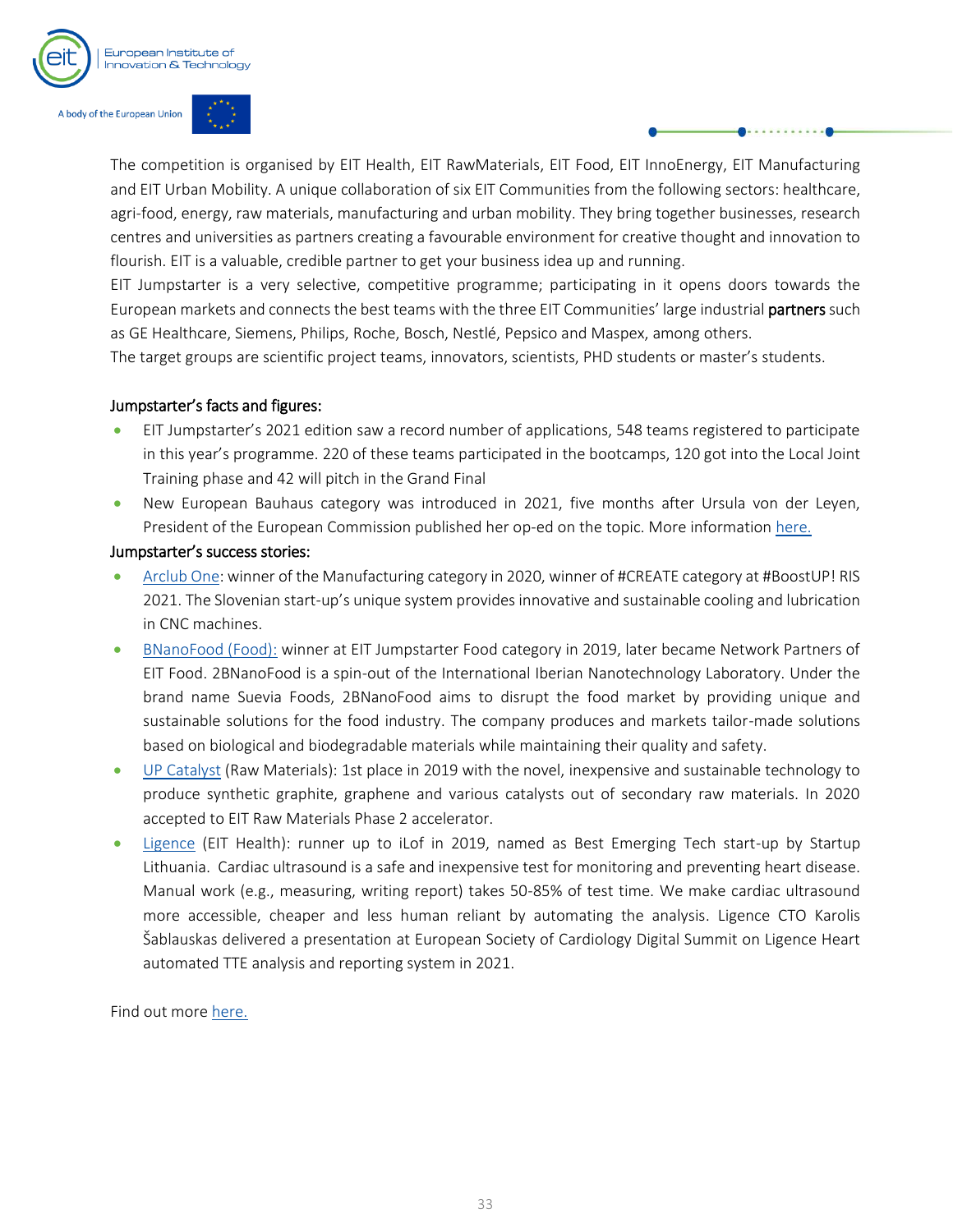

## <span id="page-34-0"></span>10.EIT ALUMNI AND BUSINESS CREATION / ACCELERATION

Many of the EIT Alumni members [\(http://eitalumni.eu\)](http://eitalumni.eu/) are founders / co-founders of startups / scaleups and some of them also end up participating in KICs BC activities, via the standard selection processes of the different KICs for beneficiaries of their respective BC activities.

Many of the EIT Alumni members are also successful entrepreneurs, once they leave the EIT Community, and raise significant amounts of external funding to grow their ventures. Many also win National and European level Startup competitions.

Recently, tw[o EIT Digital Alumni community](https://alumni.eitdigital.eu/article/nordic-women-tech-awards-dora-palfi) members have received the Nordic Women in Tech Awards.

EIT Digital Alumni start-up connecting remote teams [SpotYet,](https://www.spotyet.com/) a start-up showcased during the Alumni Startup Contest 2020, is a bot integrated within corporate communication systems which matches employees in groups to boost social interaction within companies. The bot organises short coffee breaks, so employees don't miss out on the spontaneous conversations that would normally take place at the office. It helps maintain a cohesive team culture and interpersonal relationships during remote work.

WOMEN@EIT ACTIVITIES. Create a strong network of female entrepreneurs and innovators from the EIT by contributing to making gender equality a reality across Europe while addressing the women leadership gap, the gender pay gap, and the gender investment gap.

To find out more, read the [EIT Alumni Impact report 2020.](https://eit.europa.eu/library/eit-alumni-impact-report-2020)

## <span id="page-34-1"></span>11.ECOSYSTEMS, INVESTORS, A2F ACTIVITIES WITH EIC, EIF AND EIB

#### Ecosystems

The EIT is working to create sustainable innovation ecosystems, highly symbiotic networks of researchers, educators/trainers and companies working in a specific area to generate new research, development and innovation.

EIT Knowledge & Innovation Communities (KICs) bring together impactful and results-oriented activities with more than 2500 leading partners from Education, Industry, Research as well as National and Regional Government and smaller innovative companies (start-ups, scale-ups) and SMEs across Europe. The first KICs started work more than 10 years ago and now cover 8 specific global challenges and are actively engaged with International partners outside of the EU-27, including Israel, the US, Switzerland, Norway and the UK.

Each EIT KIC has many local offices across Europe, close to all major innovation hubs, and close to local and national sources of funding (including private ones with angel investors and VCs). In total, the EIT community has more than 60 offices across Europe. These offices (CLCs) are used to host local events with innovation ecosystem stakeholders.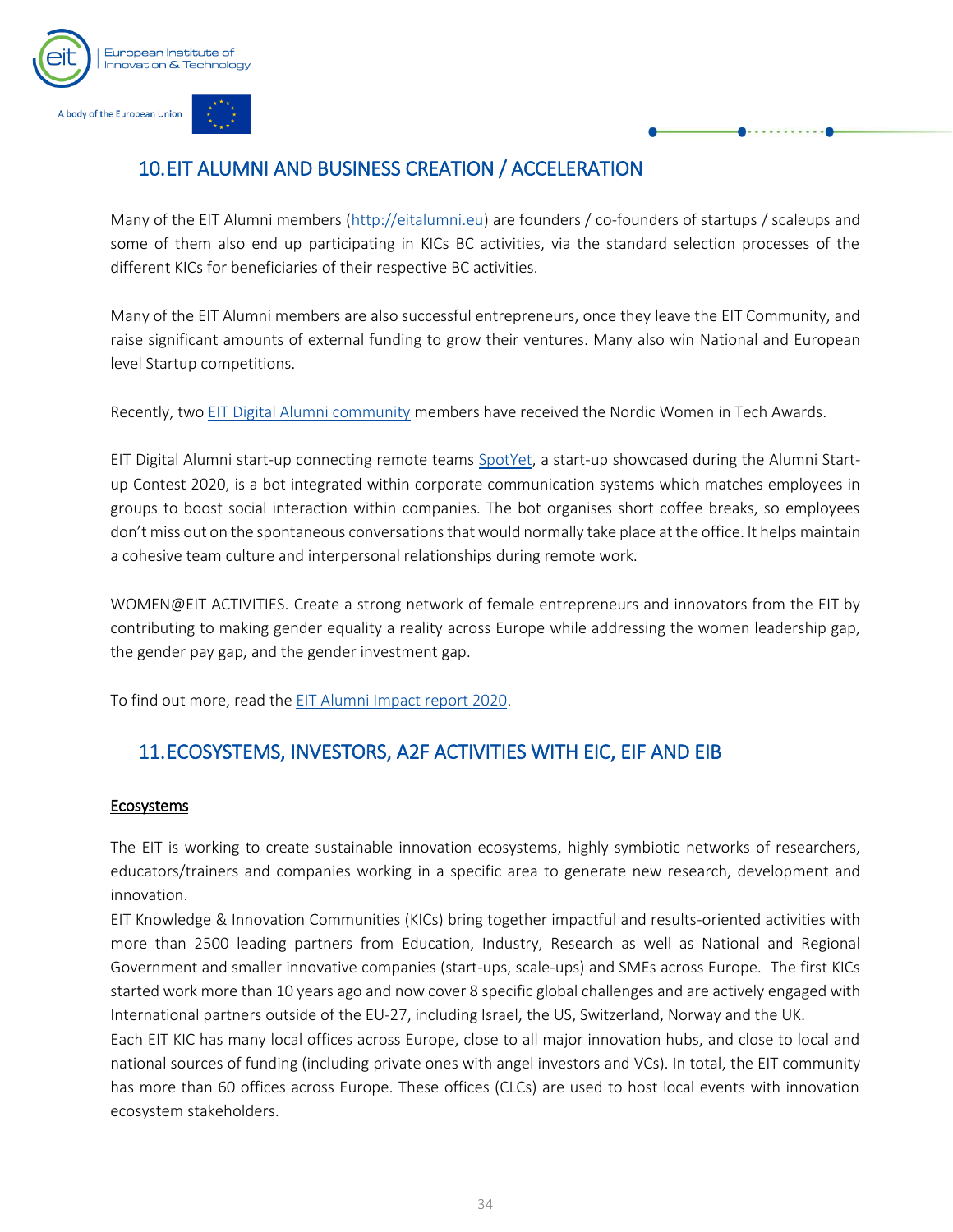

Each EIT KIC also organises an annual EU level event to bring its community of partners, start-ups / scale-ups, entrepreneurs, innovators and investors together, and to connect new stakeholders in their respective innovation ecosystems.

#### Investors and KICs practices regarding equity / options:

All EIT KICs take equity or options for equity against acceleration and business creation services from the startups / scale-ups they support. This is negotiated on a case-by-case basis with the supported start-ups / scaleups, in exchange for services delivered by the KICs, usually anywhere between 5 and 20% of the existing equity before Series-A. Some KICs are more active shareholders, as they sit on the board and participate in strategic discussions and decisions related to the growth of the supported entities. Other KICs are more passive shareholders and exit their shareholding in the early stages of growth when external investments occur.

EIT KICs also have extensive relationships with both angel investors and VC investors, and many KICs offer dedicated Access to Finance (A2F) services to supported start-ups / scale-ups, in preparing them to be investor ready and organise match-making events with relevant investors. Investors are also invited to the KICs annual events of, in order to network and find potential partners.

EIT KICs supported start-ups / scale-ups have been very successful in raising funding from external investors, attracting more than EUR 3Billion over the last 10 years.

In addition, EIT KICs work with institutions such as the European Innovation Fund (EIF), European Investment Bank (EIB) and European Innovation Council (EIC) to develop or manage funds or co-invest in innovative startups / scale-ups at European level. KICs work increasingly together with these institutions to help supported innovation projects get the equity funding they need, depending on their stage of maturity and required investment ticket size.

#### EIT KICs Investments Funds initiatives

EIT Health VCoE with EIF: EIT Health and the European investment Fund (EIF) are partnering to operate the Venture Centre of Excellence (VCOE), a public-private co-investment programme to empower finance for European health small and medium size enterprises (SMEs). The VCOE connects life science investors with high investment capacities such as venture capital funding, corporate or industrial firms, Technology Transfer Offices, insurers and more – with highly qualified Pan-European SMEs using an exclusive artificial intelligence platform that brings all members together.

Companies in the programme receive support to fundraise and have key access to services provided by EIT Health in support of their Series A, B and up to pre-IPO fundraising rounds. More details on how it works, It is already funded in part and still open for VCs to invest up to a total of 200M EUR. First investments out of VCOE Health with EIF into innovative health start-ups / scale-ups to be made in 2022.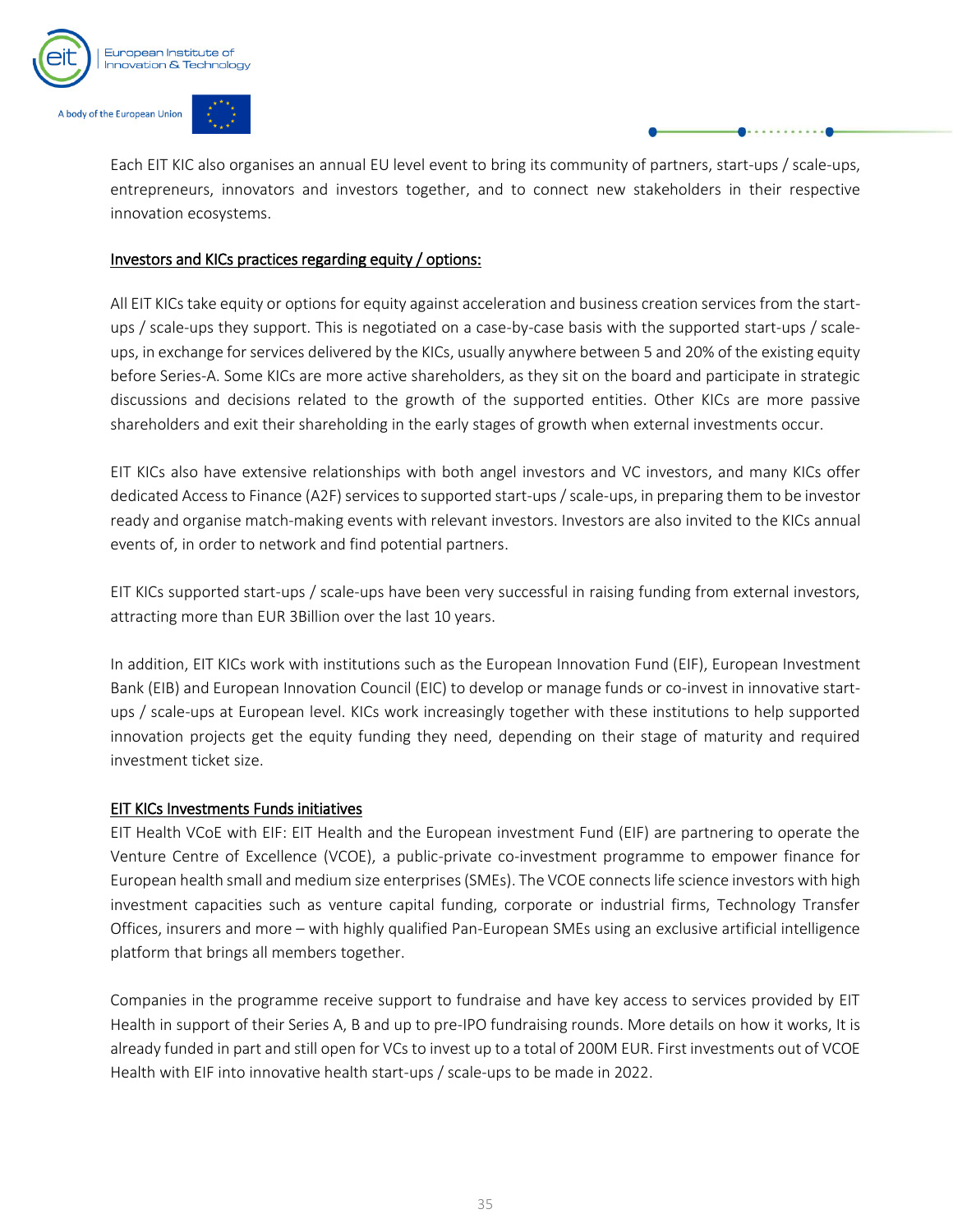

EIT Food FoodSparks: The FoodSparks® fund invests in pan-European seed and early-stage start-ups to offer access to strategic capital and support with scaling up, thereby working towards innovative solutions to some of the world's most pressing problems in food production, supply and sustainability. The fund offers up to €30 million of investment over a span of up to four years, with an aim to invest in approximately ten start-ups per year. The companies to receive investment have to be domiciled in Europe/EFTA and Israel, have protectable and scalable technology, and align with EIT Food's mission of making the food system more sustainable, healthy and trusted.

In addition to capital, the start-ups and entrepreneurs included in the fund will be given access to advice and mentoring from the wider EIT Food community, allowing them to benefit from decades of food experience and knowledge. FoodSparks®, managed by PeakBridge, is headed up by Managing Partner Yoni Glickman, working closely with its investors, among them Ordway Selections, CPT Capital, Givaudan, Puratos, and Gullspång Re:food, allowing the portfolio companies to benefit from a wide range of potential co-investment and follow-on investment opportunities.

#### Future initiatives:

- EIT Food will lead the development of the next investment compartment with EIF on AgriTech / BioEconomy, not to be launched until 2023 at earliest, and in collaboration with EIT Climate-KIC, and EIT Health mainly.
- EIT Urban Mobility is evaluating the development of its own seed fund, not to be launched until 2023 at earliest.
- All KICs will continue working with EIF, EIB and EIC in 2022 and beyond, to develop further funds initiatives, and / or "co-invest" together into promising start-ups / scale-ups / innovation projects at European level.

## 12.WOMEN IN ENTREPRENEURSHIP & LEADERSHIP

The EIT's long-term objective is to empower women entrepreneurs while nurturing women leaders. In this way, it aims to increase the number of girls aged 12-18 interested in technology, innovation, digitalisation, entrepreneurship, and leadership. In parallel, the EIT aims to support female students, entrepreneurs, innovators, and engineers to develop their skills, their start-ups, and their businesses by developing programmes and networks. The EIT adopted the EIT's Gender Mainstreaming Policy in 2020. To implement this the EIT & its communities have launched several initiatives such as Girls Go Circular, Digital Education Action Plan (DEAP), EIT Woman Awards or The EIT Alumni's Women@EIT Initiative, among others.

To find out more, visi[t https://eit.europa.eu/our-activities/entrepreneurship/women-entrepreneurship-and](https://eit.europa.eu/our-activities/entrepreneurship/women-entrepreneurship-and-leadership)[leadership](https://eit.europa.eu/our-activities/entrepreneurship/women-entrepreneurship-and-leadership) , and<https://womeneit.eu/>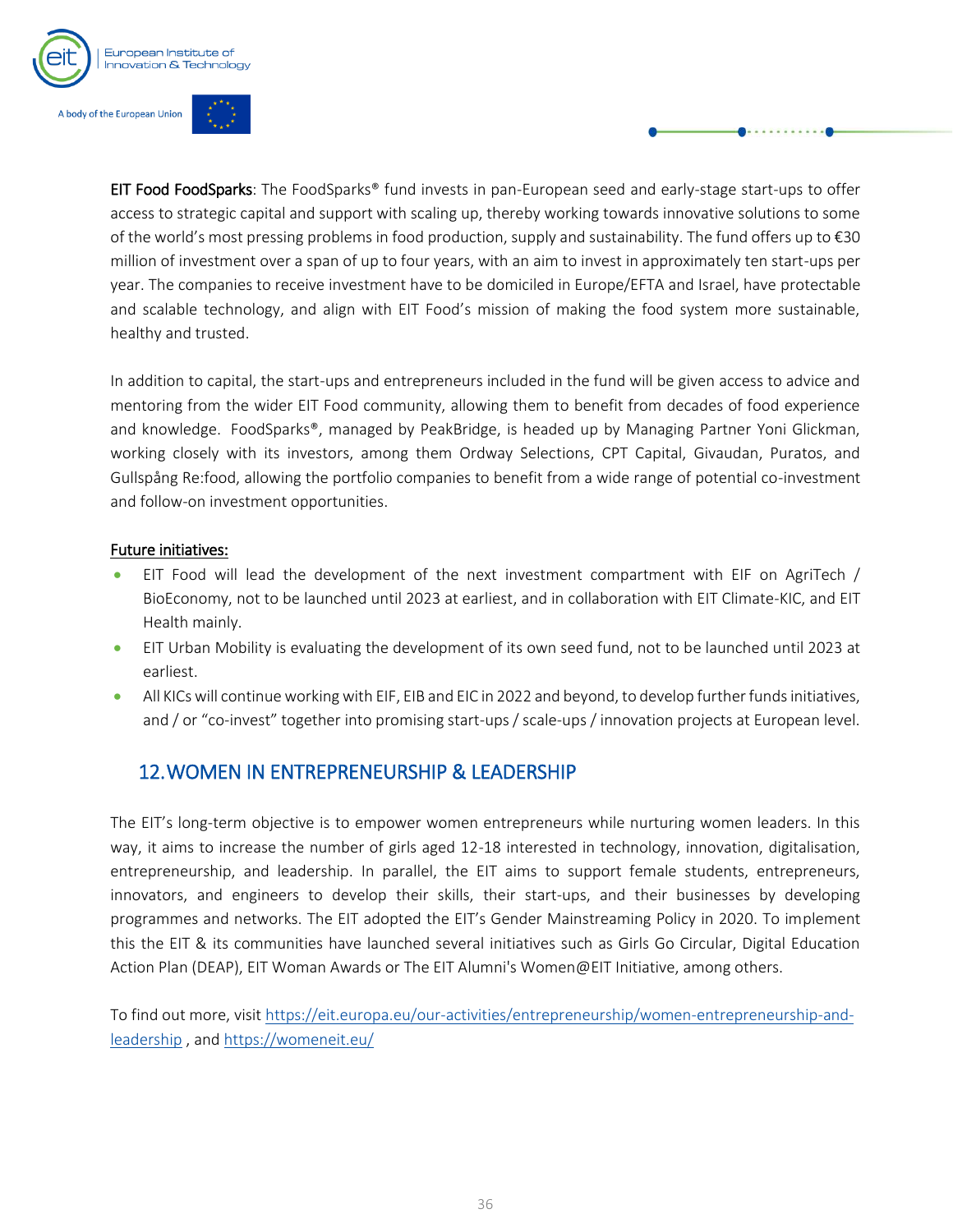

## <span id="page-37-0"></span>13. EIT KIC BUSINESS CREATION RESULTS

The Main results of the EIT KICS BC activities up to date and since 2010:

- EUR 60 million invested a year in Business Creation & Acceleration activities by EIT Community
- 3800+ ventures supported, including a few EU unicorns
- 1500+ products launched on the market
- EUR 3.9+ billion of external funding attracted
- Strong links to local, regional, national and European level investors
- Strong BC and Acceleration activities in EIT RIS countries
- Acquisition of EIT Community start-ups and scale-ups by EIT Community partners and external companies
- EIT Community present on the Forbes 30 under 30 Europe
- Successful participation of EIT Community at European level tech events
- Successful international Business Development missions to Silicon Valley, Israel, Korea, Japan…

Please view the video on EIT ACTIVITIES (Innovation, Education, RIS and Business Creation) NUTS & BOLTS VIDEO [, https://www.youtube.com/watch?v=S0lzvhg5JZ0&t=5140s](https://www.youtube.com/watch?v=S0lzvhg5JZ0&t=5140s)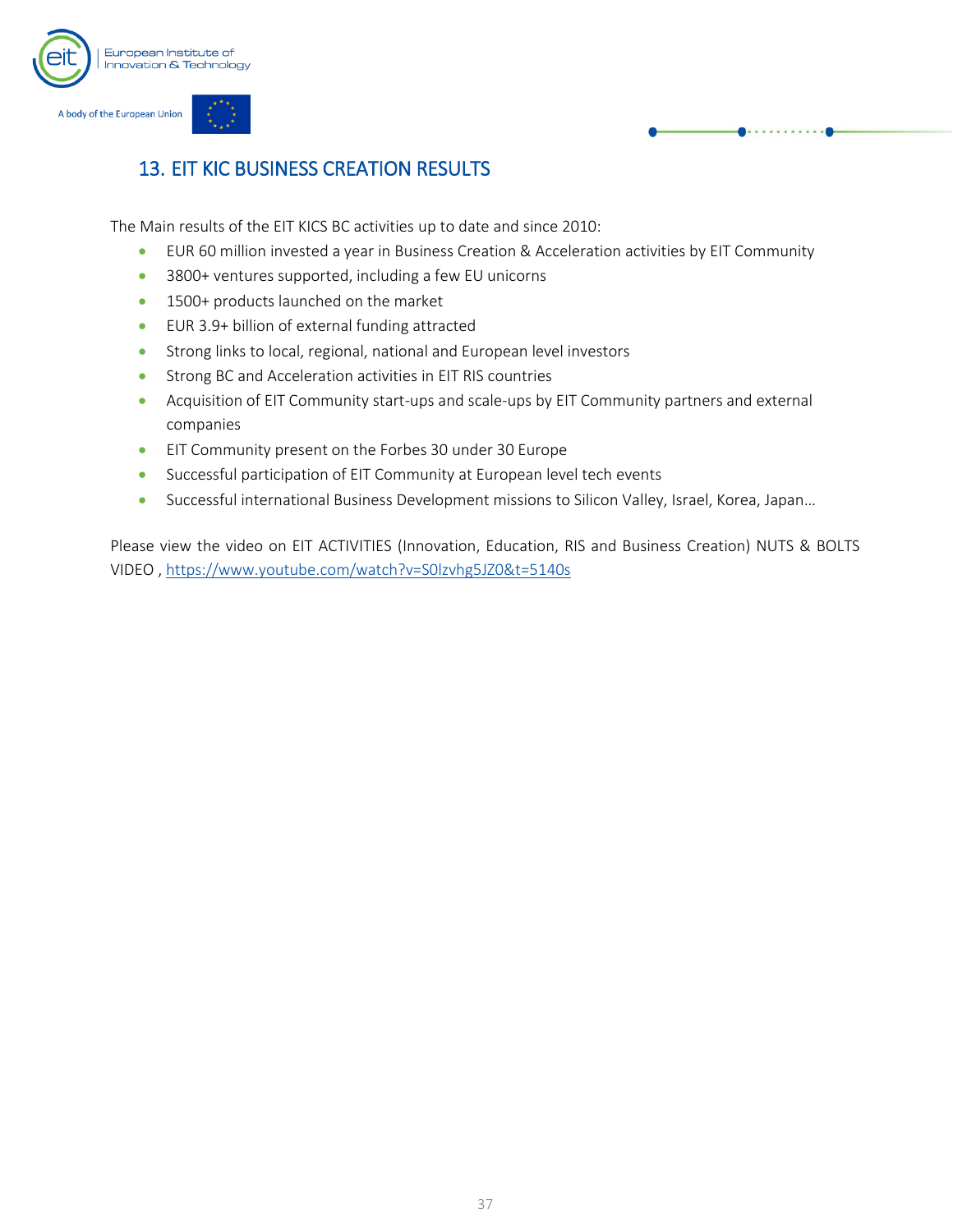

## <span id="page-38-0"></span>ANNEX I. KIC BC PROGRAMMES TABLE

| Who                 | <b>What</b>                             | Programme name                                | Link                                                                                                  |  |  |
|---------------------|-----------------------------------------|-----------------------------------------------|-------------------------------------------------------------------------------------------------------|--|--|
|                     | Pre-<br>Seed                            | Climathon                                     | https://climathon.climate-kic.org                                                                     |  |  |
| <b>EIT Climate-</b> | Pre-<br>Seed                            | ClimateLaunchpa<br>d                          | https://climatelaunchpad.org                                                                          |  |  |
| <b>KIC</b>          | Pre-<br>Seed,<br>Seed,<br>Scale-<br>Ups | ClimAccelerator                               | https://www.climate-<br>kic.org/programmes/entrepreneurship/accelerator/                              |  |  |
|                     | Pre-<br>Seed                            | Deep Hack                                     | https://www.eitdigital.eu/deephack/                                                                   |  |  |
|                     | Pre-<br>Seed                            | Innovation<br>Factory                         | https://www.eitdigital.eu/innovation-factory/                                                         |  |  |
|                     | Pre-<br>Seed                            | Digital Venture<br>Programme                  | https://www.eitdigital.eu/venture-program/                                                            |  |  |
| <b>EIT Digital</b>  | Pre-<br>Seed/S<br>eed                   | Digital Challenge                             | https://www.eitdigital.eu/challenge/                                                                  |  |  |
|                     | Scale-<br>Ups                           | Digital<br>Accelerator                        | https://www.eitdigital.eu/accelerator/                                                                |  |  |
|                     | All<br>stages                           | A <sub>2</sub> F                              | https://www.eitfood.eu/projects/access2finance                                                        |  |  |
| <b>EIT Food</b>     | Pre-<br>Seed                            | EIT Food Seedbed<br>Incubator Progra<br>mme   | https://www.eitfood.eu/entrepreneurship/projects/seedbe<br>$\underline{d}$                            |  |  |
|                     | Seed                                    | EIT Food<br>Accelerator<br>Network FAN        | https://www.eitfood.eu/entrepreneurship/projects/eit-<br>food-accelerator-network                     |  |  |
|                     | Scale-<br>Ups                           | RisingFoodStars                               | https://www.eitfood.eu/entrepreneurship/projects/risingfo<br>odstars                                  |  |  |
|                     | Pre-<br>Seed                            | Wildcard<br>Six Bootcamps                     | https://wildcard.eithealth.eu<br>https://eithealth.eu/programmes/bootcamps/                           |  |  |
| <b>EIT Health</b>   | Seed                                    | Catapult<br>Mentoring and<br>Coaching Network | https://eithealth.eu/catapult/<br>https://eithealth.eu/programmes/mentoring-and-coaching-<br>network/ |  |  |
|                     | Scale-<br>Ups                           | Bridgehead<br>Gold Track<br>VCoE              | https://eithealth.eu/bridgehead/<br>https://eithealth.eu/goldtrack/                                   |  |  |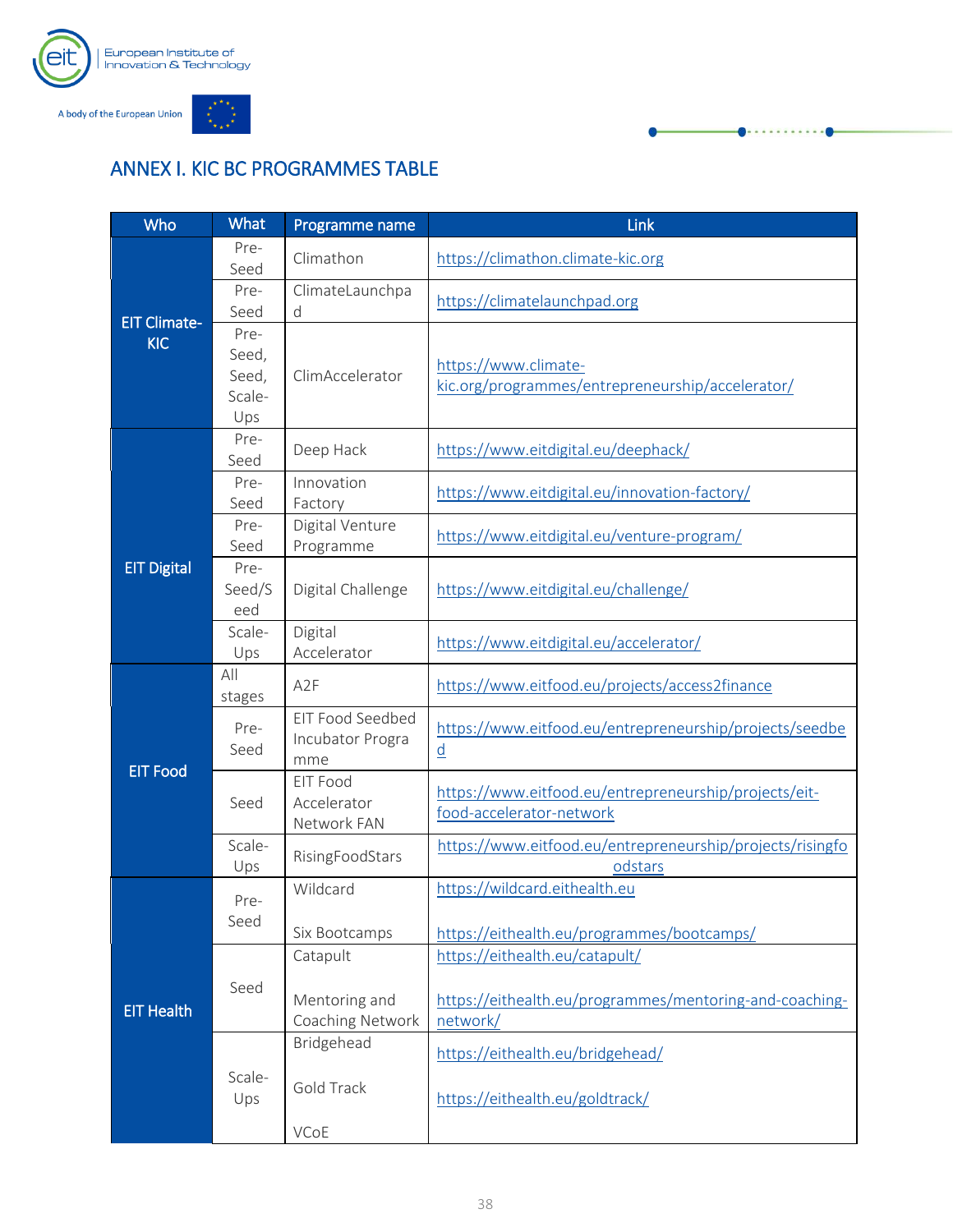



|                                     |               |                                                         | https://eithealth.eu/programmes/venture-centre-of-<br>excellence/                            |
|-------------------------------------|---------------|---------------------------------------------------------|----------------------------------------------------------------------------------------------|
|                                     | All<br>Levels | All Other<br>Programmes                                 | https://eithealth.eu/what-we-do/eit-health-accelerator-<br>programmes/                       |
|                                     | Pre-<br>Seed  | Acquisition                                             | Programme not available on the website - new from 2021)                                      |
| <b>EIT</b><br><b>InnoEnergy</b>     | Seed          | Highway                                                 | https://bc.innoenergy.com/for-start-ups/                                                     |
|                                     | Scale-<br>Ups | Boostway                                                | https://bc.innoenergy.com/for-scale-ups/                                                     |
| <b>EIT</b>                          | Seed          | RawMaterials<br>Accelerator                             | https://eitrawmaterials.eu/accelerator/                                                      |
| <b>RawMateria</b><br> s             | Scale-<br>Ups | <b>Booster Call for</b><br>Start-Ups and<br><b>SMEs</b> | https://eitrawmaterials.eu/booster-call/                                                     |
|                                     | Seed          | Accelerator<br>programme                                | https://www.eiturbanmobility.eu/business-<br>creation/accelerator/                           |
| <b>EIT Urban</b><br><b>Mobility</b> | Scale-<br>Ups | ScaleTHENGlobal                                         | https://www.eiturbanmobility.eu/business-<br>creation/scalethenglobal/                       |
|                                     | <b>SMFs</b>   | SME Hub                                                 | Not initiated yet and no website reference available                                         |
|                                     | All<br>Levels | Finance2Move                                            |                                                                                              |
| <b>EIT</b>                          |               | BoostUp!<br>Programme                                   | https://www.eitmanufacturing.eu/news-<br>media/activities/boostup/                           |
| Manufacturi                         | Pre-<br>Seed  | Switch On<br>Programme                                  | https://www.eitmanufacturing.eu/what-we-do/business-<br>creation/opportunities/for-startups/ |
| ng                                  | Scale-<br>Ups | Supercharge<br>Programme                                | https://www.eitmanufacturing.eu/what-we-do/business-<br>creation/opportunities/for-scaleups/ |
|                                     | <b>SMEs</b>   | Level Up<br>Programme                                   | https://www.eitmanufacturing.eu/what-we-do/business-<br>creation/opportunities/for-smes/     |
| <b>All KICS</b>                     | Pre-<br>Seed  | Jumpstarter                                             | https://eitjumpstarter.eu/                                                                   |

. . . . . . . . . . . . 0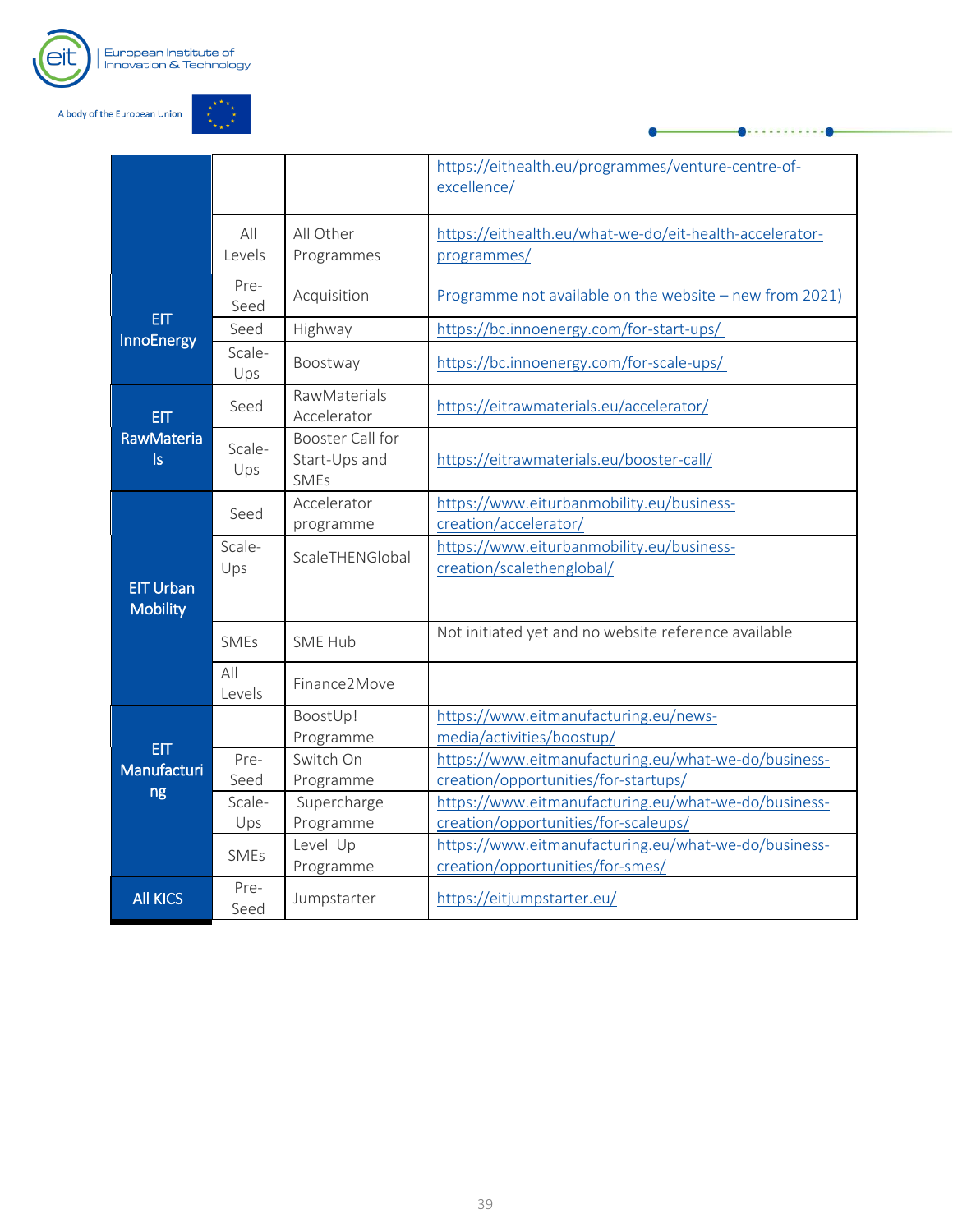

## <span id="page-40-0"></span>ANNEX II. BC CREATION SERVICES (ACROSS FUNDING LEVELS)

|                       | <b>PREE-SEED</b>                                                                                       | <b>SEED</b>                                                                           | <b>SCALE-UPS</b>                                                                | <b>SERIES A-B</b>          |
|-----------------------|--------------------------------------------------------------------------------------------------------|---------------------------------------------------------------------------------------|---------------------------------------------------------------------------------|----------------------------|
| Climate-KIC           | Climate Launchpad<br>Climathon                                                                         | Climate Launchpad<br>ClimAccelerator                                                  | ClimAccelerator                                                                 |                            |
| <b>Digital</b>        | <b>Digital Challenge</b><br><b>Deephack</b><br><b>Innovation Factory</b><br><b>Digital Venture Pro</b> | <b>Digital Challenge</b>                                                              | <b>Digital Accelerator</b>                                                      | <b>Digital Accelerator</b> |
| Food                  | <b>EIT Food Seedbed</b><br>Incubator<br>A <sub>2F</sub>                                                | EIT Food Seedbed Incubator<br><b>EIT Food Acceleration Network</b><br>A <sub>2F</sub> | <b>RisingFoodStars</b>                                                          |                            |
| Health                | <b>Six Bootcamps</b><br>Catapult                                                                       | <b>Three Bootcamps</b><br>Mentoring and Coaching Network<br><b>VCoE</b>               | <b>Three Bootcamps</b><br><b>Bridgehead</b><br><b>Gold Track</b><br><b>VCoE</b> |                            |
| (eit<br>InnoEnergy    | <b>Acquisition</b>                                                                                     | Highway                                                                               | <b>Boostway</b>                                                                 |                            |
| <b>RawMaterials</b>   |                                                                                                        | Start-up Booster<br><b>Acceleration Programme</b>                                     | <b>SME Booster</b><br><b>Acceleration Programme</b>                             |                            |
| <b>Urben Mobility</b> | <b>Accelerator Programme</b><br>Finance2Move                                                           | <b>Accelerator Programme</b><br>Finance2move                                          | ScaleTHENGlobal<br>Finance2Move                                                 | SME Hub<br>Finance2Move    |
| Manufacturing         | BoostUp!                                                                                               | Switch on                                                                             | Level up<br>Supercharge                                                         |                            |

. . . . . . . .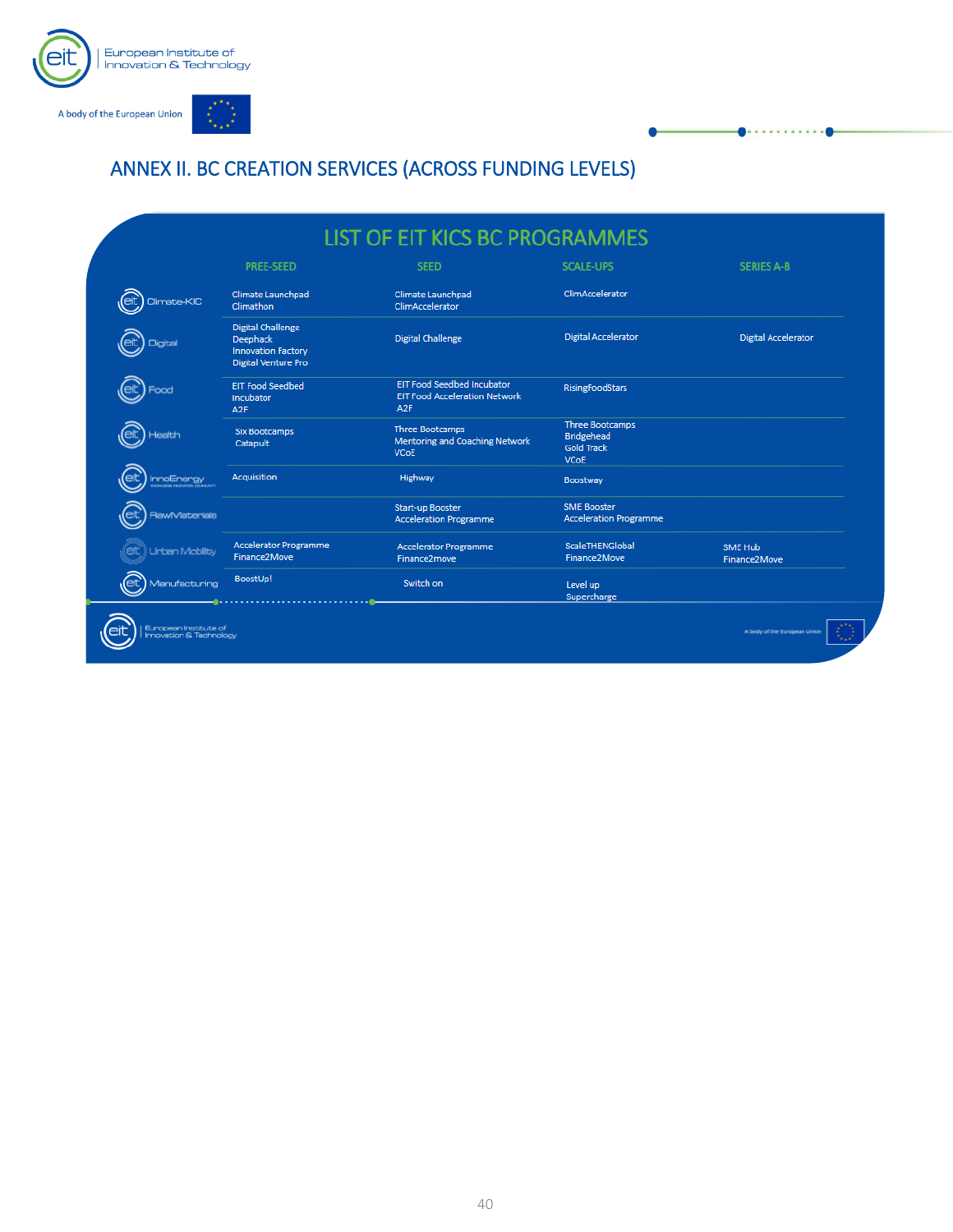

## <span id="page-41-0"></span>ANNEX III: SELECTION OF BC SUCCESS STORIES

Northvolt supported by EIT InnoEnergy: Northvolt is the EIT Community's first Unicorn: a European supplier of sustainable, high-quality battery cells and systems. To enable the European transition to a decarbonized future, the company aims to deliver the world's greenest lithium-ion battery with a minimal CO2 footprint and the highest ambitions for recycling. EIT InnoEnergy supported Northvolt by opening up its network to the start-up in tandem to a EUR 3.5 million investment. In July 2020, Northvolt signed a long-term supply contract BMW Group worth EUR 2 billion for battery cells.

[FeJuice](http://fejuice.eu/) supported by EIT Jumpstarter, jointly ran by EIT Health, EIT Food and EIT RawMaterials is Serbian startup led by a female team of researchers at the University of Novi Sad. The team has developed an innovation in the area of functional foods– juices that increase iron levels in the blood. Their innovation helps pregnant women, and women in general, to defeat anaemia. As part of the EIT Jumpstarter training, the team benefited from boot camp and coaching sessions and made it to the Grand Final Pitching in Budapest. In 2019, EIT Food provided an opportunity to reach the next step and transform a scientific idea into a commercially viable product tested with 100+ potential customers.

WW Wohnwagon GmbH supported by EIT Climate KIC and InnoEnergy develops natural, ecological living solutions with water circulation systems and independent energy production, offering inspiration, knowledge, and implementation of new housing solutions. The team joined the EIT Climate-KIC Accelerator, to develop their business model, and find ways to develop a scalable model, multiplying their impact. EIT InnoEnergy supported the start-up to access future investors and professionalisation of their sales strategy.

[SARA Robotics:](https://eit.europa.eu/news-events/success-stories/sara-robotics) "Social & Autonomous Robotic Health Assistant" (SARA) was developed as a innovation activity of EIT Digital, led by Bright Cape. The robot assistant developed and commercialised by SARA Robotics improves the quality of life of elderly residents, eases their longing for social contacts and reduces the staff's workload. For instance, the SARA robot can support elderly people suffering from first-stage dementia to perform specific exercises designed to improve their mental and physical fitness and delay entering the second, more acute stage of the illness. The robot can also play games, support music therapy and perform repetitive tasks, such as reminding staff and clients of certain events and checking the client's wellbeing.

ADAXIS: Supported by EIT Manufacturing, both through an Innovation project as well as an equity investment ADAXIS develops a single software platform that can be used to drive a variety of robotic arms, turning them into large-scale 3D printers that work with metals, plastics, composites and concrete. It solves the challenge of retrofitting sophisticated robots that were created for a specific manufacturing task, allowing them to operate with the flexibility of a 3D printer.

**Ondosense**: EIT Manufacturing have supported Ondosense through a number of different programmes, including our BoostUP startup competition, the Gazelle Accelerator and with an equity investment of €300k together with a number of other investors. OndoSense realizes breakthrough sensor technology for a digitalized industrial world. With sensor solutions based on high-precision, robust radar technology and